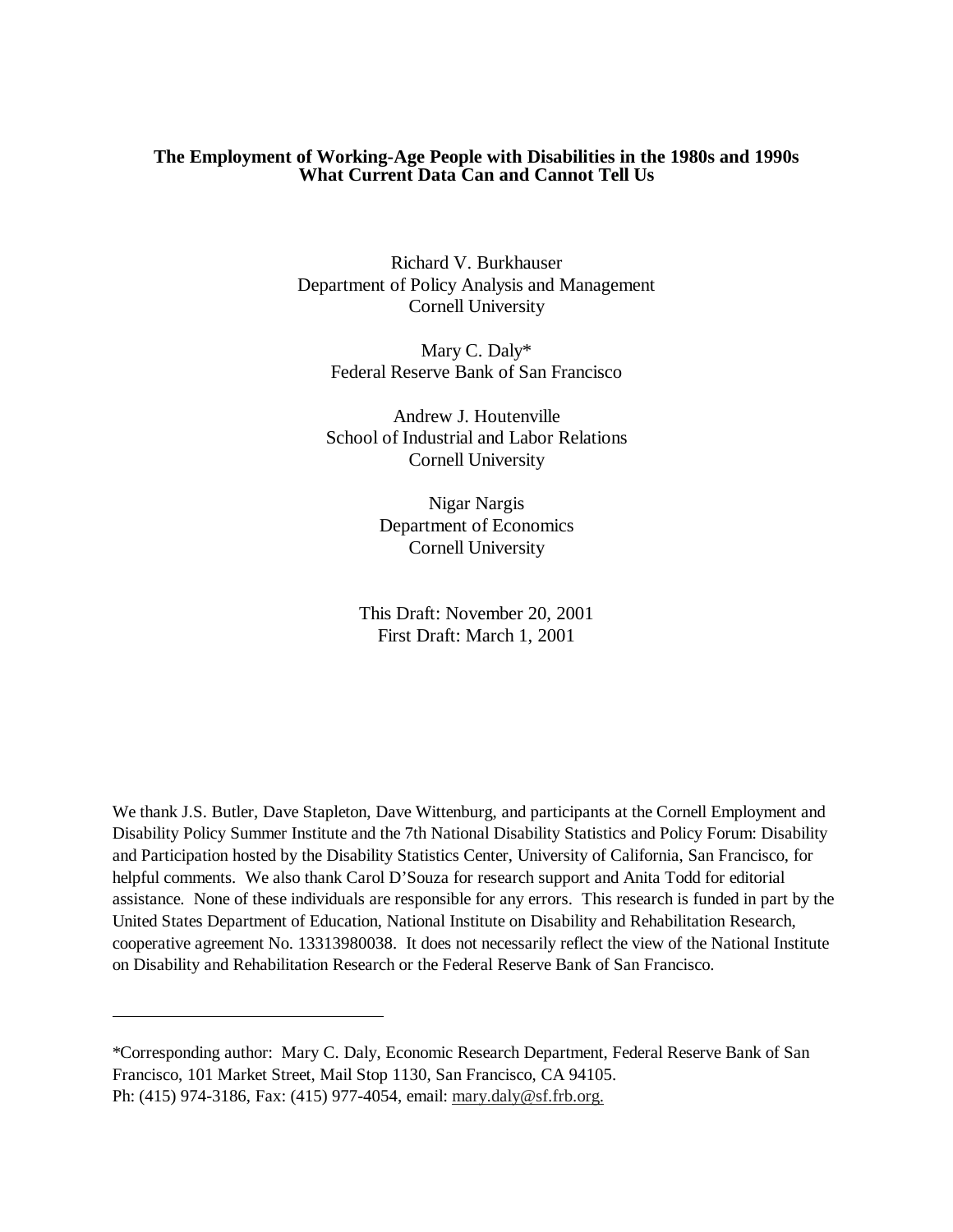# **The Employment of Working-Age People with Disabilities in the 1980s and 1990s What Current Data Can and Cannot Tell Us**

#### **Abstract**

A new and highly controversial literature argues that the employment of working-age people with disabilities fell dramatically relative to the rest of the working-age population in the 1990s. Some dismiss these results as fundamentally flawed because they come from a selfreported work limitation-based disability population that captures neither the actual population with disabilities nor its employment trends. In this paper, we examine the merits of these criticisms. We first consider some of the difficulties of defining and consistently measuring the population with disabilities. We then discuss how these measurement difficulties potentially bias empirical estimates of the prevalence of disability and of the employment behavior of those with disabilities. Having provided a context for our analysis, we use data from the National Health Interview Survey (NHIS) to compare the prevalence and employment rates across two empirical populations of those with disabilities: one defined by self-reported impairments and one defined by self-reported work limitations. We find that although traditional work limitation-based definitions underestimate the size of the broader population with health impairments, the employment trends in the populations defined by work limitations and impairments are not significantly different from one another over the 1980s and 1990s. We then show that the trends in employment observed for the NHIS population defined by self-reported work limitations are statistically similar to those found in the Current Population Survey (CPS). Based on this analysis, we argue that nationally representative employment-based data sets like the CPS can be used to monitor the employment trends of those with disabilities over the past two decades.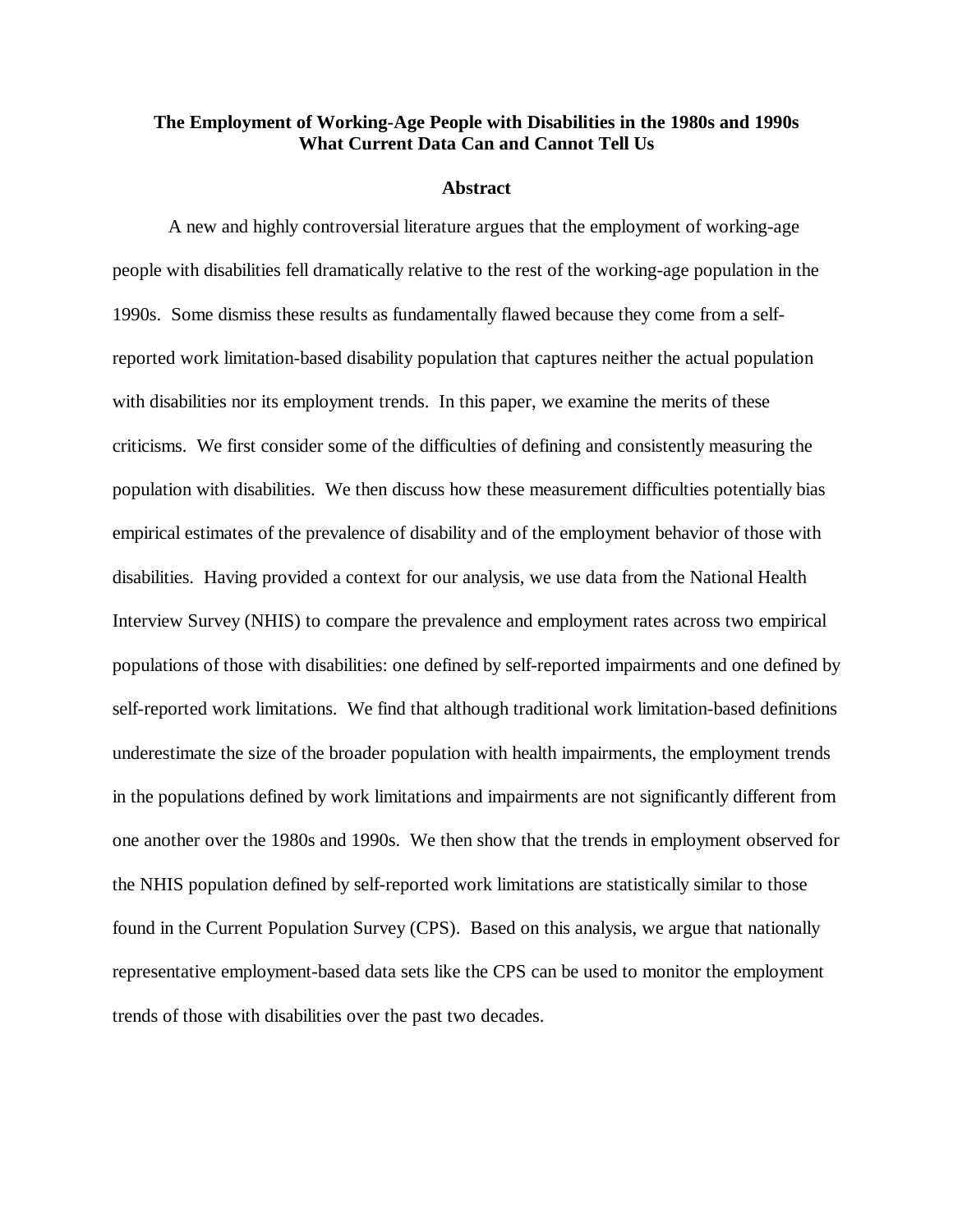# **The Employment of Working-Age People with Disabilities in the 1980s and 1990s What Current Data Can and Cannot Tell Us**

Using data from the Current Population Survey (CPS), a new and highly controversial literature argues that the employment of working-age people with disabilities fell dramatically relative to the rest of the working-age population in the 1990s. (See especially: Acemoglu and Angrist, forthcoming; Autor and Duggan, 2001; Bound and Waidmann, 2000; Burkhauser, Daly and Houtenville, 2001; DeLeire, 2000.) While many researchers debate the causes for this decline, some dismiss these results altogether, arguing that the work limitation-based disability questions available in the CPS are fundamentally flawed and capture neither the actual population with disabilities (Hale, 2001) nor its employment trends (Kaye, 2001; Kirchner, 1996; Kruse and Schur, 2000; McNeil, 2000).<sup>1</sup>

The basis for these criticisms are long-standing concerns regarding the accuracy and consistency of self-reported measures of health and work limitation (see Bound and Burkhauser, 1999 and Moore, 2001 for reviews of this literature). For one, self-evaluated health is a subjective measure that may not be comparable across respondents or over time (Kirchner, 1996).<sup>2</sup> Second, these responses may not be independent of the observed variables one wants to

<sup>&</sup>lt;sup>1</sup>As we will discuss later, hypotheses for the decline include unintended consequences of the Americans with Disabilities Act (Acemoglu and Angrist, forthcoming; DeLiere, 2000), increases in disability benefit rolls (Autor and Duggan, 2001, Bound and Waidmann; 2000), and increased severity of health impairments (Kaye, 2001).

<sup>&</sup>lt;sup>2</sup>Kirchner argues that self-perception within the broader population with disabilities changed with the passage of the Americans with Disabilities Act, making people with impairments less likely to describe themselves as having a work-limiting condition if they were working. Below, we test whether such changes in reporting behavior are reflected in changes in the relationship between the populations with disabilities defined by self-reported impairments and self-reported work limitations. We also test for whether changes in the composition of the population reporting work limitations over time is driving the employment trends found in the CPS.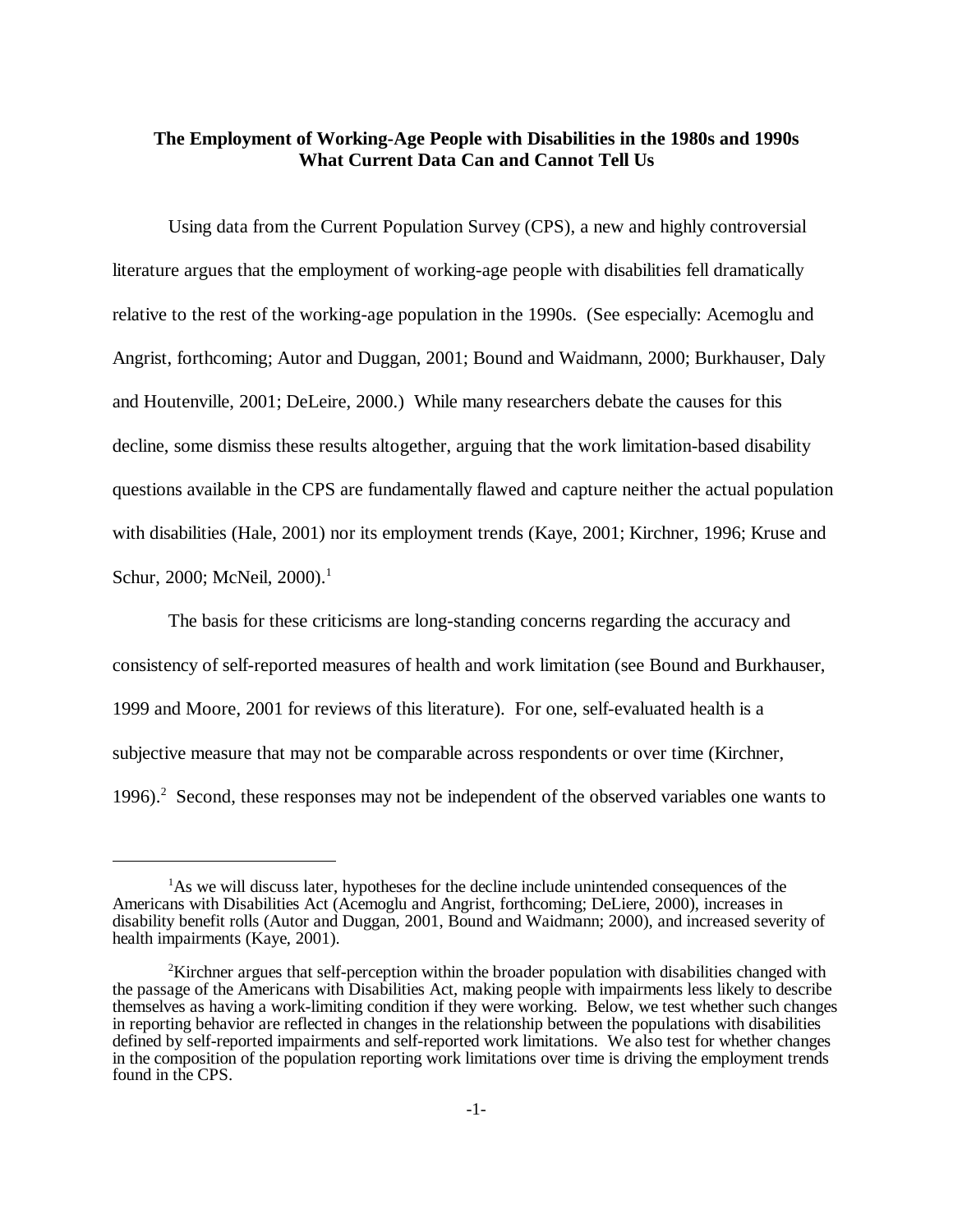explain, such as employment status (Chirikos and Nestel 1984; Chirikos 1995). Third, since society may stigmatize those who are able to work but who want to retire before the "normal" retirement age, reasonably healthy individuals who wish to exit the labor force "prematurely" may use poor health as their excuse (Parsons 1980a,b, 1982; Bazzoli, 1985). Finally, since federal disability transfer benefits are available only to those judged unable to perform any substantial gainful activity, individuals with a health problem may have a financial incentive to identify themselves as incapable of work because of their health (Waidmann, et al. 1995). These problems of misclassification can bias estimates of the true number of persons with disabilities and their behavior. More importantly, changes in this mismeasurement over time can bias our estimates of the trends in outcomes (e.g., employment) among those with disabilities.

While the potential for bias inherent in measures of disability has led some researchers (Myers, 1982, 1983; Hale, 2001) to conclude that no useful information can be gained from such data, we argue that this statement is too broad. In this paper, we offer basic empirical tests of these assertions. Using data from the National Health Interview Survey (NHIS) we examine the extent to which self-reported work limitation-based measures misestimate the population of individuals with disabilities. We then investigate whether mismeasurement of the "true" population with disabilities biases estimates of employment, a key outcome variable for those with disabilities. Finally, since the debate over what, if anything, should be done to reverse the downward trend in employment among men and women with disabilities during the 1990s

-2-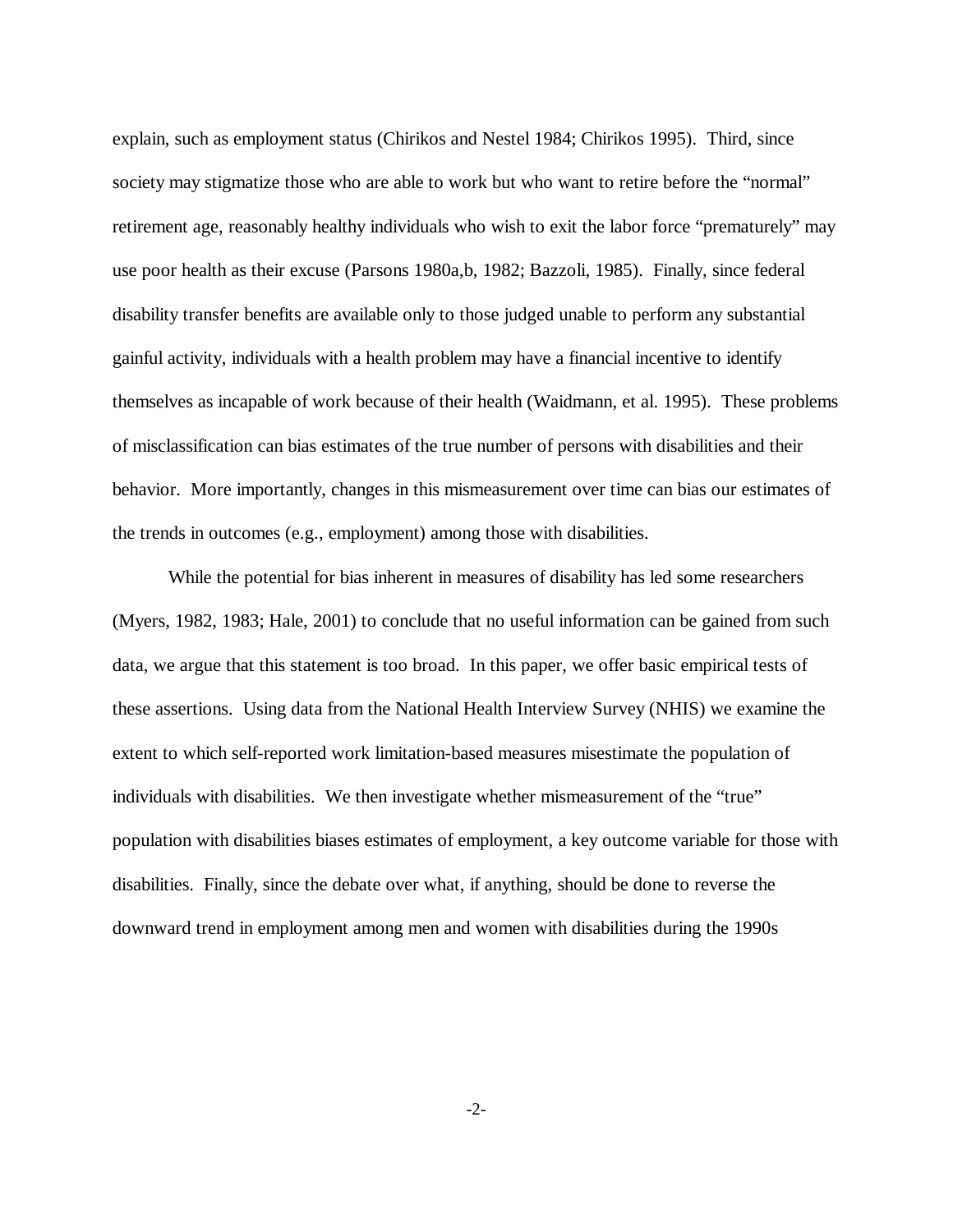currently is focused on the validity of the CPS data, we compare employment outcomes from the NHIS with those from the CPS.<sup>3</sup>

We find that self-reported work limitation-based data underestimate the size of the broad working-age population with serious impairments and disproportionately capture those who are less likely to be employed in the impaired population. We then show that while there are significant differences in the size of the population with disabilities captured by the impairment and work-limitation questions, the employment trends in the broader impaired population from the NHIS and in the work-limited populations in the NHIS and CPS are not significantly different from one another over the 1980s and 1990s. Based on these data, we argue that unlike the 1980s when the employment trends of both those with and without disabilities were procyclical, in the 1990s, working-age people with disabilities experienced substantial declines in their employment rates even during an extended period of economic growth.

#### **Defining and Measuring the Population with Disabilities**

## *Definitions of Disability*

Evaluation of the working-age population with disabilities must start with a definition of that population. Unfortunately, unlike age, race, or gender, which are relatively straightforward and easily determined demographic characteristics, disability has proven to be a far more

 $3$ The importance of this issue is apparent in a recent research summary by Hale (2001). Hale argues that because the CPS is not designed to measure a specific definition of disability, the burden of proof of its reasonableness is on those who use it. He then writes, "To proceed as though the data are valid measures of disabilities turns a data issue into a policy issue."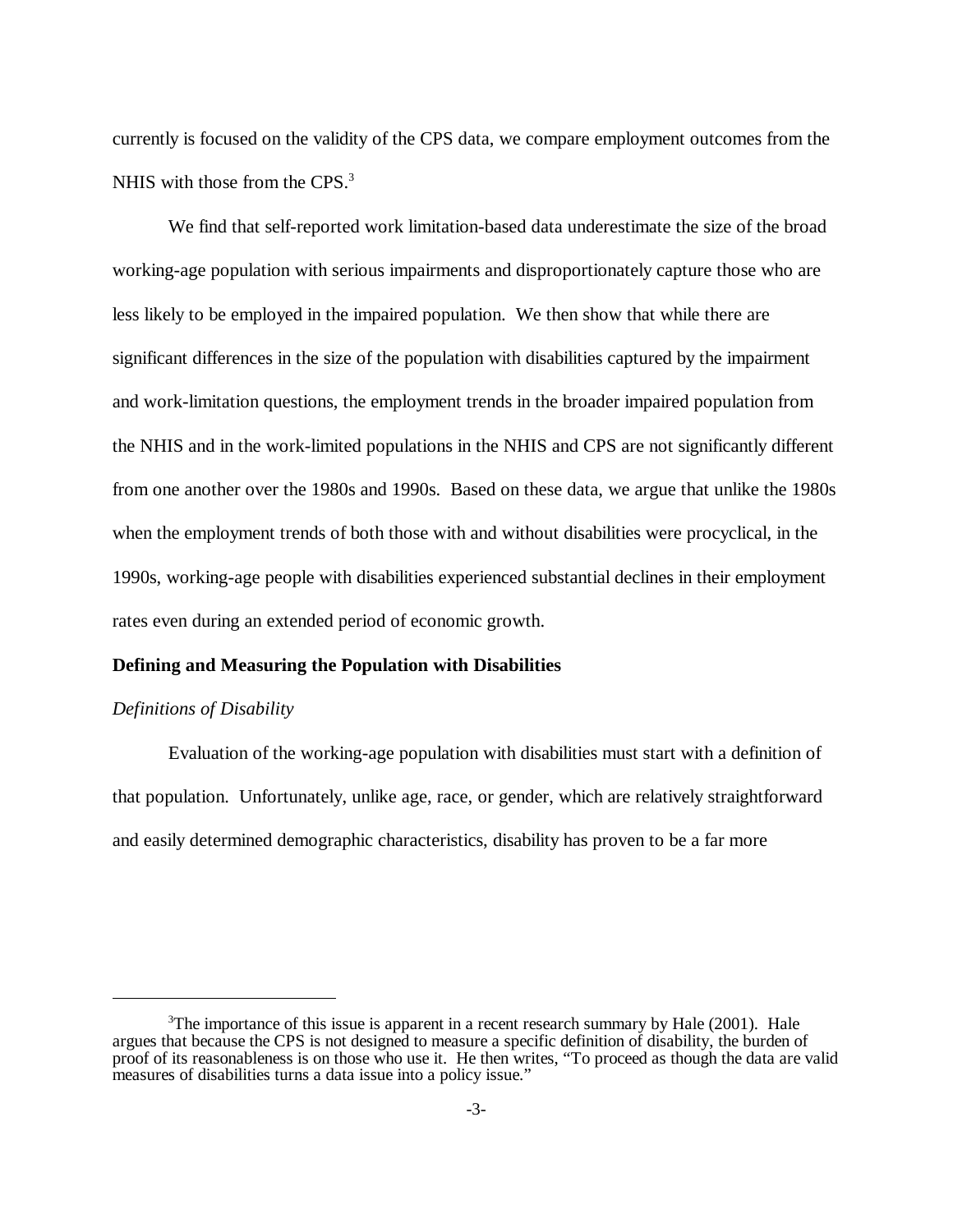controversial concept to define and measure.<sup>4</sup> Mashaw and Reno (1996) document over twenty definitions of disability used for the purposes of entitlement to public or private income transfers, government services, or statistical analysis, and argue that the appropriateness of any definition of disability depends on the purpose for which it is used.

The variation in disability definitions is apparent across the two main federal policy initiatives to protect those with disabilities. In the Americans with Disabilities Act of 1990 (ADA), disability is defined very broadly as *a physical or mental impairment that substantially limits one or more major life activities, a record of such an impairment, or being regarded as* having such an impairment.<sup>5</sup> In contrast, the disability definition used by the Social Security Administration to determine eligibility for both Social Security Disability Insurance (SSDI) and Supplemental Security Income (SSI) benefits is quite narrow. In both SSDI and SSI, benefits are limited to those who are unable to perform "any substantial gainful activity" as the result of a specific set of medical listings (a combination of pathology and functional measures) or a combination of specific medical listings and vocational characteristics that predict future work capacity. Clearly, the ADA definition is meant to ensure that a much larger group of people is

<sup>&</sup>lt;sup>4</sup>While there is little controversy over the objective standards for measuring age, the justification for using age as a standard for ability to work and for "age-based" welfare benefits is more controversial. For instance, a literature exists which argues that categorical age is not a useful measure of ability to work. (See Library of Congress, 1998.) In addition, the Age Discrimination and Employment Act, which provides protection against age discrimination, parallels the Americans with Disabilities Act, which provides protection against discrimination based on disability. But if age is not a useful measure for determining ability to work, then should the Supplemental Security Income program (SSI) guarantee a minimum safety net on income to all those aged 65 and over, but not those younger persons in similar economic circumstances? The controversy surrounding these issues suggests that social concepts of the rights and responsibilities of both older persons and persons with disabilities with respect to work have been undergoing major revisions over the last few decades. (See Daly and Burkhauser, forthcoming, for a fuller discussion of the underlying policy issues related to age or disability status as categorical standards for SSI eligibility.)

<sup>&</sup>lt;sup>5</sup>LaPlante (1991) provides a useful discussion of alternative definitions that can be used to estimate this population.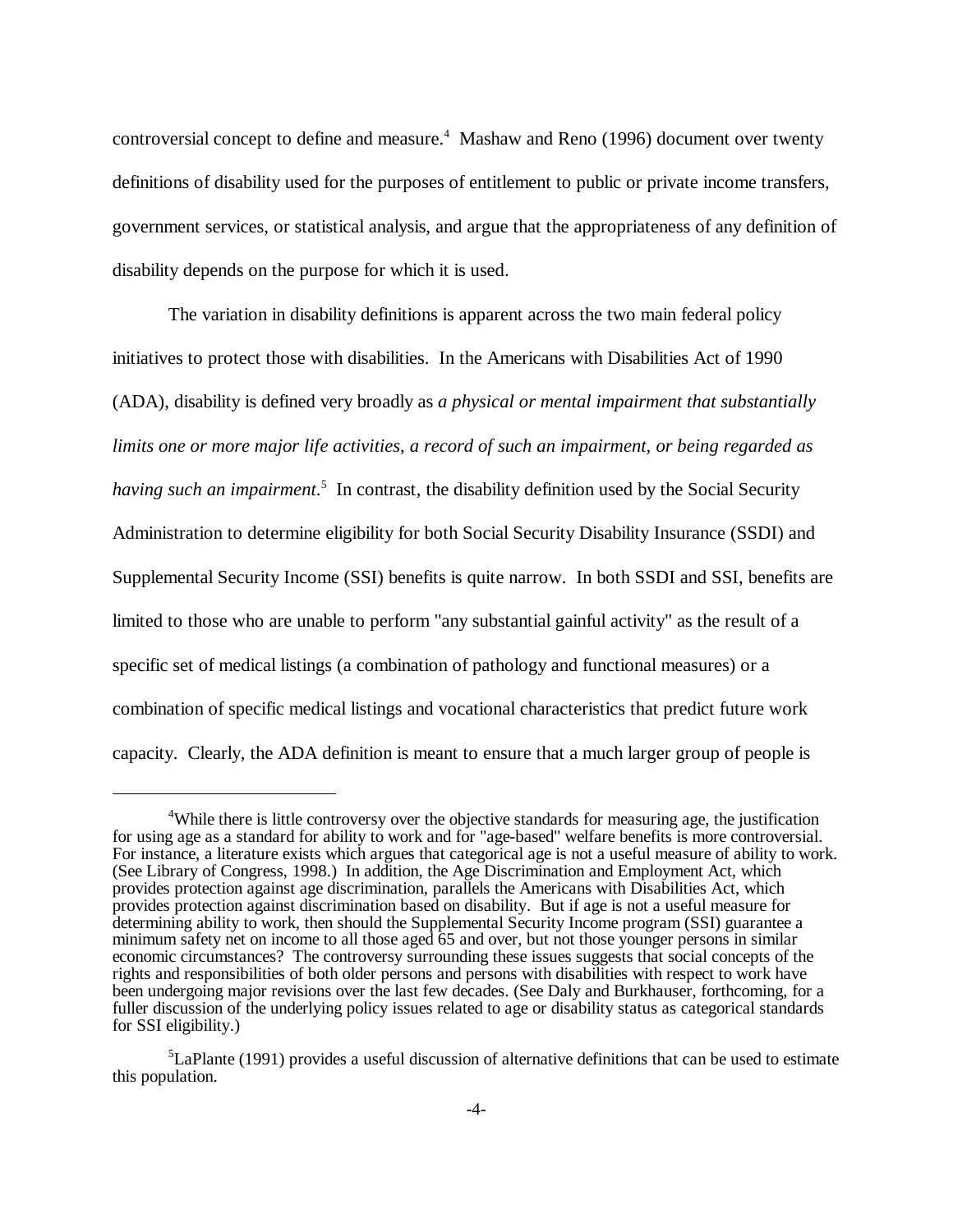guaranteed access to work than is entitled to transfer income benefits by the Social Security Administration definition if they do not work.

Although there is no universal agreement on the most appropriate definition of the population with disabilities, it is possible to place the various definitions used in a common conceptual framework. The most frequently applied model of disability comes from Nagi (1965, 1969, 1991). In the Nagi model, disability is a dynamic process in which an individual's pathology interacts with the socioeconomic environment.<sup>6</sup> The dynamic nature of the disability process is represented by the movement through three stages: pathology, impairment, and disability. The first stage, pathology, is *the presence of a physical or mental condition that interrupts the physical or mental process of the human body.* An example is deafness. This leads to the second stage, impairment, which Nagi defines as *a physiological, anatomical, or mental loss or abnormality that limits a person's capacity to function.* For example, deafness limits the ability to interpret sound. The final stage, disability, is *an inability to perform or a limitation in performing roles and tasks that are socially expected.* For example, a person with deafness is unable to use the telephone. Under the Nagi model, those with a pathology that causes a physical or mental impairment that subsequently limits one or more life activities—such as work—but who nevertheless work would not be considered to have a work disability. (This is the case whether

<sup>6</sup> The World Health Organization (WHO) has a model of disability very similar to that of Nagi. The key to both of these definitions is the recognition that individuals move from the presence of a health condition to a point where it begins to impinge on activities that are socially expected of them and that this movement is related to the environment in which individuals live. See Jette and Badley (2000) for an excellent comparison of the Nagi and WHO models.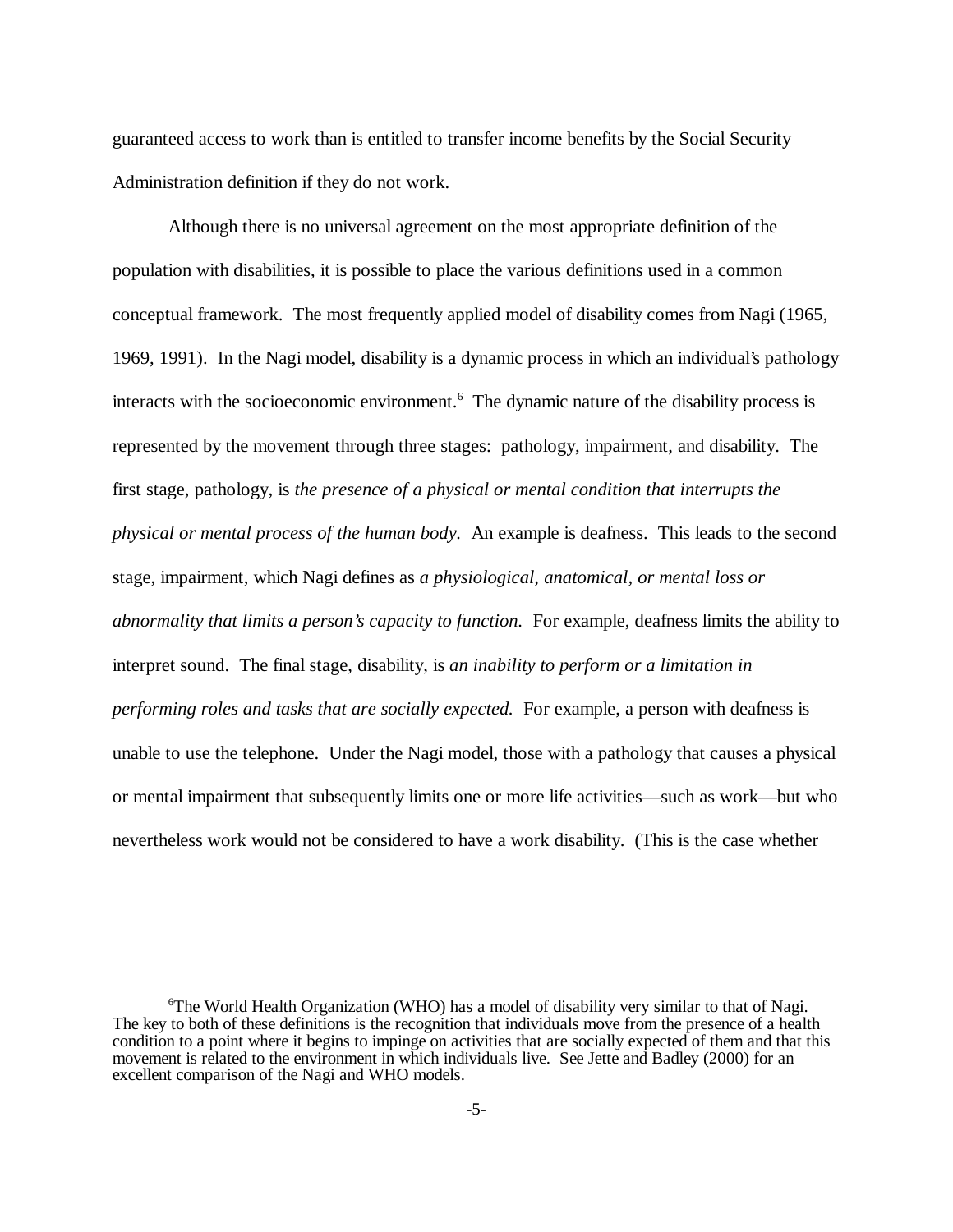work was possible though changes in the work environment, access to rehabilitation, or individual adaptability.) $<sup>7</sup>$ </sup>

## *Problems with Measurement*

Most of the new work on the employment of people with disabilities comes from the economics literature where researchers' definitions of disability frequently are functions of already available data rather than original data collection or clinical experience. In most surveys of employment and household income, the data available on health come from a small set of questions that ask respondents to assess whether their health limits the kind or amount of work they can perform. As noted earlier, researchers have been cautious in using such global selfreported health measures for a number of reasons. Most recently, Hale (2001) has argued that self-reported work limitation questions from the CPS and other general employment-focused data sets are so poor that new variables must be added to the CPS if we are to make any statements about the outcomes of those with disabilities.<sup>8</sup>

Still, numerous researchers have shown that self-reported measures of work limitations are highly correlated with other more objective assessments of health and with clinical measures of disability (see Bound and Burkhauser (1999) for a review of this literature). Based on these findings and evidence presented here and elsewhere (Burkhauser and Daly, 1996), we argue that such data are capable of identifying people with serious functional limitations and accurately tracking trends in their employment outcomes.

 $T$ For example, a person with deafness who is accommodated at the workplace with an TTY machine that permits him or her to use the telephone.

<sup>&</sup>lt;sup>8</sup>Hale provides no empirical evidence for this claim and suggests no alternative measures for the survey.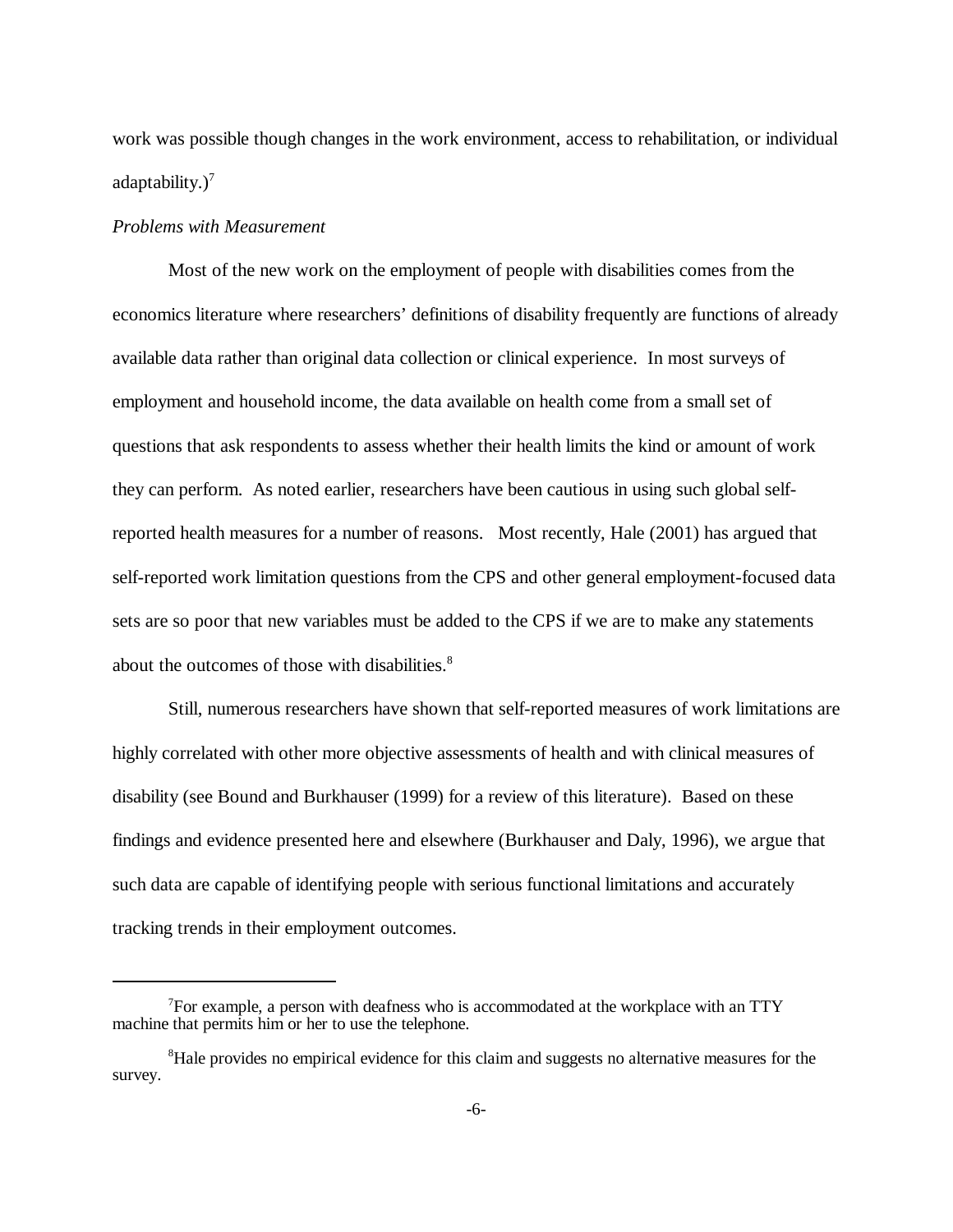#### **Tracking the Population with Disabilities Using National Survey Data**

# *The CPS and NHIS Data*

The CPS annually surveys approximately 50,000 United States households (about 150,000 non-institutionalized civilians) and is the main source of official employment and income statistics in the United States. In 1981 the March Demographic Supplement of the CPS began to ask a question about work limitations: "Does anyone in this household have a health problem or disability which prevents them from working or which limits the kind or amount of work they can do? [If so,] who is that? (Anyone else?)" This type of question is consistent with the Nagi framework of disability developing from a pathology that limits a social activity—work—but may systematically miss people with pathologies and impairments who are nevertheless working and do not consider themselves to be work-limited. (See the Appendix Table 1A for a detailed description of the CPS data and the variables used in our analysis.)

Although the CPS is a cross-sectional survey, it does interview respondents over the course of a year. Specifically, the CPS follows housing units over a four month period and then returns eight months later to follow them for another four months. This allows for matching of housing units and multi-period analysis. A sub-sample of the households administered the March Supplement are asked the work limitation question in two consecutive years (March to March). We use these individuals to construct a "matched" CPS sample and define those with work limitation-based disabilities as those who respond positively to the question in March of two consecutive years. The two-period measure of work limitations-based disability should minimize the risks of temporary illnesses and injuries being reported as long-lasting work limitations, a

-7-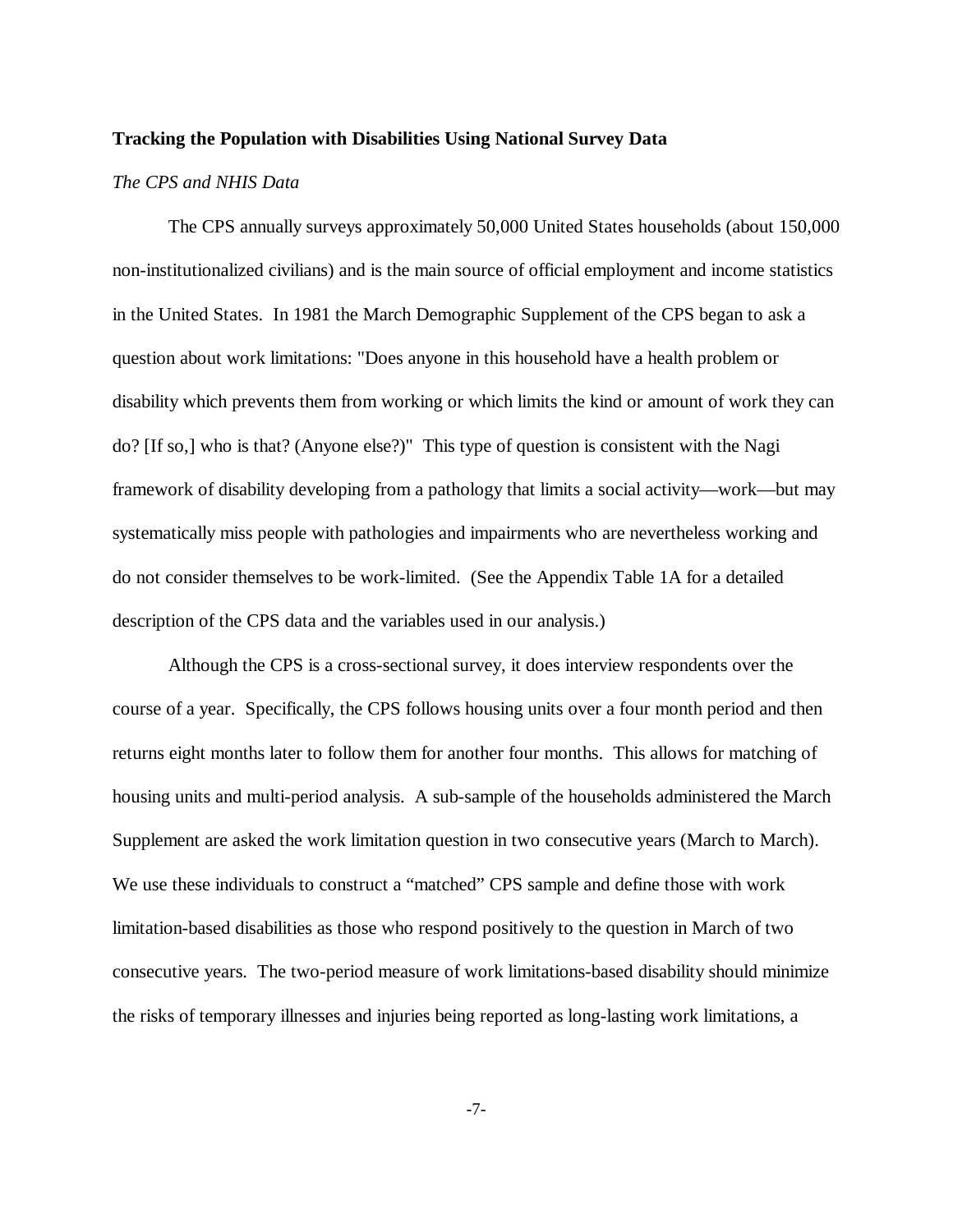concern raised by critics such as Hale (2001). We use the CPS matched sample to check the robustness of the regular CPS cross-sectional results based on single-period disability.

The major advantage of the CPS is that its design and size allow for state-level estimates and that its work limitation question has been consistently asked since 1981.<sup>9</sup> The CPS was used by Acemoglu and Angrist, forthcoming, Autor and Duggan, 2001; Bound and Waidmann, 2000, and Burkhauser, Daly and Houtenville, 2001 for this latter reason.

The NHIS is an annual cross-sectional survey of approximately 100,000 non-

institutionalized civilians conducted by the U. S. Centers for Disease Control and Prevention.

Useful and comparable data are available from 1983 through 1996; the NHIS was changed

substantially in 1997, making time-series comparisons after 1996 questionable. Like the CPS

data, the NHIS contains a standard work limitations question: "Does any impairment or health

problem now keep [person] from working at a job or business? Is [person] limited in the kind or

<sup>&</sup>lt;sup>9</sup>The U.S. Bureau of Census collects two other data sets that can be used to measure the population with disabilities: Decennial Census Long-Form and The Survey of Income and Program Participation (SIPP). In the 1990 Decennial Census Long-Form, the information on disability also is limited to a single work limitations question: "Does this person have a physical, mental or other health condition that has lasted for 6 or more months and which—Limits the kind or amount of work this person can do at a job? (yes/no) Prevents this person from working at a job? (yes/no)" The 2000 Census Long Form has a much improved series of questions focusing on disability. They are as follows: "16. Does this person have any of the following long-lasting conditions: a. Blindness, deafness, or a severe vision or hearing impairment? (yes/no) b. A condition that substantially limits one or more basic physical activities such as walking, climbing stairs, reaching, lifting, or carrying? (yes/no) 17. Because of a physical, mental, or emotional condition lasting 6 months or more, does this person have any difficulty in doing any of the following activities: a. Learning, remembering, or concentrating? (yes/no) b. Dressing, bathing, or getting around inside the home? (yes/no) c. (Answer if this person is 16 years old or over.) Going outside the home alone to shop or visit a doctor's office? (yes/no) d. (Answer if this person is 16 years old or over.) Working at a job or business? (yes/no)." These data were not released at the time we performed our analysis.

The Census Bureau also conducts the Survey of Income and Program Participation, a longitudinal survey of about approximately 14,000 to 36,700 households. The first easily usable panel began in 1988. The same people are followed every month over a period of about two and one-half years. New samples begin every year or so thereafter. The SIPP allows for dynamic analysis of employment and program participation. The SIPP also contains information on limitations of daily activities, work limitation (similar to the CPS question), and a limited set of specific pathology and impairment categories. DeLeire (2000) and Kruse and Schur (2000) use these data in their work on this topic. See Burkhauser, Houtenville, and Wittenburg (2001) for a comparison of disability trends in the CPS, NHIS, and SIPP.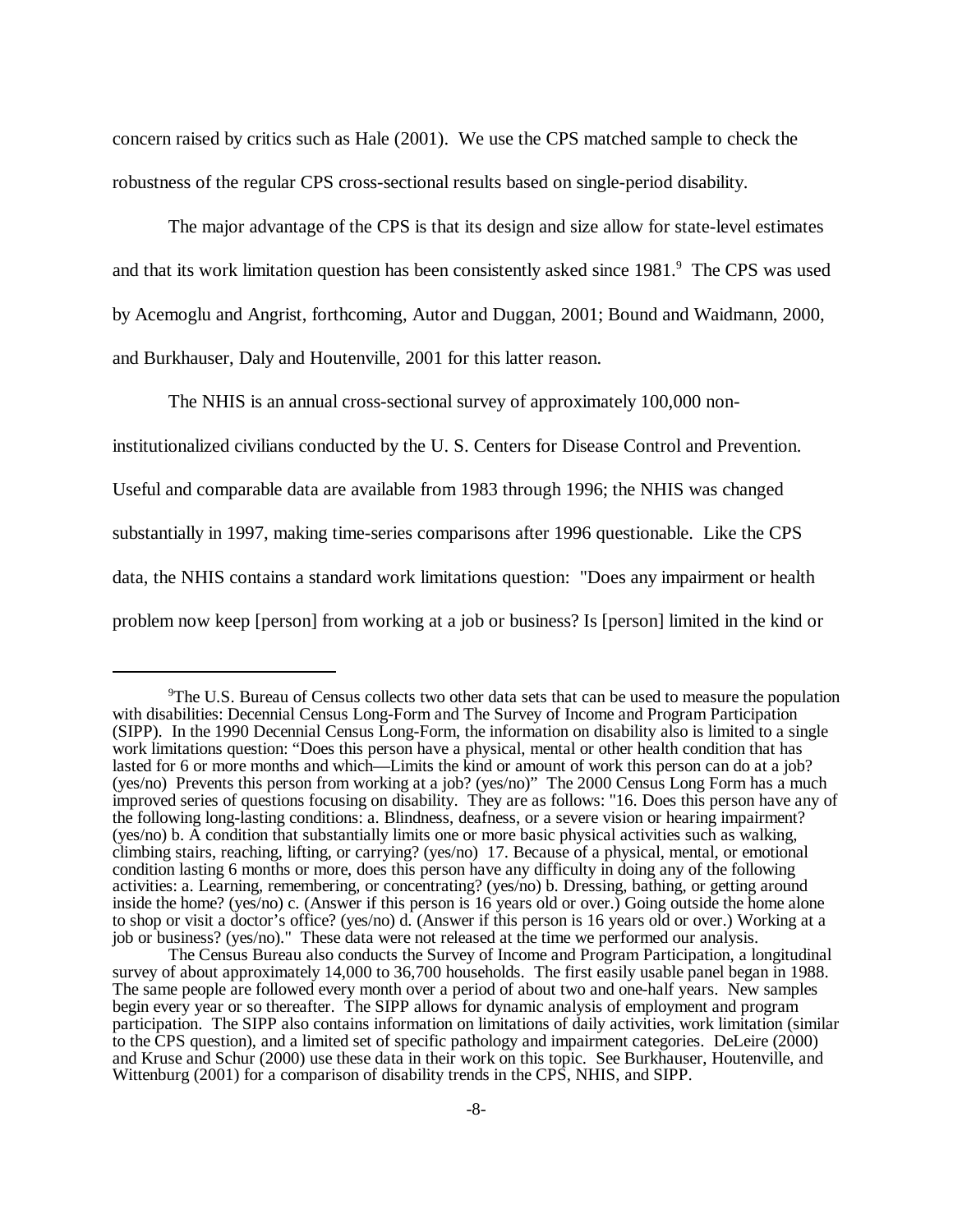amount of work [person] can do because of any impairment?" A person with an affirmative response to either question is considered to have a work limitation. NHIS respondents are asked this question early in the survey.

In addition, the NHIS contains detailed impairment-specific information (e.g., "deaf in both ears," "blind in both eyes," etc.) on a subset of survey respondents.<sup>10</sup> Individuals in this NHIS sub-sample are asked directly about specific impairments. This allows us to capture a random sample of the population with a given set of impairments including those who, despite their impairment, report that they do not have a work limitation.<sup>11</sup> (See the Appendix Table 1A

for a detailed description of the NHIS data and the variables used in our analysis.)

## *Conceptual Relationships among Tractable Disability Populations*

Figure 1 illustrates how we conceptualize the interrelationships of the disability populations captured by the questions in the CPS and NHIS data. The square represents the entire working-age population. The largest circle within the square represents the largest subset of working-age people with disabilities captured in our data—those who report having a

<sup>&</sup>lt;sup>10</sup>To gather more detailed responses on specific health pathologies and impairments, the NHIS divides respondents into six randomly selected groups. Each group is assigned one of six supplemental surveys known as Condition Lists. Five of the six Condition Lists focus on pathologies; Condition List #2 focuses on impairments. We use the one-sixth sub-sample of individuals administered Condition List #2 for all estimates regarding impairments.

<sup>&</sup>lt;sup>11</sup>The National Health Interview Survey on Disability 1994-1995 (NHIS-D) represents a major effort by the federal government to capture the population with disabilities. The NHIS-D provides data on a set of pathologies, impairments, and activity limitations. A major advantage of the NHIS-D is that it contains extensive information on perceived barriers to work (e.g., lack of transportation) and work supports (e.g., accommodations). Loprest and Maag (2001) provide useful analysis of the existence of barrier to work and work support in broadly defined populations with disabilities. However, small sample sizes within impairment sub-groups limit the specificity of the pathology/impairment categories, and unlike the NHIS, a large number of years cannot be pooled together to boost sample sizes. See Kirchner, Schmeidler and Todorov (1999) for an excellent example of a pathology/impairment specific employment study using the NHIS-D. They perform a detailed analysis of the health and employment experience of those reporting serious visual impairments. See the web site of the Center for Disease Control and Prevention for more information on the NHIS-D.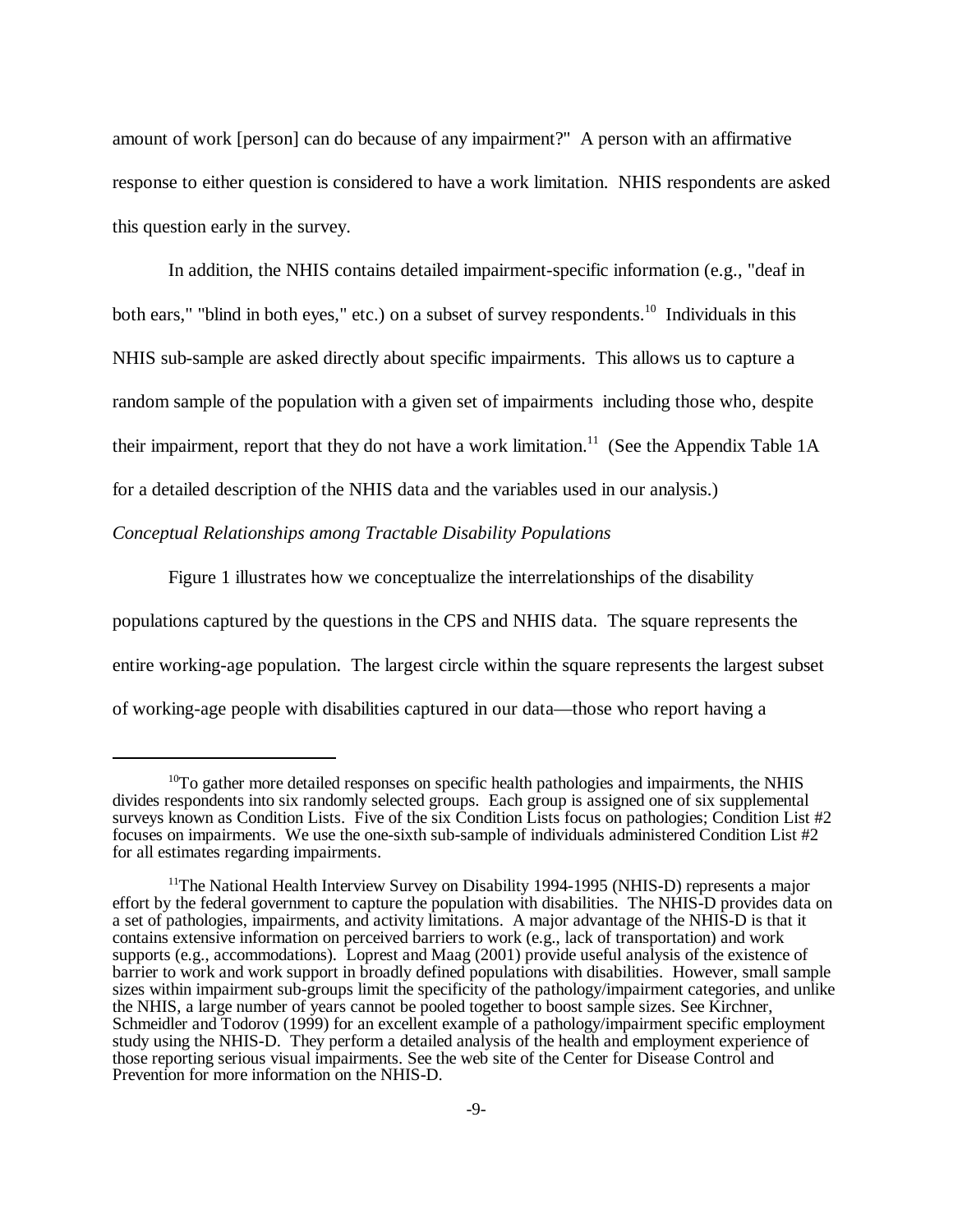pathology/impairment. Each wedge represents people with a specific impairment. The NHIS pathology/impairment data best captures this population.<sup>12</sup> This population is most closely representative of the ADA-eligible population, in that it includes both those who are working despite their impairments and may not report a work limitation as well as those whose impairments and social environment lead them to report a work limitation.<sup>13</sup>

The second largest circle represents people with impairments who report a work limitation, also divided into impairment-specific wedges. This is the group captured by the general work limitation questions in the CPS and NHIS data and the one most closely related to the Nagi conceptualization of work disability.<sup>14</sup> The smallest circle represents those whose work limitation is so severe that they apply for SSI or SSDI. This is only a small proportion of the larger population with disabilities. (See Burkhauser, Daly, and Houtenville, 2001 for estimates of the size and characteristics of the smaller two circles using CPS data.)

## *Empirical Relationships among Tractable Disability Populations*

*Differences in Levels Across Measures.* To begin to assess whether the population with disabilities defined by the self-reported work limitation question is a reasonable proxy for the population with significant impairments, we focus on the relationship between the outermost and middle circles in Figure 1. We first examine the extent to which individuals with a specific

 $12$ Although not represented in Figure 1, these wedges may overlap because individuals can have more than one impairment. The NHIS does not ask a global question on impairment, so we are not able to capture the entire population with impairments. We are able to capture a subset of the impairment wedges pictured in Figure 1.

<sup>&</sup>lt;sup>13</sup>There is no global question in the NHIS, SIPP, or CPS that attempts to capture all those who have impairments or more broadly who would be considered to have a "disability" under the ADA.

 $14$ It also is the group captured by other nationally representative data sets focused on employment and economic well-being (e.g., SIPP, Panel Study of Income Dynamics, and the National Longitudinal Survey.)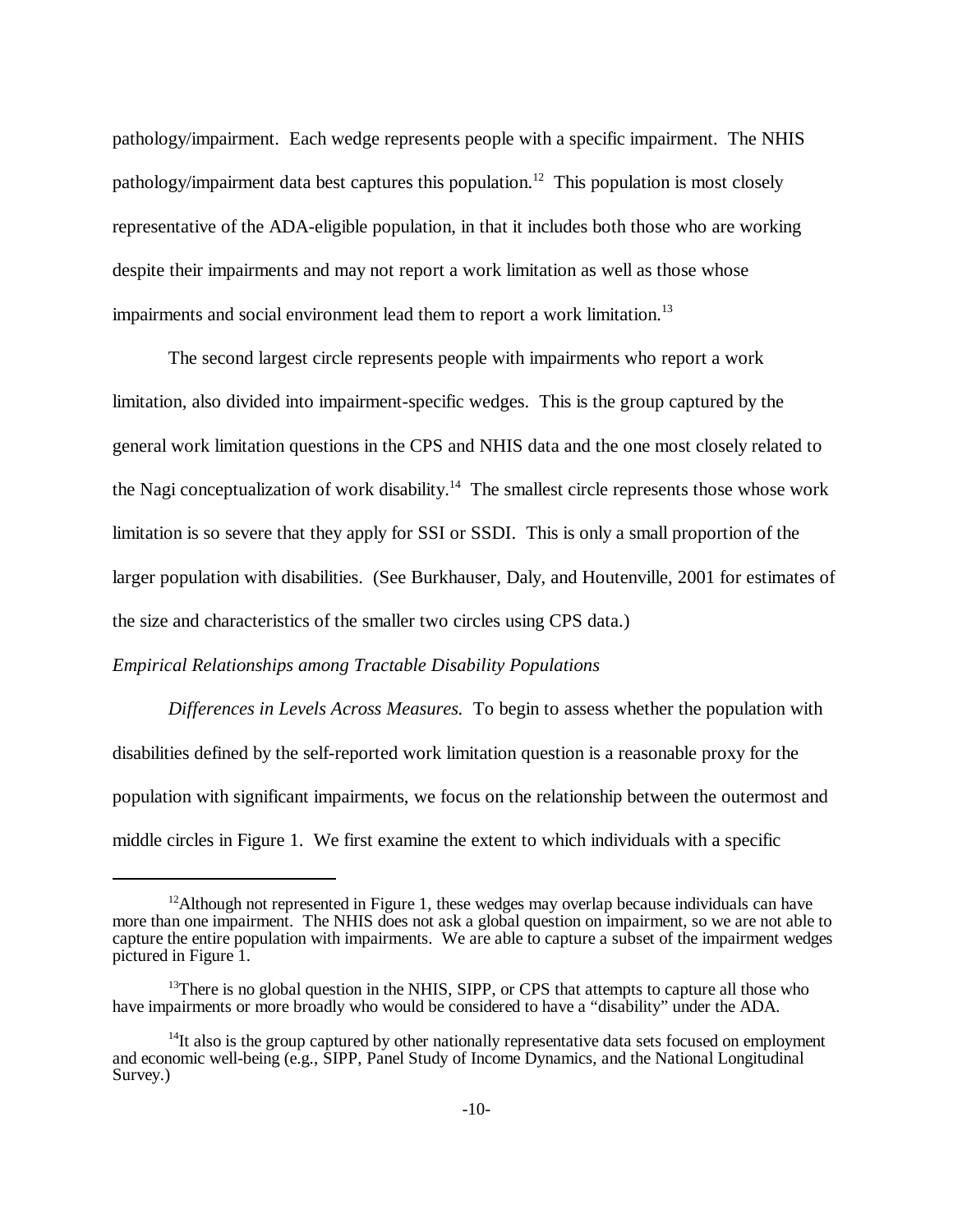pathology/impairment report a work limitation. We then investigate the employment behavior of those with a pathology/impairment who do and do not report a work limitation. Since the CPS does not contain data on impairments, our comparisons are based solely on data from the NHIS. As mentioned earlier, in the NHIS survey a subset of respondents are asked about specific health impairments and then about whether they have a work limitation. We use a pooled sample of these individuals (1983-1996) to conduct the analysis reported in Tables 1 and  $2^{15}$  (See Houtenville 2001 for a detailed description of the NHIS data used in our analysis.)

Table 1 shows the prevalence of self-reported work limitations among working-age men and women with various impairments. The first cell in column one indicates the percentage of men and women who report having any of the impairments in the list. The remaining cells in column one show the percentage of men and women who say they have that specific impairment. Columns two and three show the percentage of those with the listed impairment(s) who report having (column 2) or not having (column 3) a work limitation.

In general, Table 1 supports the notion that the population within the outermost circle of Figure 1 is substantially understated if we use the work limitation question in the NHIS to describe it. While the severity of the impairment undoubtedly explains much of the variance in work limitations in columns 2 and 3, it does not explain all of it. For example, among those who report being deaf in both ears or blind in both eyes—impairments many would expect to be work limiting—only 38 (69) percent, respectively, also report being "unable to work or to be limited in the kind or amount of work they do." This suggests that the self-report of a work limitation may

<sup>&</sup>lt;sup>15</sup>The NHIS comparisons are based on a representative one-sixth sub-sample of respondents for the years 1983-1996. Because the prevalence of specific impairments is very low in any given year, we must pool the NHIS data over a number of years to establish a sample size sufficient for analysis.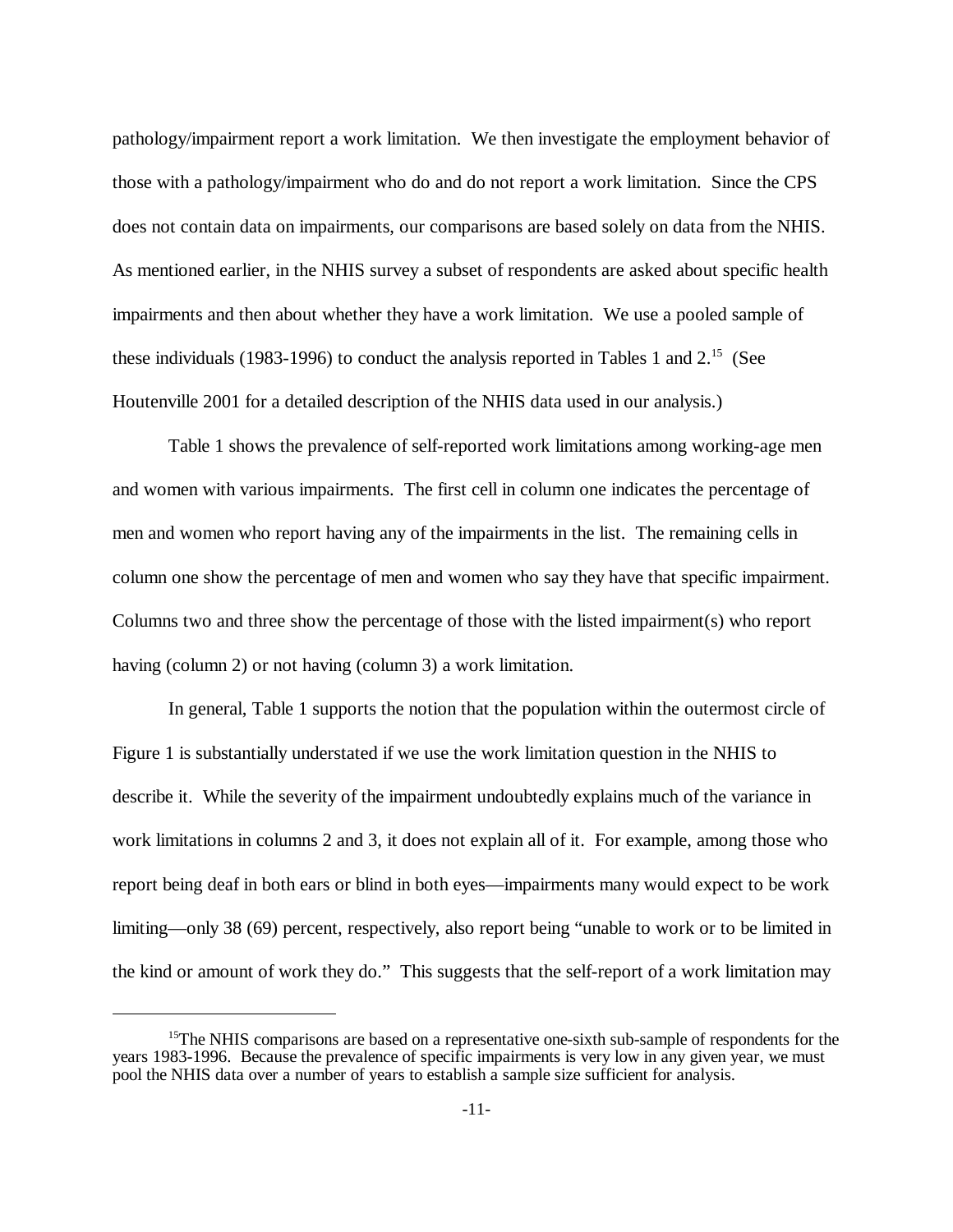be influenced by the work environment, rehabilitation opportunities, or the inner capacity of individuals to overcome both their impairments and the barriers to work.

Although Table 1 clearly shows that using a work limitation-based measure of disability will underestimate the size of the population with significant impairments, it is not clear whether this underestimate biases measures of employment for those with disabilities. To investigate this, we examine the employment rates of those with impairments. Table 2, column one reports the employment rates of men and women who say they have one of the impairments on the list. Columns two and three show the employment rates of those with an impairment who report having (column 2) or not having a work limitation (column 3). As illustrated in the first row, controlling for having an impairment, those who say they *are not* work limited are much more likely to be employed (employment rate of 83.4%) than those who say they *are* work limited (employment rate of 41.5%). Returning to the specific examples of those deaf in both ears and blind in both eyes, those who report these impairments but report no work limitation are 2.08 (3.98) times more likely (ratio of column 2 to column 3), respectively, to be employed than such persons who do report a work limitation. This suggests that responses to the standard work limitation questions, available in most nationally representative data sets, are greatly affected by the employment experiences of respondents. Specifically, the data from the NHIS indicate that using a work limitation question to define the population with disabilities systematically excludes individuals with significant impairments who are sufficiently integrated into the workforce that they do not report a work limitation.

*Differences in Trends across Measures.* Having established that there are significant and systematic differences in population and employment levels of those self-reporting impairments

-12-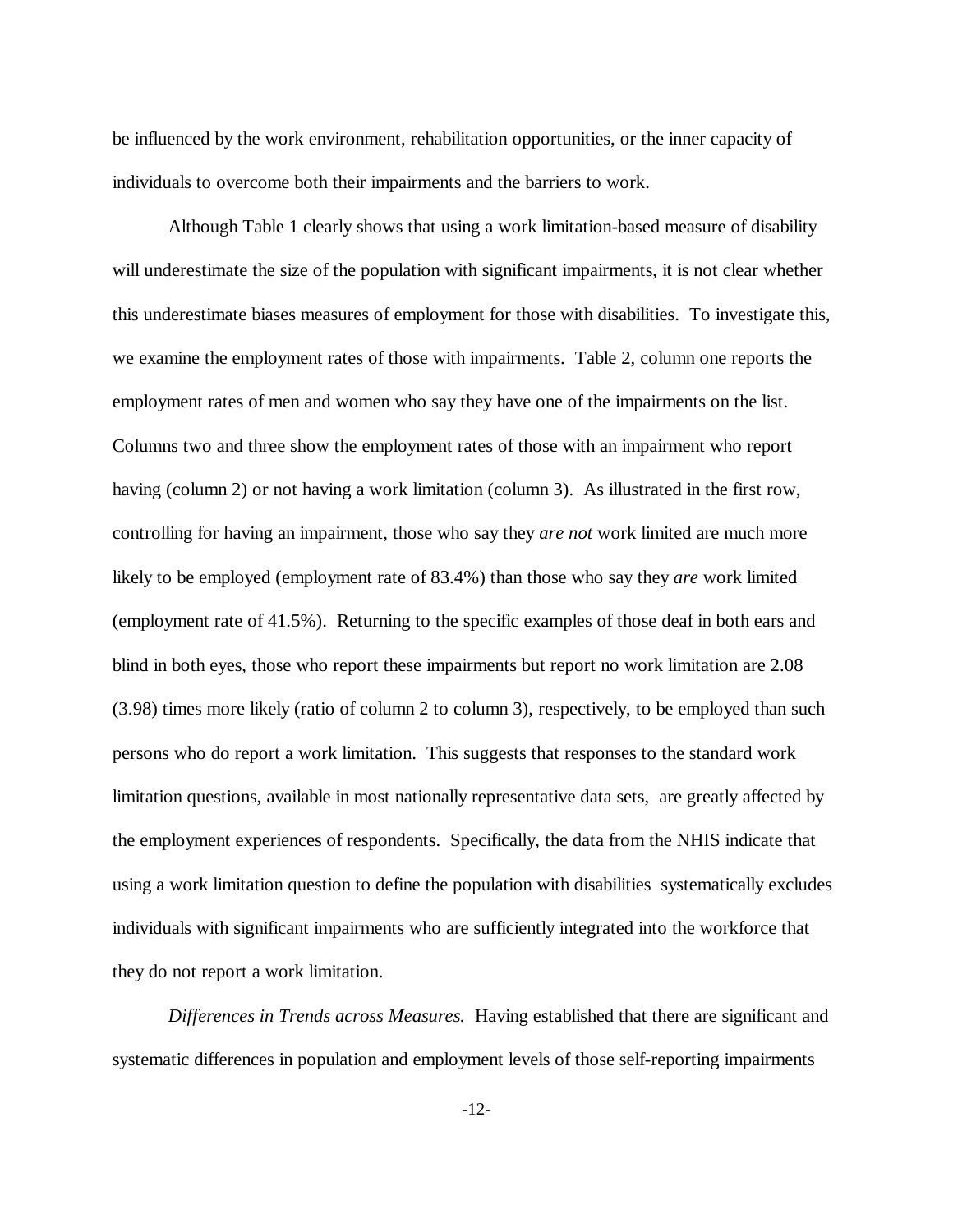and work limitations we now turn to an examination of the trends in these variables. Figure 2 compares the trends in the prevalence of impairments and the prevalence of work limitations in the NHIS between 1983 and 1996 for both men and women. (See Appendix Table 2A for the complete set of prevalence rates underlying Figure 2). Note that in this analysis we focus on two separately identified populations. The first is the population of working-age men and women who report having any of the impairments listed in Table 1. The second is the group of working-age individuals self-reporting a work limitation; these individuals may or may not report a specific impairment.<sup>16</sup>

Figure 2 shows that although the trends in impairment- and work limitation-based disability prevalence in the NHIS exhibit some of the same movements, they do not always follow each other. For example, in the 1990s the prevalence of impairments was falling while the prevalence of work limitations remained relatively stable. To test whether these differences are significant we regress disability prevalence rates (pooled sample across measures) on a dummy variable, indicating whether the prevalence estimate comes from the impairment or work limitations question, a higher-order polynomial time-trend, and the interactions of the time trend and the indicator variables. We then test the joint significance of the interaction terms using an Ftest (see Burkhauser, Houtenville, and Nargis (2001) for a more complete description of our test methodology). Based on this method, we find no significant differences between the time-trends in disability prevalence for men. However, we fail to accept the hypothesis that the trends for

<sup>&</sup>lt;sup>16</sup>The sample universe for the impairment trends is those individuals administered Condition List #2 in the NHIS. The sample universe for the work limitations trends is the full NHIS sample.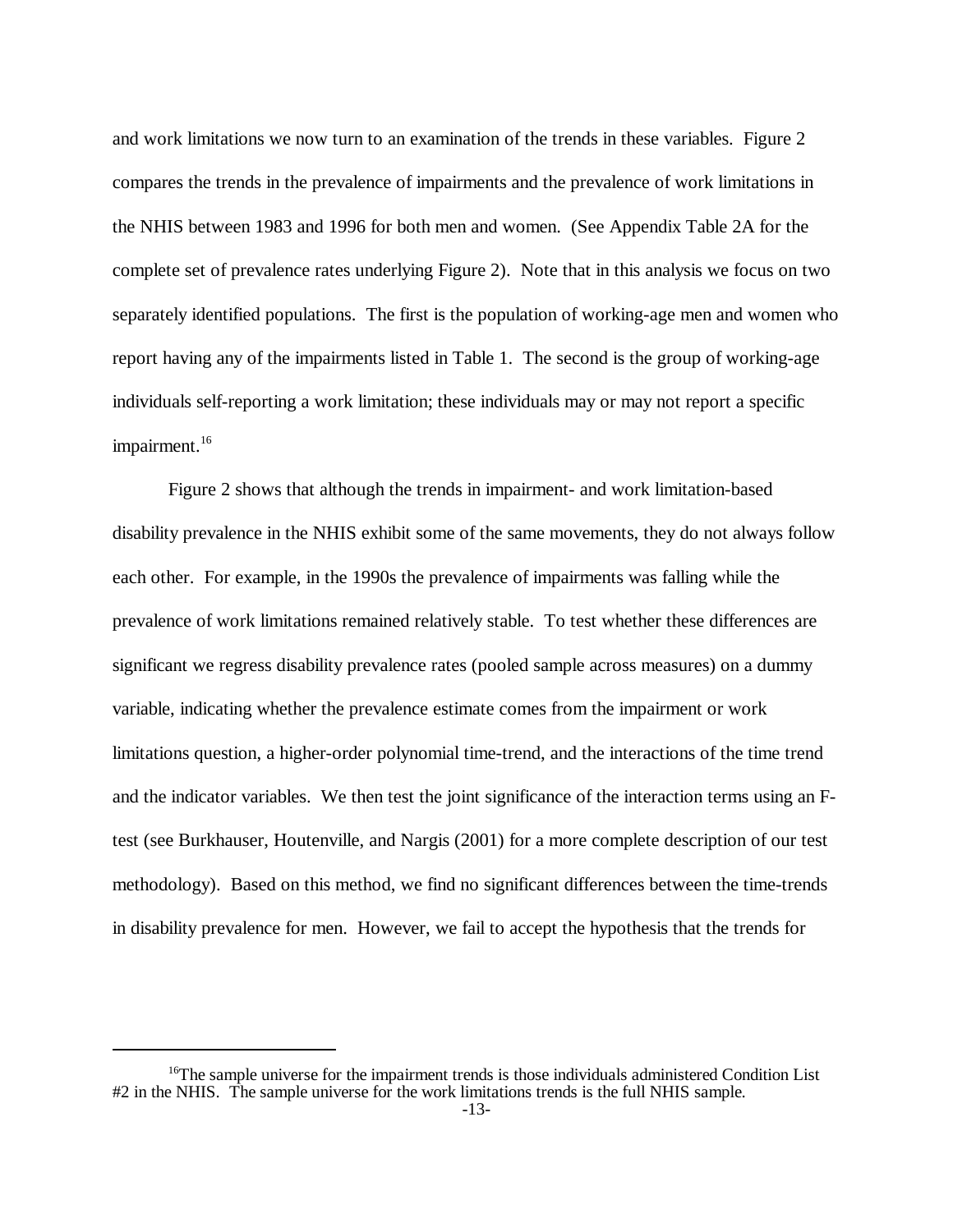women are the same across the two measures. (See Appendix Table 3A for the results of these tests.)

What should we make of these findings? First, based on our statistical analysis, we cannot say the trends in prevalence of impairments and work limitations for men are different, suggesting that while the work limitation questions cannot capture the level of impairment-based disability, it does track the trend over time. The same cannot be said for women. However, as Figure 2 shows, the divergence in the two measures goes in a direction opposite the one critics of worklimitations measures worry about (for example, Kirchner, 1996). Namely, during the 1990s, the prevalence of work limitation-based disability moved closer to the prevalence of impairmentbased disability, suggesting that the work limitation-based measures may be capturing a greater, rather than a smaller, share of the population with significant impairments.<sup>17</sup>

As a final test for trend differences in our two NHIS disability populations, Figure 3 compares the employment rates of those self-reporting impairments with those reporting a work limitation over the period 1983-1996. (See Appendix Table 4A for a complete set of the employment rates underlying Figure 3.) Again, the employment patterns across the two measures mirror each other, although with notable divergences from year-to-year. Most importantly for the current debate, the decline in employment among men and women during the 1990s is observed in both the impaired and the work-limited disability populations. Testing for differences in employment trends between the two populations we find no significant differences in their estimated trends (see Appendix Table 3A for the results of these tests).

 $17$ Ideally, we would like to directly test this hypothesis using the detailed NHIS data in Tables 1 and 2. However, small sample sizes prohibit such detailed analysis over time. See Houtenville, 2001 for a complete description of the sample sizes in the NHIS impairment survey.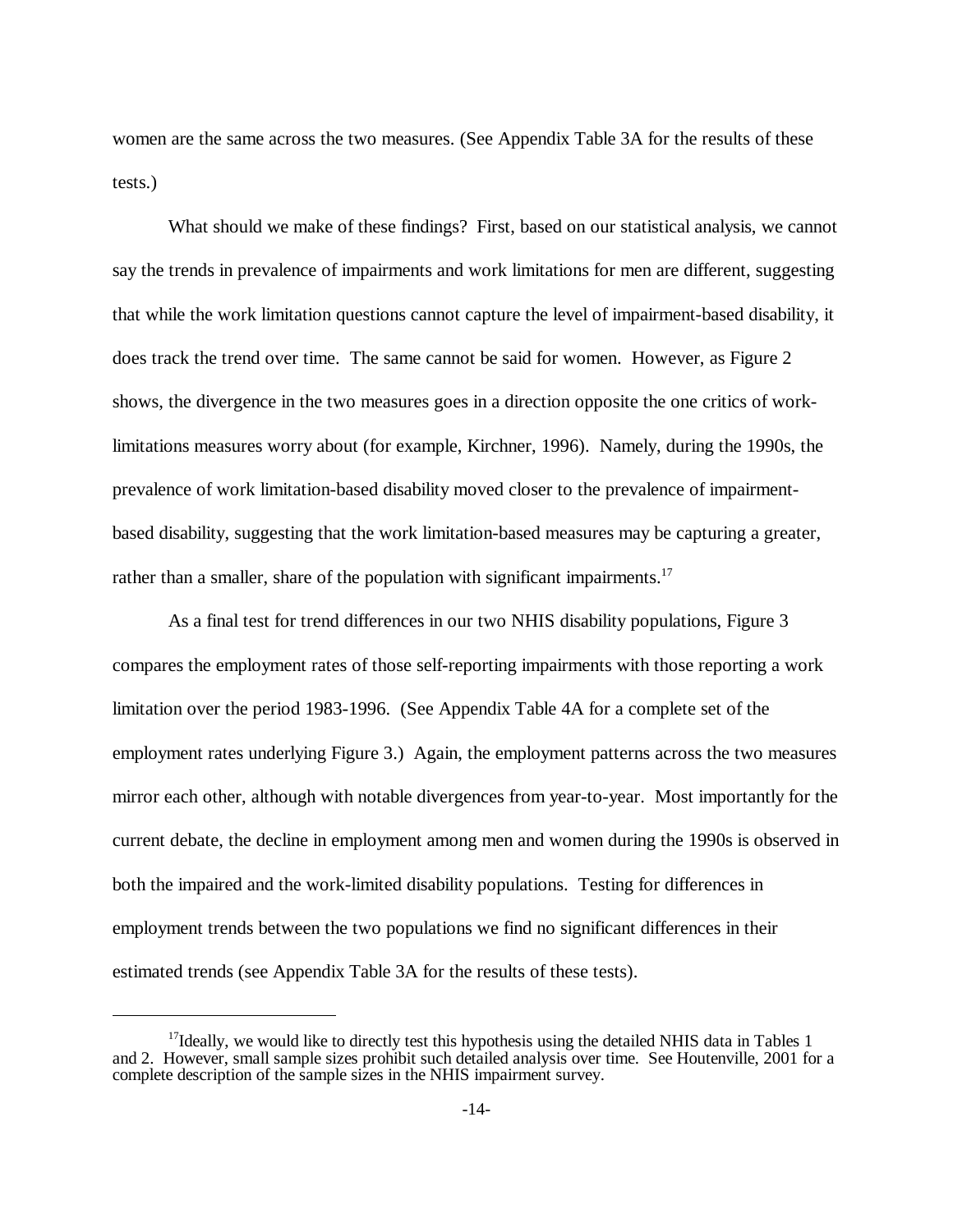*Differences in Trends across Data Sets.* In this section we move away from comparisons of prevalence and employment of those with disabilities across measures and consider trends in these variables across data sets. Figure 4 compares trends in the work limitation-based disability prevalence among working-age men and women in the CPS, the matched CPS sample, and the NHIS.<sup>18</sup> (See Appendix Table 5A for the complete set of prevalence rates underlying Figure 4.) As the figure shows, the NHIS work limitation-based prevalence estimates are higher than those from the CPS and the CPS-matched sample for men and women in every year.<sup>19</sup> The average annual prevalence of work limitation-based disability (1983-1996) among men was 8.1 percent in the CPS-based estimates and 10.3 percent in the NHIS. The average annual prevalence of disability among women over the same period was 7.4 percent in the CPS and 10.4 percent in the NHIS. The prevalence rates for the CPS-matched sample were smaller than for the CPS. These differences are statistically significant in most years of our study.<sup>20</sup>

Again, we also are interested in the extent to which the trends in prevalence observed in the CPS are similar to those observed in the NHIS. Using the same test procedure applied earlier, we find significant differences between the trends in the work limitations-based prevalence of disability in the NHIS and the two CPS samples. Of the four comparisons, the trends are only the

<sup>&</sup>lt;sup>18</sup>The NHIS sample universe is all respondents.

<sup>&</sup>lt;sup>19</sup>One potential explanation for the level of differences in self-reported work limitations in the NHIS and CPS is the location of the work-limitation question in the two surveys. In the CPS, the worklimitation question is asked in a section of the survey focusing on employment; in the NHIS it is asked as part of the basic health and demographic "core" questionnaire. To the extent that individuals already focused on questions about their health would be more apt to disclose a work-limitation , the NHIS would pick up a higher rate of reported disability. Likewise, to the extent that individuals who are not in the labor force for other reasons do not consider themselves work-limited, the question placement in the NHIS may elicit a greater response.

 $20$ The statistical tests performed were t-tests of the differences in two proportions.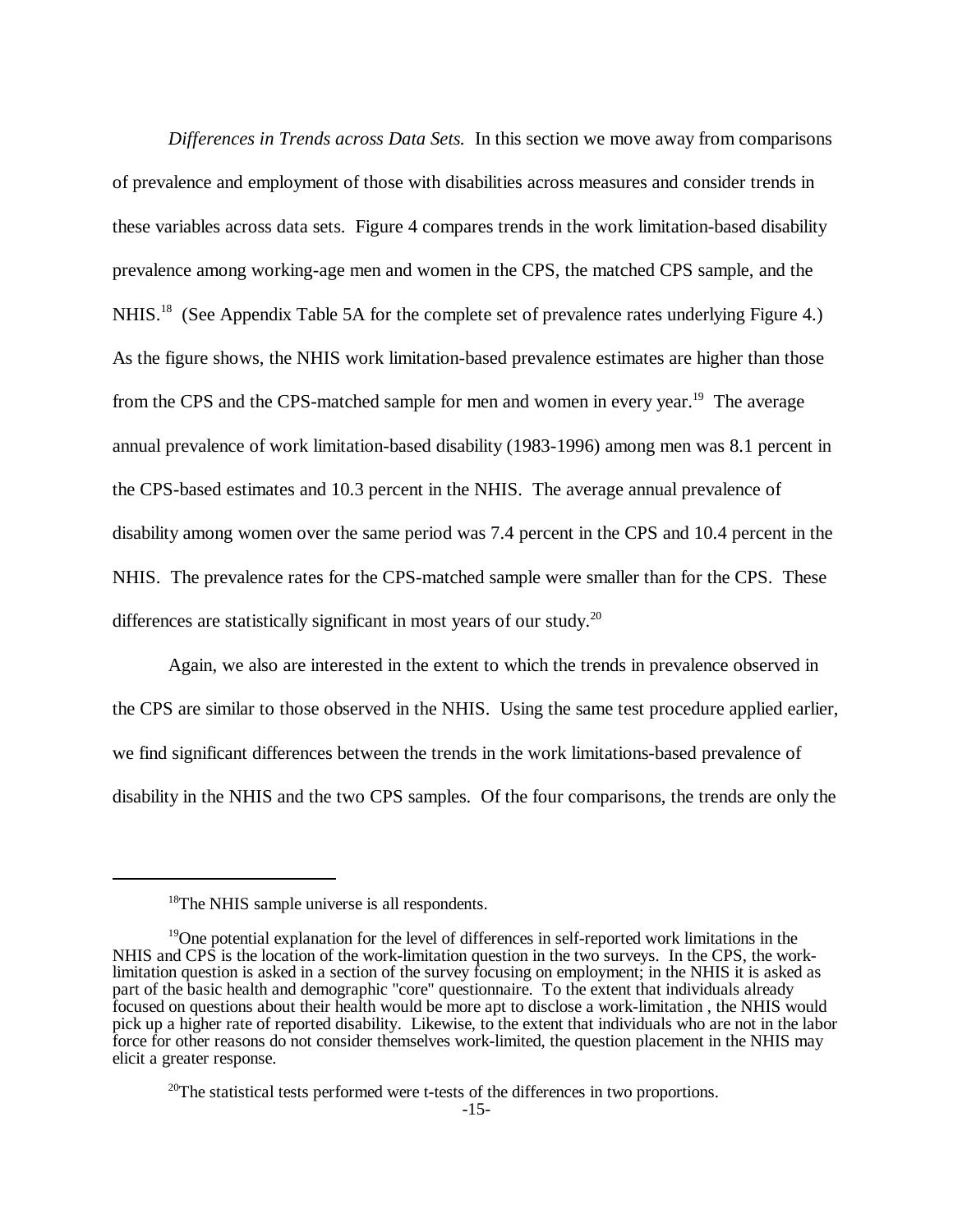same for men in the NHIS and CPS-matched sample. (See Appendix Table 6A for the results of these tests.)

Although the prevalence trends clearly are different across the two data sets, we primarily are interested in whether the CPS can be used to follow employment trends for those with disabilities. Figure 5 shows employment rates for men and women with work limitation-based disabilities in the NHIS, CPS, and CPS-matched sample. (See Appendix Table 7A for the complete set of employment rates underlying Figure 5.) As the figure shows, there is a much closer relationship between employment rates for those with disabilities than was true for the prevalence rates. Our statistical tests confirm this. We find no significant differences in the employment trends (1983-1996) for the work limitations-based populations of men and women with disabilities in the NHIS and two CPS samples (see Appendix Table 6A for the results of these tests).

Thus, despite significant differences in the level of self-reported work limitations between the two data sets, the trends in employment found in the two CPS work limitation-based disability populations are not significantly different from those found in the NHIS work limitation-based disability population.

### **What Do Current Data Tell Us?**

### *Trends in Employment among Those with Disabilities in the 1980s and 1990s*

We now focus on the major issue in the new literature on the employment of people with disabilities. Table 3 shows the sensitivity of employment rates to economic fluctuations over the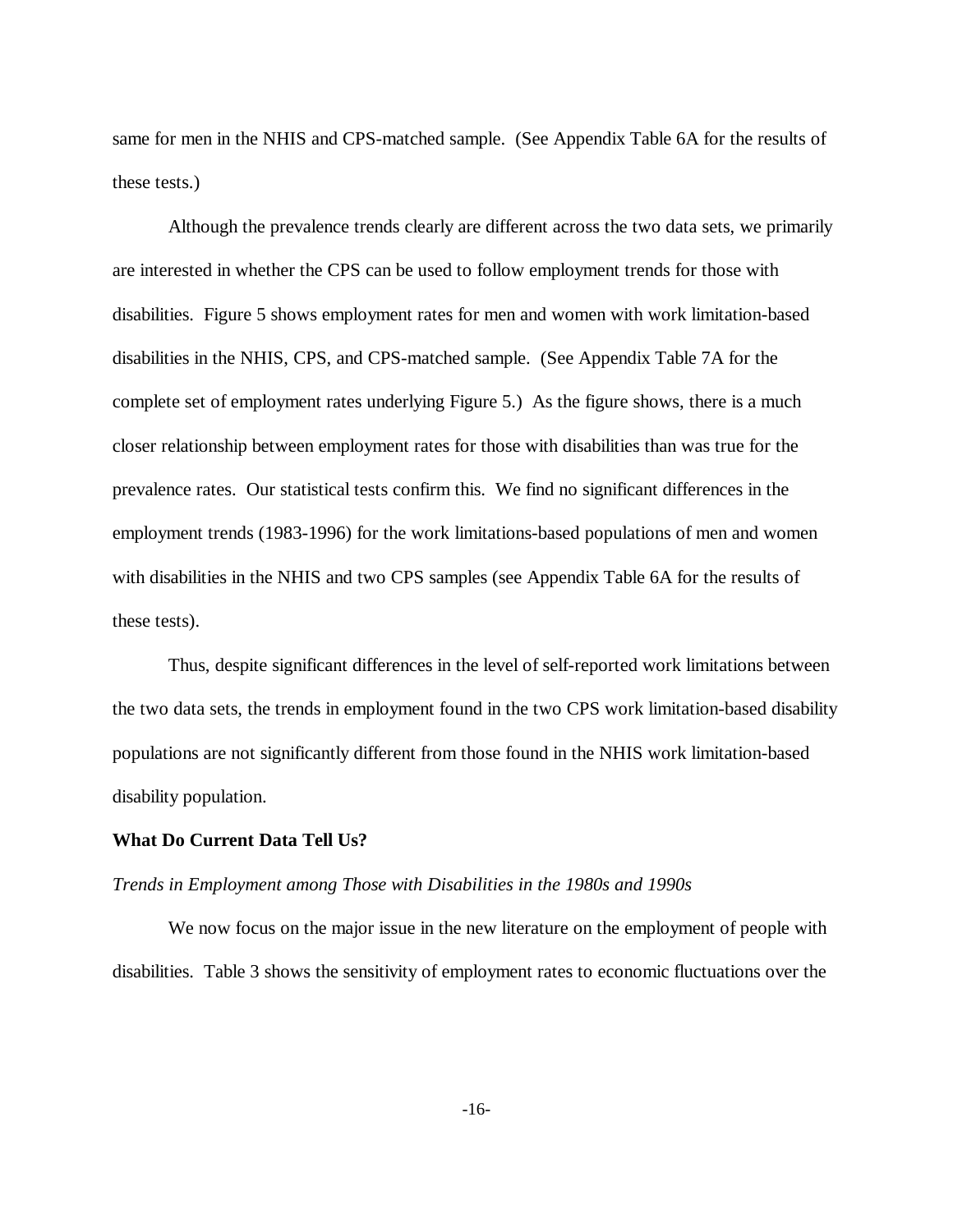past twenty years for working-age men and women with and without disabilities.<sup>21, 22</sup> As the table shows, during the 1980s the employment of men with and without disabilities was procyclical, falling with recession and rising with recovery. In 1980, the first year the economy began to slow, employment rates of men with and without disabilities were relatively high—42.6 percent and 96.7 percent, respectively. Employment for men with and without disabilities declined as the economy moved through a recession, declining by about 2 percent for each group. Economic recovery once again boosted employment rates among men, particularly those with disabilities. Between 1982 and 1989, the employment rate among men with disabilities rose 5.1 percent, surpassing the 1980 peak. Tests for differences in the levels and trends in employment between men with and without disabilities during the 1980s show a significant difference in the level of employment between men with and without disabilities, but no significant difference in the trends. (See Appendix Table 8A for the results of these tests.)

In the 1990s, the employment experiences of men with and without disabilities began to diverge. For men without disabilities, the familiar procyclical pattern continued; employment fell as the economy moved into recession in the early 1990s but rebounded over the next seven years of economic growth (1992 to 1999). By 1999, the last year of available CPS data, the employment of men without disabilities was near its 1989 peak level. In contrast, the employment

 $21$ Employment rates (and standard errors) for each year of our sample are reported in Appendix Table 7A.

 $22$ To trace economic outcomes of people with disabilities over the business cycle we focus on three years representing peak or near peak points—1980, 1989, and 1999—and two years representing trough points—1982 and 1991. An ideal analysis would make peak to peak comparisons (1979, 1989, and the next business cycle peak). However, data constraints limit the choice of years compared to 1980 (the first year of data with disability information), 1989 (the peak of the 1980s business cycle), and 1999 (the latest year of data available).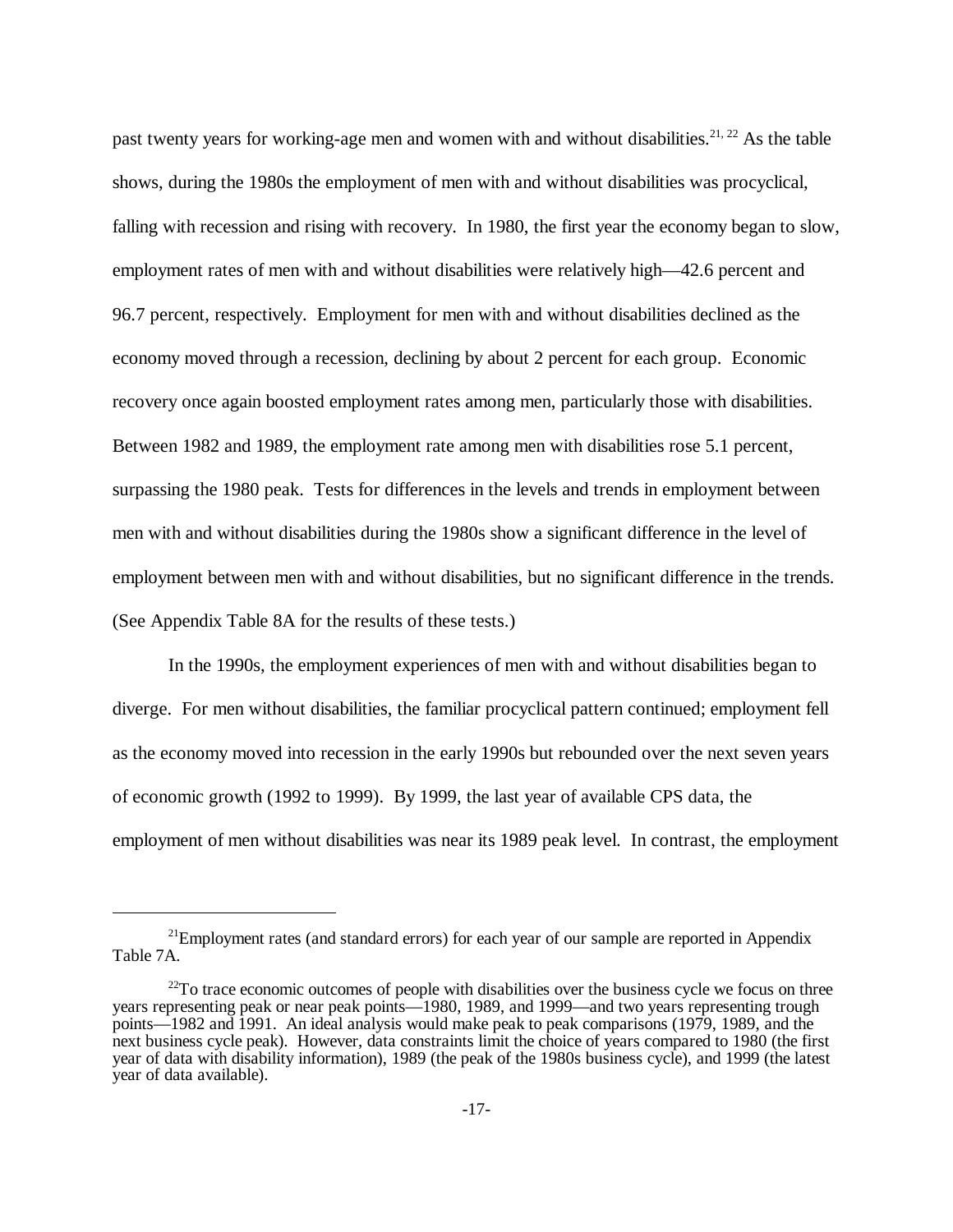pattern of men with disabilities was quite different over the 1990s. Employment rates among men with disabilities fell as the economy moved into recession, but then continued to fall during the expansion, when job growth was substantial and the employment of men without disabilities was rising. By 1999 the employment rate of working-age men with disabilities had not only failed to return to its 1989 level but was substantially below its 1992 trough year level. Overall, between 1989 and 1999, the employment rate of men with disabilities fell from 44.0 to 34.0 percent, a decline of more than 25 percent. Tests for differences in the trends in employment during the 1990s show a significant difference in the employment trends between men with and without disabilities, unlike during the 1980s. (See Appendix Table 8A for the results of these tests.)

The story for women is similar. The employment of women with and without disabilities was constant in the early recession years of the 1980s business cycle and then increased substantially through the growth years that followed. However, as was the case for men, over the 1990s business cycle the employment experience of women with and without disabilities began to diverge. For women without disabilities, employment remained near its 1989 peak through the recession years of the early 1990s and grew thereafter. In contrast, the employment rate of women with disabilities fell as the economy moved into recession and continued to fall even over the recovery period. Statistical tests confirm that while there is a significant difference in the level of employment rates over the entire period, there is no significant difference in the employment trends for women with and without disabilities in the 1980s. In contrast, and as for the sample of men, there is a significant difference in employment trends in the 1990s. (See Appendix Table 8A for the results of these tests.)

-18-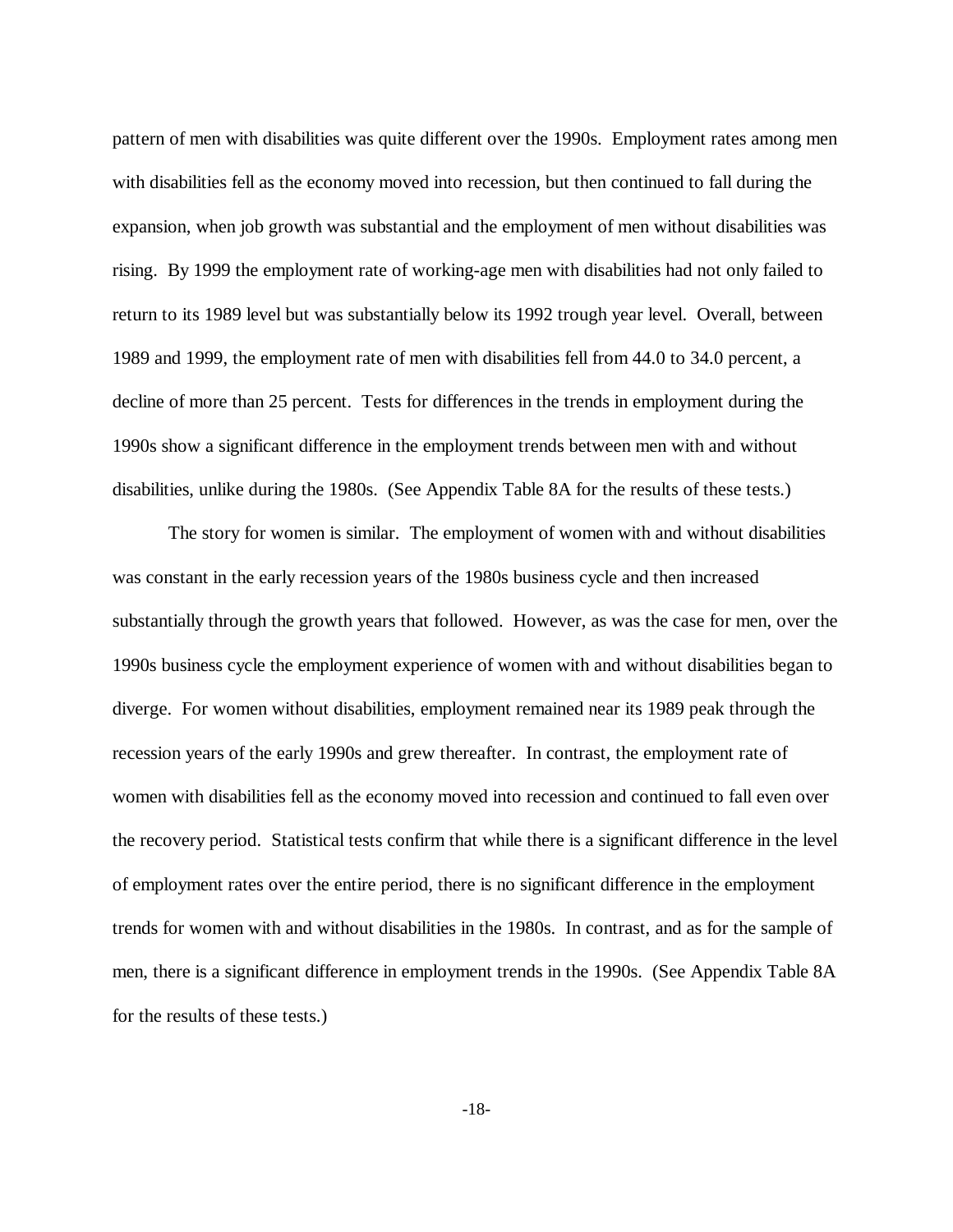Finally, to test for the possibility that changes in the composition of the population reporting a work disability are driving the results, we perform a simple shift-share analysis, controlling first for changes in age, race, education, and household size, and then controlling for these demographic changes and changes in employment rates. The results of these analyses, reported in Appendix Table 9A show that if the composition of the population with disabilities was the same in 1999 as it was in 1980 or 1989 (in terms of age, race, education, and household size), the economic outcomes for those with disabilities would be worse than the ones actually found in the data. This suggests that our results are not an artifact of demographic shifts, but rather the result of changing outcomes for those with disabilities.

### **Discussion and Issues for Future Research**

In Figure 1 we provided a conceptualization of a population with disabilities that operationally placed those who report a Nagi "work limitation-based disability" within a broader ADA-based disability population that recognizes that a reported impairment may or may not lead to a work limitation. Using data from the NHIS we showed that a substantial share of workingage people who report serious impairment do not report having a work limitation. We further showed that those with impairments who also report having a work limitation are far less likely to be employed than are people with the same reported impairment who do not report having a work limitation. This suggests that work limitation questions like those in the CPS are likely to understate the prevalence of disability in the working-age population based on an ADA conceptualization and to understate the share of that population that is employed.

However, we also find that the employment trends in these two distinct conceptualizations of the working-age population with disabilities are not significantly different from one another.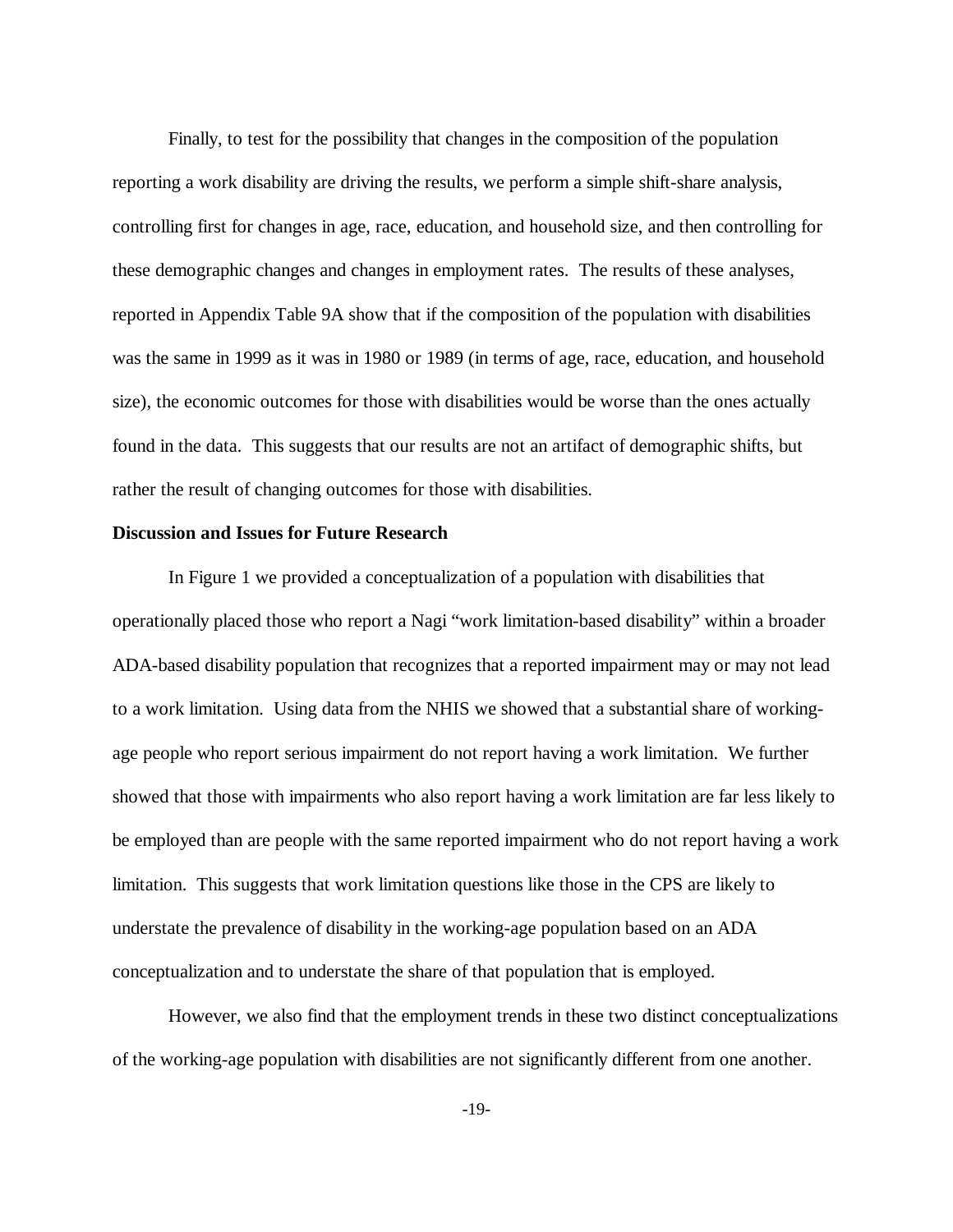Using NHIS data we find that the employment trends of this work limitation-based disability population are not significantly different from the employment trends of the larger impairmentbased population. Moreover, we find that while disability prevalence and employment rates found in the CPS data for this work limitation-based disability population are significantly different from those found in the NHIS data, there is no significant difference between the trends in employment found in these data sources.

With this in mind and using the work limitation-based measure of disability in the CPS, we find that during the 1980s and the 1990s, employment outcomes for those without disabilities were procyclical, falling during recessionary years and rising during years of expansion. While this also was the case for working-age men and women with disabilities during the 1980s, it failed to hold for working-age men and women with disabilities in the 1990s. During the 1990s, employment of men and women with disabilities fell continuously, declining in both recessionary and expansionary periods. These results suggest that recent studies using the work limitationbased disability population in the CPS to examine the decline in the relative employment of men with disabilities in the 1990s cannot be dismissed out of hand.

So far, three major hypotheses have been proposed to explain this decline. Kaye (2001) argues that declining employment rates among those with disabilities in the 1990s were caused by dramatic increases in the severity of impairments. Hence, for Kaye, the recent trends are healthbased and not a reflection of changes in public policy. Other researchers have taken a more social environment-oriented view. For example, DeLeire (2000) and Acemoglu and Angrist (forthcoming) attribute the downturn in employment among those with disabilities in the 1990s to the passage of the ADA. Bound and Waidmann (2000) argue that changes in disability benefits

-20-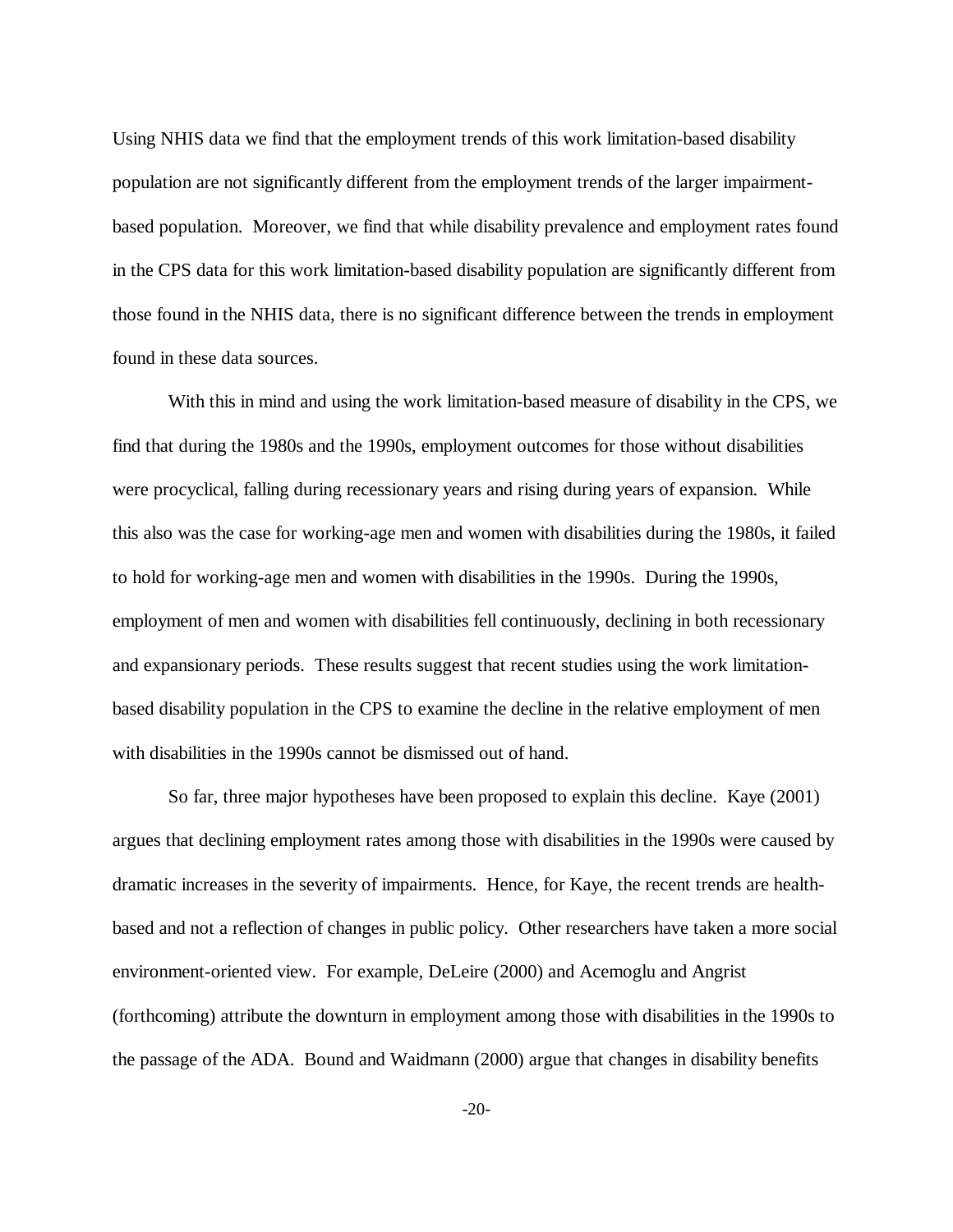eligibility and generosity made it easier and more profitable for workers to leave the labor force and take benefits. Autor and Duggan (2001) suggest that a combination of disability benefits that replaced a greater share of labor earnings and declining job opportunities for low-skilled workers induced an increasing share of workers to choose benefits over employment.

So far, however, no studies have been able to satisfactorily disentangle the impact of demand side factors related to the passage of the ADA or changes in the mix of jobs in the economy in the 1990s from supply side factors related to changes in the ease of access to SSDI and SSI benefits or to a reduction in the share of jobs that provide private health insurance, which would discourage work among the population with disabilities. And no one has developed clear empirical evidence that the severity of health impairments has increased over time.

This paper moves the policy debate beyond the question of "Did the employment of people with disabilities dramatically fall in the 1990s?" It did. Pinning down the magnitudes of these various effects is the next necessary step to fully understanding the causes for this decline and developing policies targeted at reversing this trend.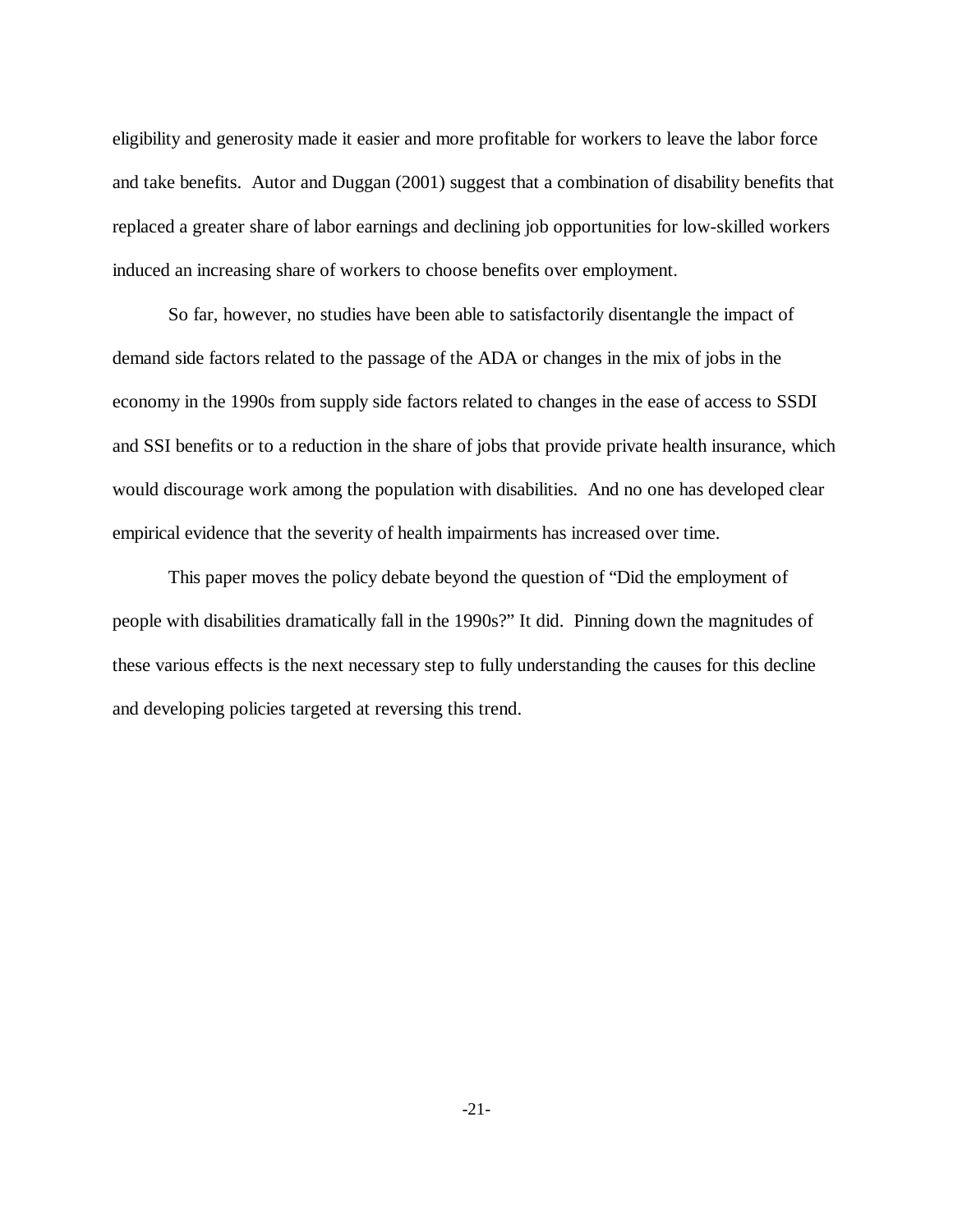## **References**

- Acemoglu, Daron and Joshua Angrist. Forthcoming. "Consequences of Employment Protection? The Case of the Americans with Disabilities Act." *Journal of Political Economy*.
- Autor, D. and M. Duggan. 2001. "The Rise in Disability and the Decline in Unemployment." Mimeo, Department of Economics. Cambridge, MA: Massachusetts Institute of Technology.
- Bazzoli, Gloria J. 1985. "Evidence on the Influence of Health," *Journal of Human Resources*, 20(2): 214-234.
- Bound, John. 1991. "Self-Reported Versus Objective Measures of Health in Retirement Models," *Journal of Human Resources*, 26(1)(Winter): 106-138.
- Bound, John and Richard V. Burkhauser. 1999. "Economic Analysis of Transfer Programs Targeted on People with Disabilities." In *Handbook of Labor Economics*, Vol. 3. Edited by Orley Ashenfelter and David Card. New York, Amsterdam?: Elsevier Science, pp. 3417-3528.
- Bound, John and Timothy Waidmann. 2000. "Accounting for Recent Declines in Employment Rates among the Working-Aged Disabled." NBER Working Paper No. W7975. Cambridge, MA: National Bureau of Economic Research.
- Burkhauser, Richard V. and Mary C. Daly. 1996. "Employment and Economic Well-Being Following the Onset of a Disability: The Role for Public Policy." In *Disability, Work, and Cash Benefits*, Jerry Mashaw, Virginia Reno, Richard V. Burkhauser, and Monroe Berkowitz, eds. Kalamazoo, MI: W.E. Upjohn Institute for Employment Research, pp. 59-102.
- Burkhauser, Richard V., Mary C. Daly, and Andrew Houtenville. 2001. "How Working-Age People with Disabilities Fared over the 1990s Business Cycle." In *Ensuring Health and Income Security for an Aging Workforce*. Edited by P. Budetti, R.V. Burkhauser, J. Gregory, and A. Hunt. Kalamazoo, MI: W.E. Upjohn Institute for Employment Research, pp. 291-346.
- Burkhauser, Richard V., Andrew Houtenville, and Niger Nargis. 2001. "Comparisons of Time Trends from Two Data Sources." Economics of Disability Research Report No. 4. Ithaca, NY: Cornell University, Rehabilitation Research Center.
- Burkhauser, Richard V., Andrew Houtenville, and David Wittenburg. 2001. "A User Guide to Current Statistics on the Employment of People with Disabilities." Paper presented at the *Conference on The Persistence of Low Employment Rates of People with Disabilities—Causes and Policy Implications*, October 18-19, 2001, Washington DC.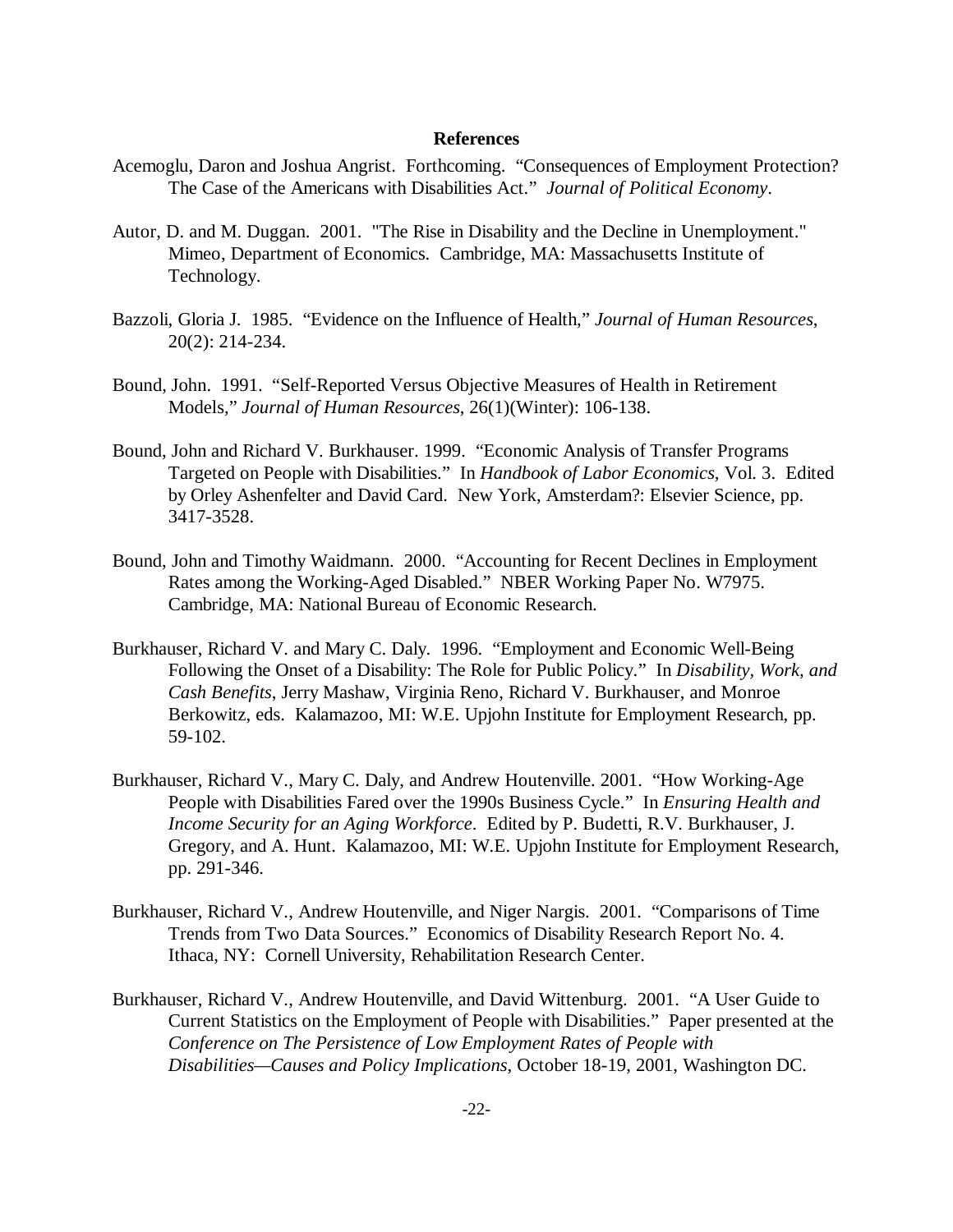- Chirikos, Thomas N. 1995. "The Economics of Employment (Title I of the Americans with Disabilities Act)." In Jane West (ed.), *The Americans with Disabilities Act: From Policy to Practice*. New York: Milbank Memorial Fund.
- Chirikos, Thomas N. and Gilbert Nestel. 1984. "Economic Determinants and Consequences of Self-Reported Work Disability," *Journal of Health Economics*, 3(2): 117-136.
- Daly, Mary C., and Richard V. Burkhauser. Forthcoming. "The Supplemental Security Income Program." In *Means-Tested Transfer Programs in the United States*." Edited by Robert Moffitt. Chicago, Illinois: University of Chicago Press.
- DeLeire, Thomas. 2000. "The Wage and Employment Effects of the Americans with Disabilities Act." *Journal of Human Resources* 35(4): 693-715.
- Hale, Thomas. 2001. "The Lack of a Disability Measure in Today's Current Population Survey." *Monthly Labor Review*. June: pp. 38-40.
- Houtenville, Andrew J. 2001. "The Economic Experience of Working Persons with Chronic Vision-Related Impairments." Report prepared for the National Research Council, Commission on Behavioral and Social Science Education.
- Jette, Alan and Elizabeth Badley. 2000. "Conceptual Issues in the Measurement of Work Disability." in *Survey Measurement of Work Disability*, edited by Nancy Mathiowetz and Gooloo Wunderlich. Washington DC: National Academy Press.
- Kaye, Steven. 2001 "Improved Employment Opportunities for People with Disabilities." Mimeo, Disability Statistics Center, University of California, San Francisco.
- Kirchner, Corinne. 1996. "Looking Under the Street Lamp: Inappropriate Uses of Measures Just Because They are There." *Journal of Disability Policy Studies* 7(1): 77-90.
- Kirchner, Corrinne, Emilie Schmeidler, and Alexander Todorov. 1999. "Looking at Employment Through a Lifespan Telescope: Age, Health, and Employment Status of People with Serious Visual Impairments." New York, NY: American Foundation for the Blind.
- Kruse, Douglas and Lisa Schur. 2000. "Employment of People with Disabilities Following the ADA." Mimeo, School of Management and Labor Relations. New Brunswick, NJ: Rutgers University.
- LaPlante, Mitchell P. 1991. "The Demographics of Disability." In Jane West (ed.), *The Americans with Disabilities Act: From Policy to Practice*. New York: Milbank Memorial Fund.
- Library of Congress. 1998. "Vocational Factors in the Social Security Disability Decision Process: A Review of the Literature. Report prepared under an Interagency Agreement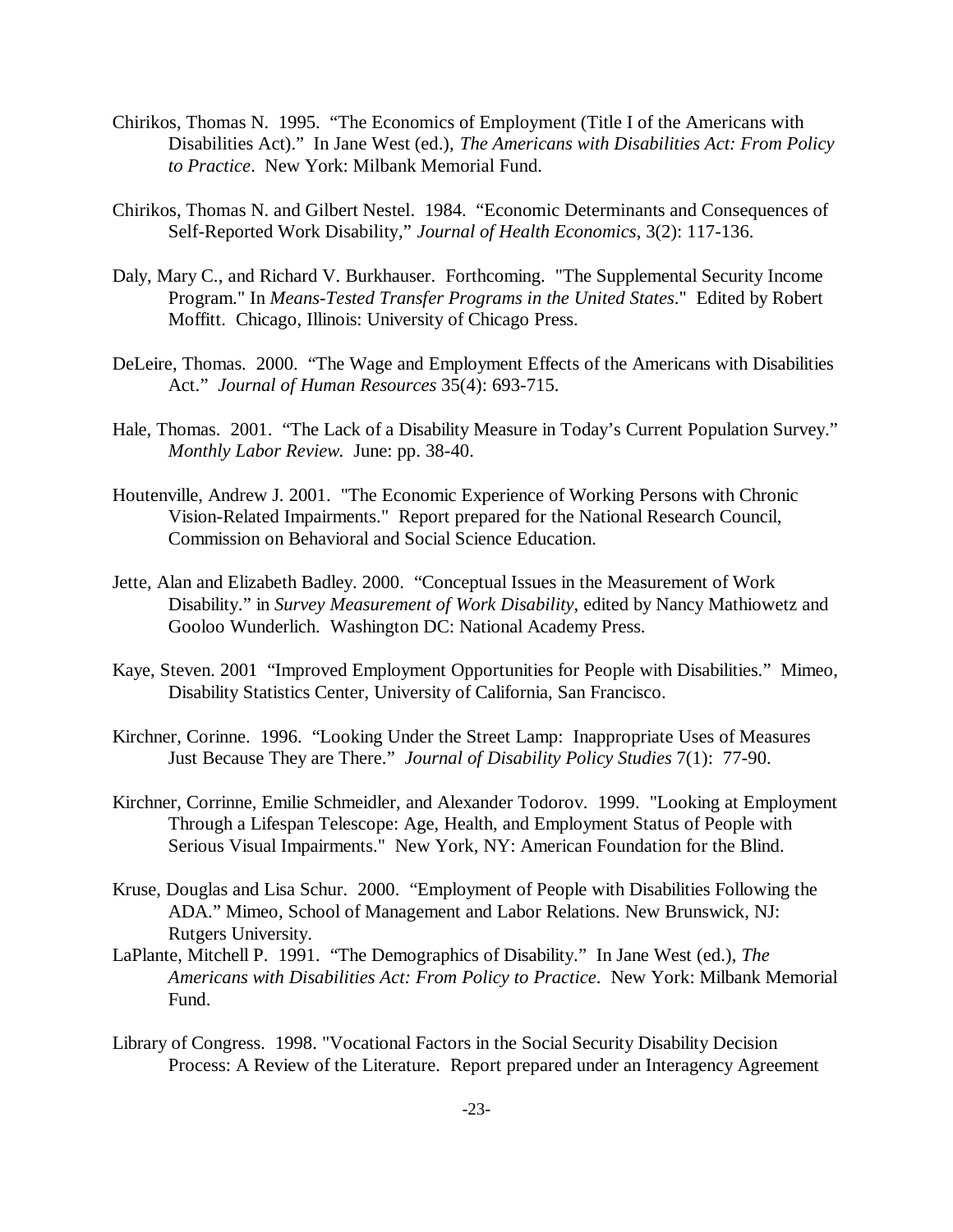for the Social Security Administration Office of Disability Research. The Federal Research Division Library of Congress.

- Loprest, Pamela and Elaine Maag. 2001. "Barriers to and Supports for Work among Adults with Disabilities: Results from the NHIS-D." Washington, DC: Urban Institute.
- Mashaw, Jerry and Virginia Reno. 1996. *Balancing Security and Opportunity: the Challenge of Disability Income Policy*. Report of the Disability Policy Panel, National Academy of Social Insurance, Washington, DC.
- McNeil, John. 2000. "Employment, Earnings, and Disability." Presented at the 75<sup>th</sup> Annual Conference of the Western Economic Association. Available at http://www.census.gov/hhes/www/disable/emperndis.pdf.
- Moore, Kathryn. 2001. "Raising the Social Security Retirement Ages: Weighing the Costs and Benefits." *Arizona State Law Journal*, 33(2): 544-612.
- Myers, Robert. 1982. "Why Do People Retire from Work Early?" *Aging and Work* 5:83-91.
- Myers, Robert. 1983. "Further Controversies on Early Retirement Study." *Aging and Work* 6: 105-109.
- Nagi, Saad. 1965. "Some Conceptual Issues in Disability and Rehabilitation." In *Sociology and Rehabilitation,* M.B. Sussman, ed. Washington, DC: American Sociological Association.
- Nagi, Saad. 1969. *Disability and Rehabilitation: Legal, Clinical and Self-Concepts of Measurement.* Columbus: Ohio State University Press.
- Nagi, Saad. 1991. "Disability Concepts Revisited: Implications to Prevention." In *Disability in America: Toward A National Agenda for Prevention*. Edited by A.M. Pope and A.R. Tarlove. Washington, DC: National Academy Press.
- Parsons, Donald O. 1980a. "The Decline of Male Labor Force Participation," *Journal of Political Economy*, February, 88, pp. 117-34.
- Parsons, Donald O. 1980b. "Racial Trends in Male Labor Force Participation," *American Economic Review*, December, 70, pp. 911-20.
- Parsons, Donald O. 1982. "The Male Labor Force Participation Decision: Health, Reported Health, and Economic Incentives," *Economica*, February, 49, pp. 81-91.
- Parsons, Donald O. 1984. "Disability Insurance and Male Labor Force Participation: A Response," *Journal of Political Economy*, 92(3)(June): 542-549.
- Waidmann, Timothy et al. 1995. "The Illusion of Failure: Trends in Self-Reported Health of the U.S. Elderly." *Milbank Quarterly* 253.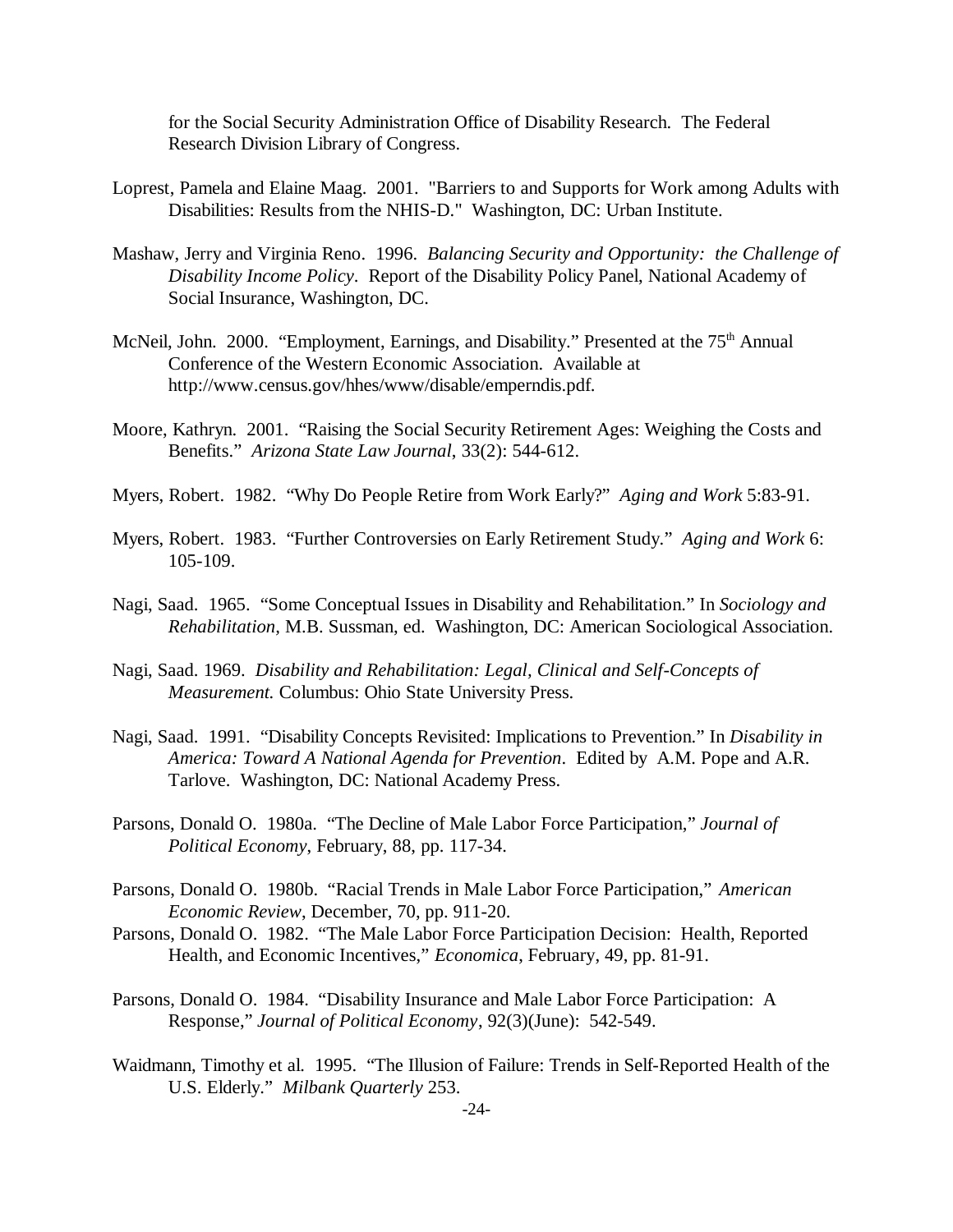

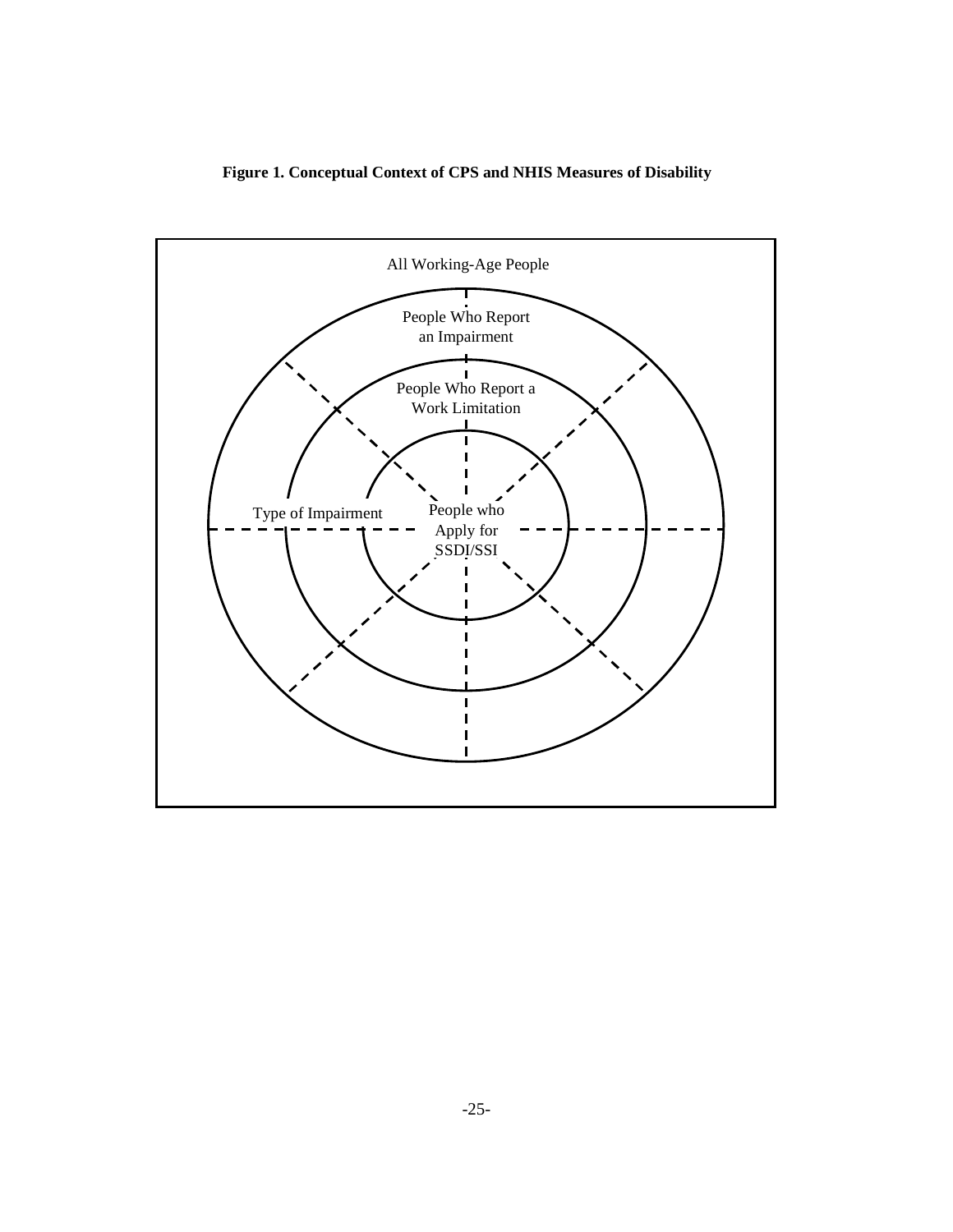

1983 1984 1985 1986 1987 1988 1989 1990 1991 1992 1993 1994 1995 1996 Survey Year

**Figure 2. Impairment- and Work Limitation-Based Disability Prevalence in the NHIS by Gender**



Source: Authors' calculations using the NHIS, 1983-1996.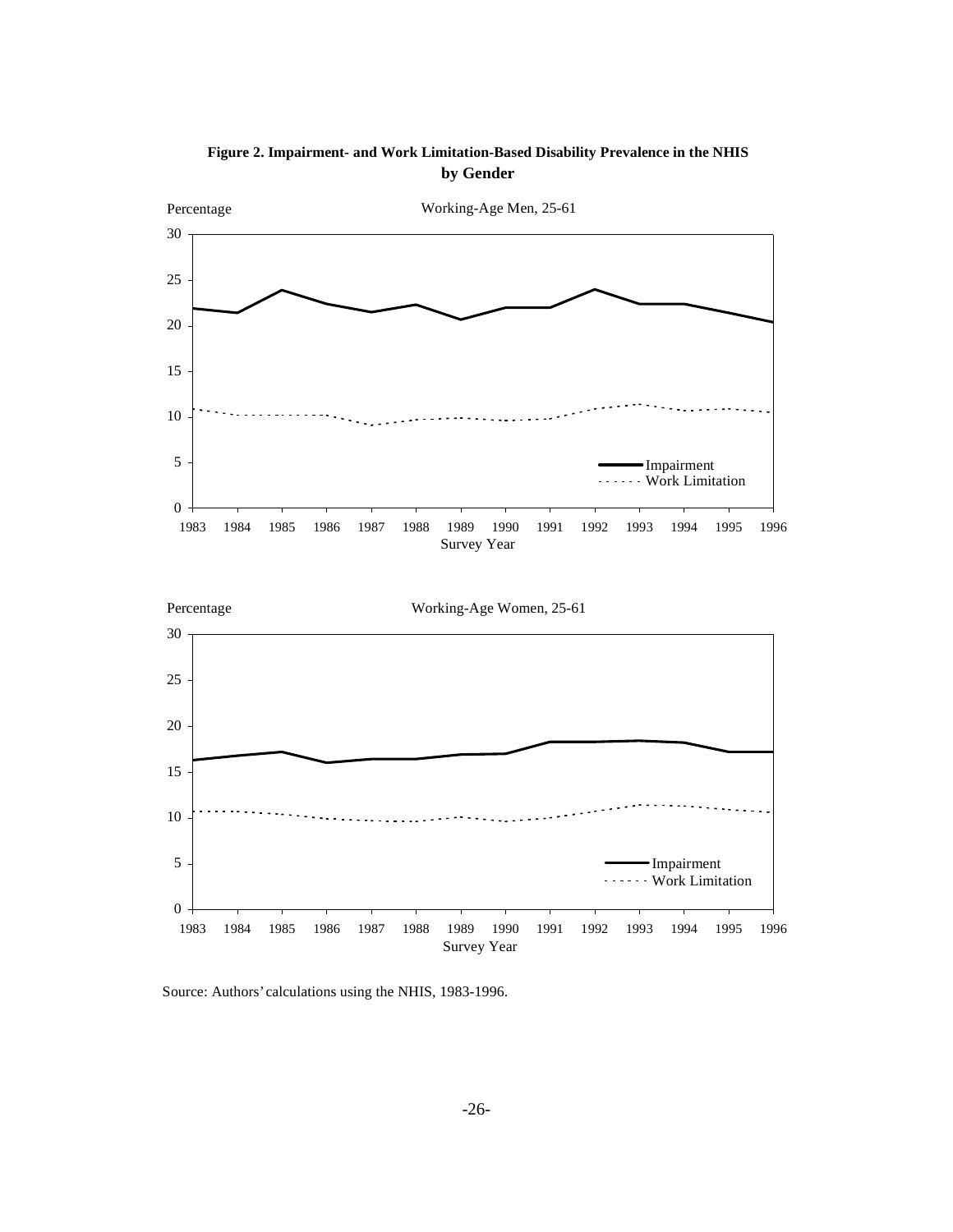



Source: Authors' calculations using the NHIS, 1983-1996.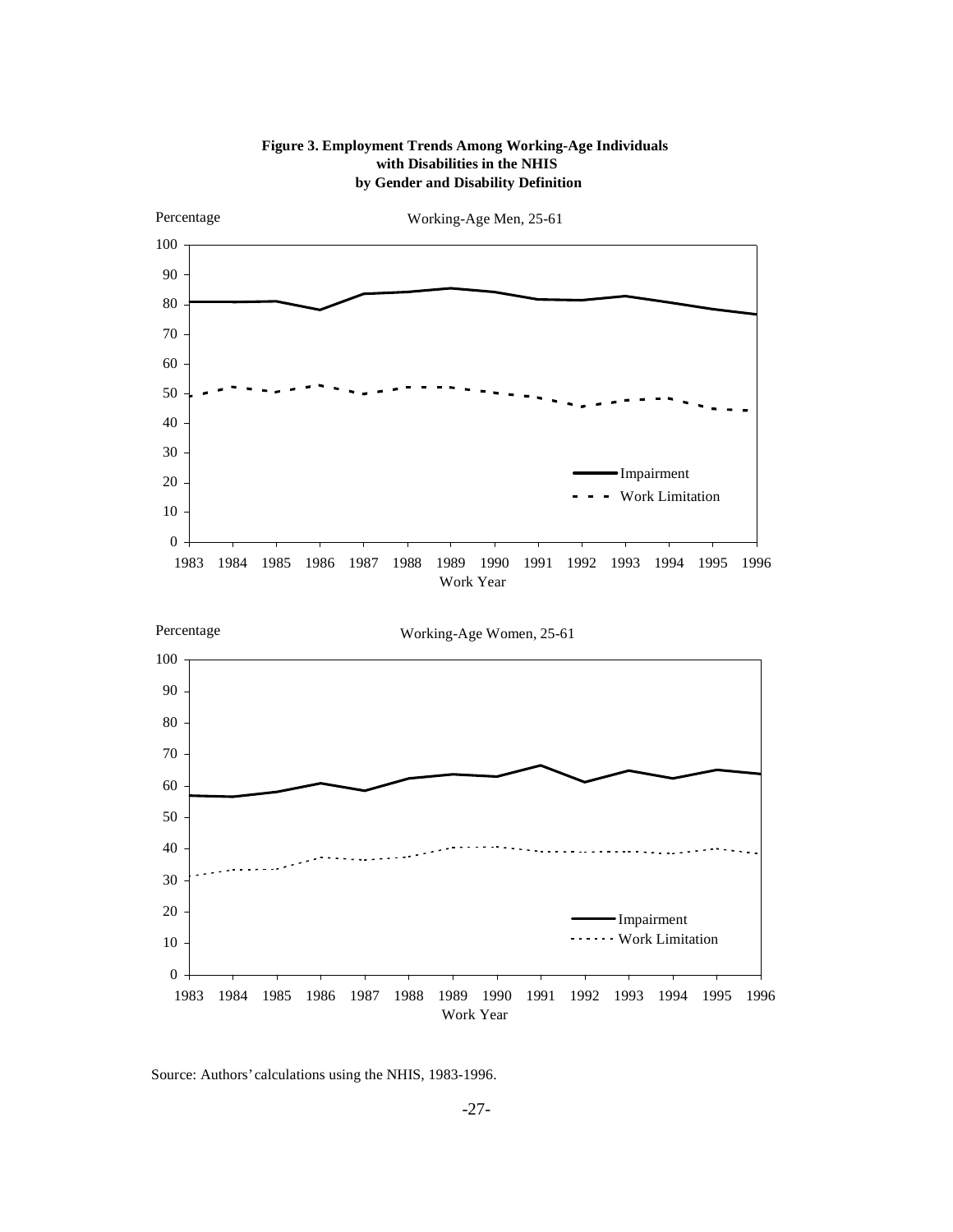



1981 1982 1983 1984 1985 1986 1987 1988 1989 1990 1991 1992 1993 1994 1995 1996 1997 1998 1999 2000 (First) Survey Year



(First) Survey Year

Source: Authors' calculations using the NHIS, 1983-1996 and the CPS, 1981-2000.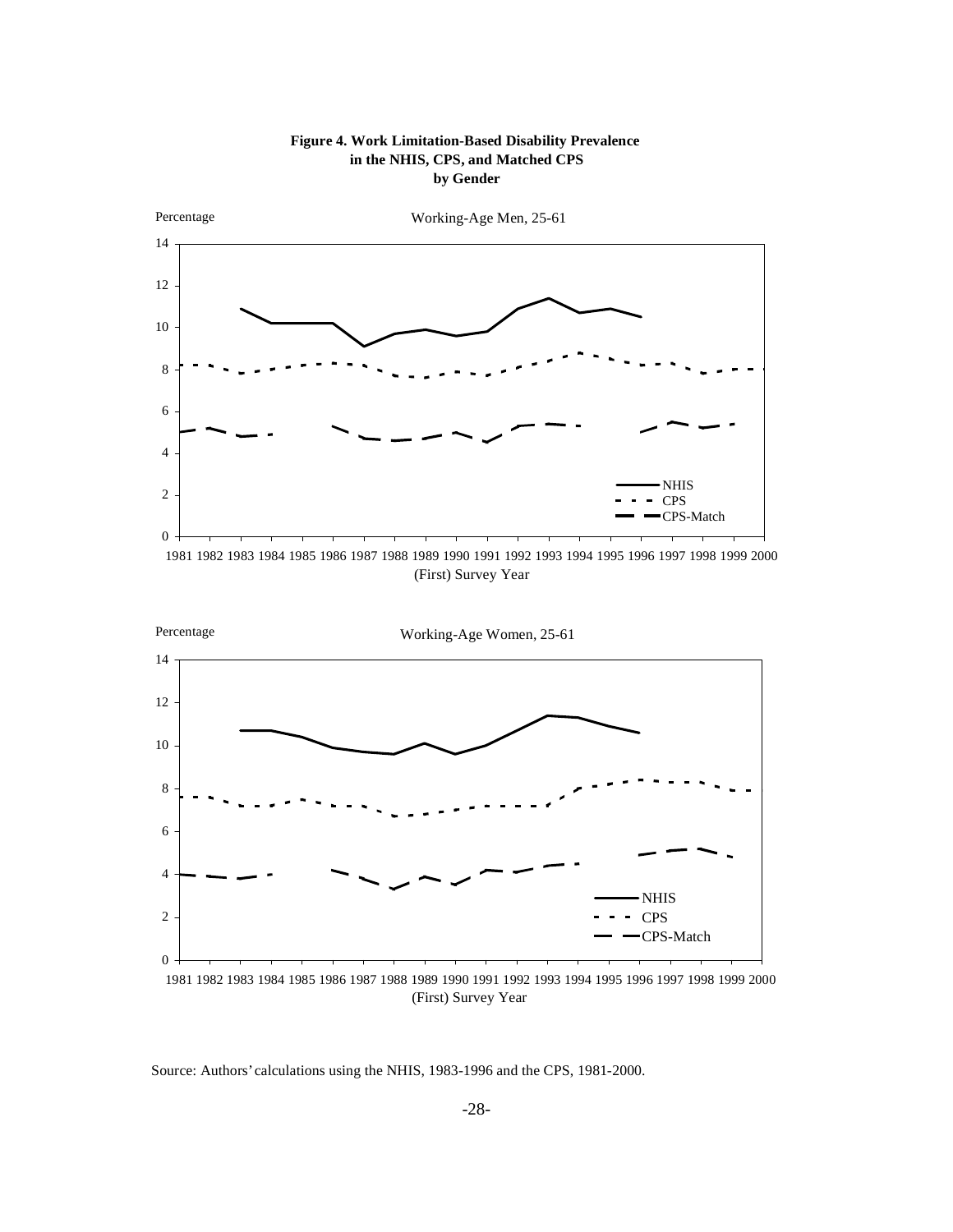

 **Disabilities, by Gender and Data Set. Figure 5. Employment Trends Among Working Age Persons with Work Limitation-Based**

1980 1981 1982 1983 1984 1985 1986 1987 1988 1989 1990 1991 1992 1993 1994 1995 1996 1997 1998 1999 (First) Work Year



(First) Work Year

Source: Authors' calculations using the NHIS, 1983-1996, and CPS 1981-2000.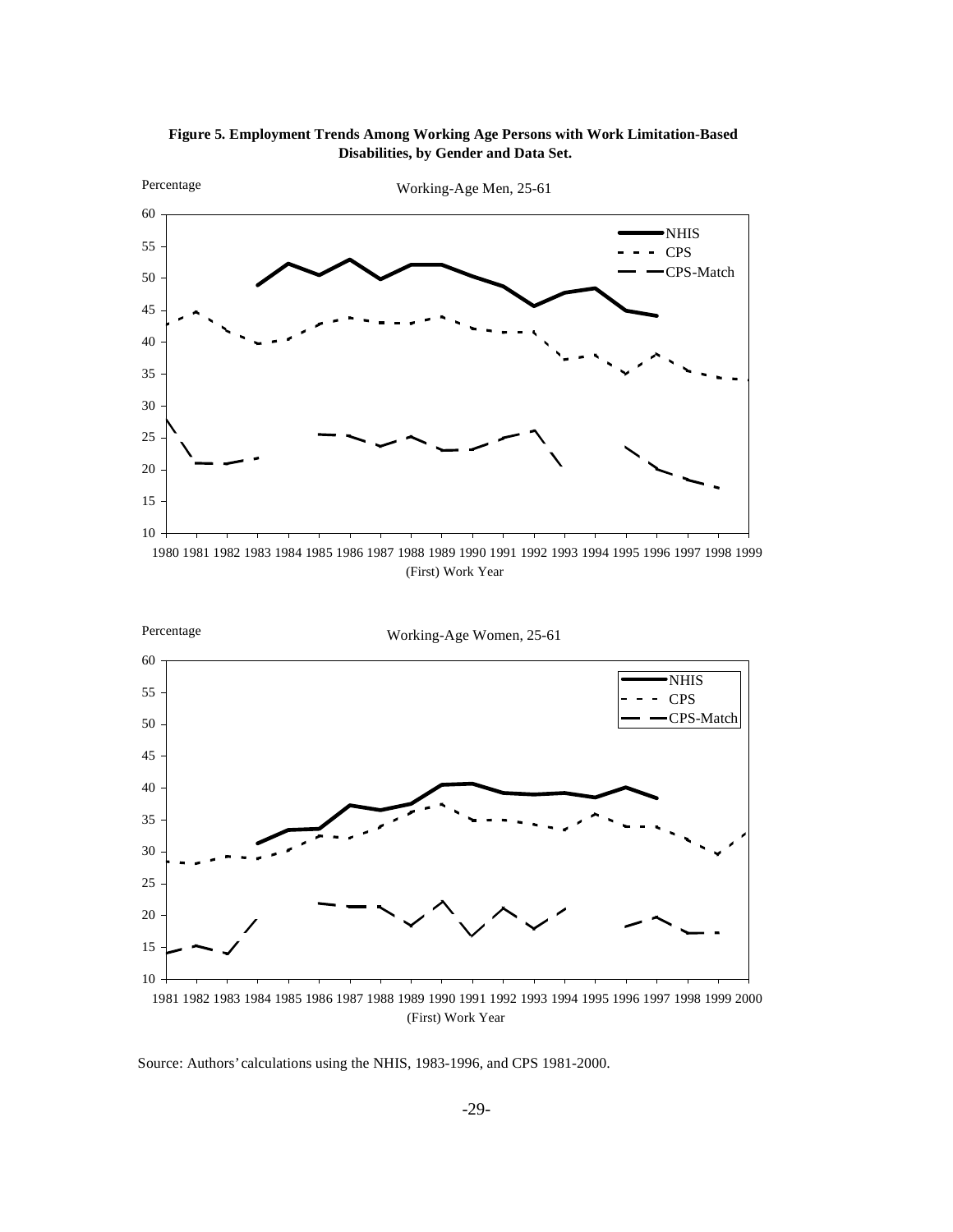| Table 1. I revalence of work Emmation Among working-age men and women | Impairment | Percent                | Percent            |
|-----------------------------------------------------------------------|------------|------------------------|--------------------|
|                                                                       | Prevalence | Reporting              | Reporting          |
| Group                                                                 | Rate       | <b>Work Limitation</b> | No Work Limitation |
| Impairments                                                           | 19.52      | 25.90                  | 74.10              |
| Blind – Both Eyes                                                     | 0.15       | 69.03                  | 30.97              |
| Other Visual Impairments                                              | 1.83       | 36.24                  | 63.76              |
| Deaf - Both Ears                                                      | 0.37       | 38.00                  | 62.00              |
| Other Hearing Impairments                                             | 7.49       | 23.39                  | 76.61              |
| Stammering and Stuttering                                             | 0.42       | 33.35                  | 66.65              |
| Other Speech Impairments                                              | 0.26       | 64.90                  | 35.10              |
| Paraplegia, Hemiplegia, or Quadriplegia                               | 0.11       | 90.25                  | 9.75               |
| Paraparesis or Hemiparesis                                            | 0.05       | 88.55                  | 11.45              |
| Cerebral Palsy                                                        | 0.09       | 74.54                  | 25.46              |
| <b>Mental Retardation</b>                                             | 0.29       | 90.20                  | 9.80               |
| Other Impairments                                                     | 11.74      | 27.23                  | 72.77              |

**Table 1. Prevalence of Work Limitation Among Working-Age Men and Women**

Source: Authors' calculations using the NHIS pooled over 1983-1996.

|                                         |       | <b>Employment Rate</b> |                  |
|-----------------------------------------|-------|------------------------|------------------|
| Group                                   | Total | Work-Limited           | Not Work-Limited |
| Impairments                             | 72.5  | 41.5                   | 83.4             |
| Blind – Both Eyes                       | 39.1  | 20.3                   | 81.1             |
| Other Visual Impairments                | 63.0  | 31.6                   | 80.9             |
| Deaf - Both Ears                        | 68.0  | 40.8                   | 84.6             |
| <b>Other Hearing Impairments</b>        | 73.6  | 39.6                   | 83.9             |
| Stammering and Stuttering               | 65.4  | 23.7                   | 86.3             |
| Other Speech Impairments                | 44.0  | 29.1                   | 71.6             |
| Paraplegia, Hemiplegia, or Quadriplegia | 25.1  | 20.0                   | 72.4             |
| Paraparesis or Hemiparesis              | 31.2  | 26.6                   | 66.7             |
| Cerebral Palsy                          | 42.4  | 32.4                   | 71.7             |
| <b>Mental Retardation</b>               | 30.6  | 28.4                   | 51.6             |
| Other Impairments                       | 72.9  | 45.2                   | 83.3             |

| Table 2. Employment Rates of Working-Age Men and Women with Impairments |                            |  |  |  |
|-------------------------------------------------------------------------|----------------------------|--|--|--|
|                                                                         | by Work Limitation Status. |  |  |  |

Source: Authors' calculations using the NHIS pooled over 1983-1996.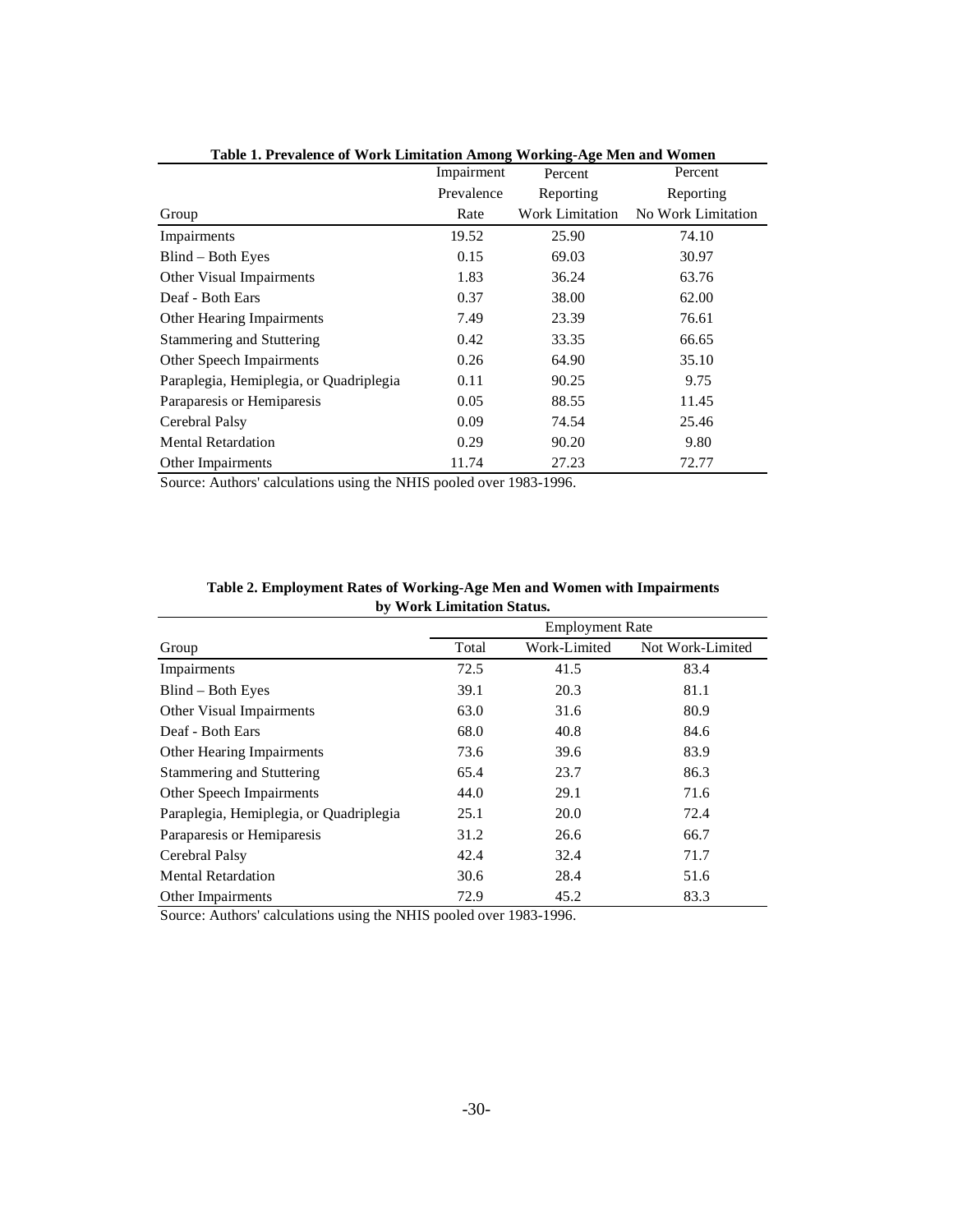|           |                           | 1704, 1707, 1774, 1777 |                           |                 |  |  |  |  |  |
|-----------|---------------------------|------------------------|---------------------------|-----------------|--|--|--|--|--|
|           | <b>Employment Rate</b>    |                        |                           |                 |  |  |  |  |  |
|           | Men                       |                        | Women                     |                 |  |  |  |  |  |
| Work Year | <b>Without Disability</b> | With Disability        | <b>Without Disability</b> | With Disability |  |  |  |  |  |
| 1980      | 96.7                      | 42.6                   | 69.2                      | 28.5            |  |  |  |  |  |
| 1982      | 95.0                      | 41.7                   | 69.2                      | 29.3            |  |  |  |  |  |
| 1989      | 96.0                      | 43.9                   | 77.0                      | 37.4            |  |  |  |  |  |
| 1992      | 94.7                      | 41.6                   | 77.6                      | 34.2            |  |  |  |  |  |
| 1999      | 95.1                      | 33.9                   | 81.5                      | 33.3            |  |  |  |  |  |
|           |                           |                        | Percentage Change         |                 |  |  |  |  |  |
| 1980-1982 | $-1.8$                    | $-2.1$                 | 0.0                       | 2.8             |  |  |  |  |  |
| 1982-1989 | 1.0                       | 5.1                    | 10.7                      | 24.3            |  |  |  |  |  |
| 1980-1989 | $-0.7$                    | 3.0                    | 10.7                      | 27.0            |  |  |  |  |  |
| 1989-1992 | $-1.4$                    | $-5.4$                 | 0.8                       | $-8.9$          |  |  |  |  |  |
| 1992-1999 | 0.4                       | $-20.4$                | 4.9                       | $-2.7$          |  |  |  |  |  |
| 1989-1999 | $-0.9$                    | $-25.7$                | 5.7                       | $-11.6$         |  |  |  |  |  |

**Table 3. Employment Rates of Working-Age Men and Women, by Disability Status 1982, 1989, 1992, 1999**

Source: Authors' calculations based on the March CPS, 1981-2000.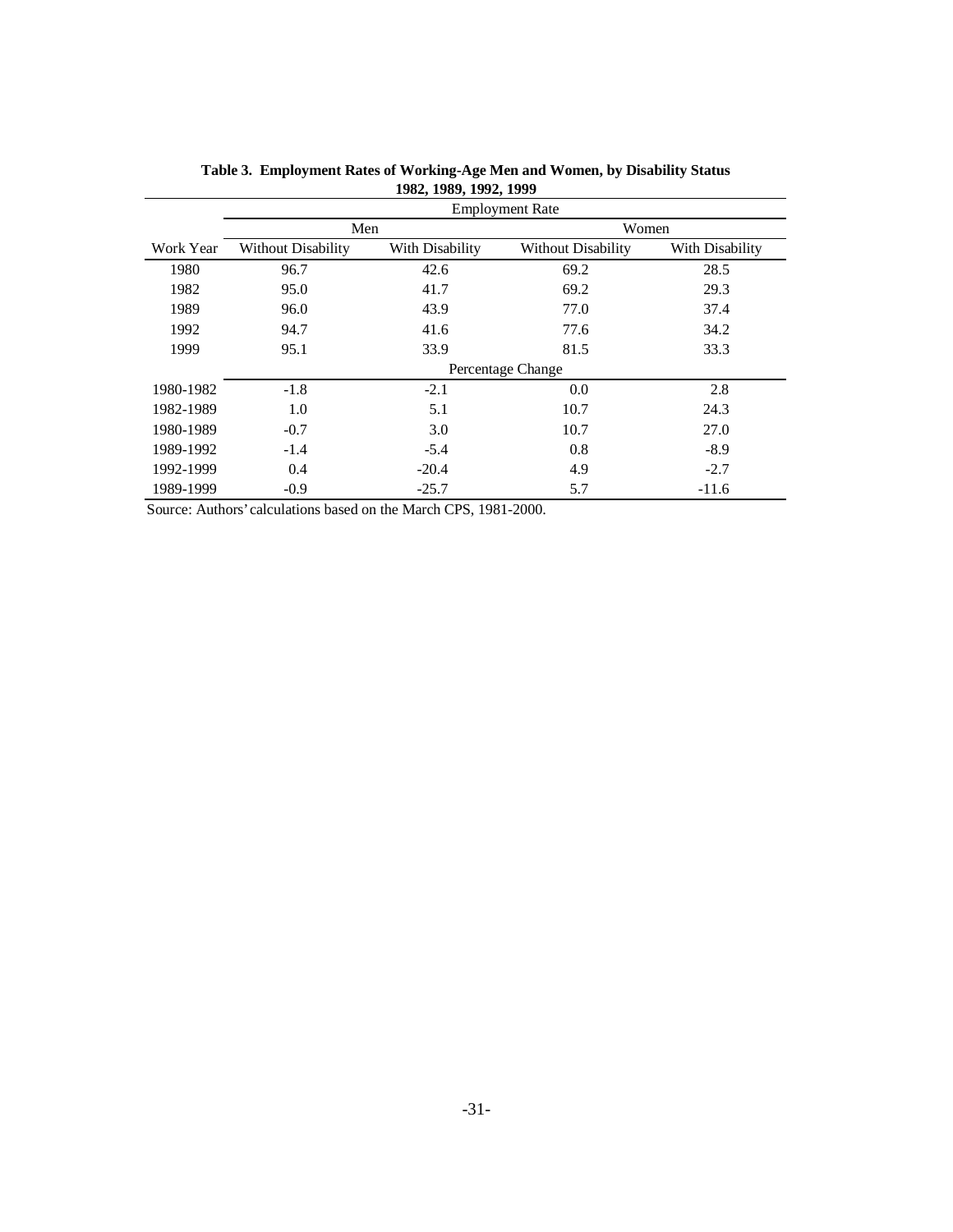|                                           | <b>Current Population Survey</b>                                                                                                                                                                                                                                                                                                                                                                                                                                                                                                                                                                                                                                                                                                  | <b>National Health Interview Survey</b>                                                                                                                                                                                                                                                                                                    |
|-------------------------------------------|-----------------------------------------------------------------------------------------------------------------------------------------------------------------------------------------------------------------------------------------------------------------------------------------------------------------------------------------------------------------------------------------------------------------------------------------------------------------------------------------------------------------------------------------------------------------------------------------------------------------------------------------------------------------------------------------------------------------------------------|--------------------------------------------------------------------------------------------------------------------------------------------------------------------------------------------------------------------------------------------------------------------------------------------------------------------------------------------|
| Background                                | The CPS is a monthly survey of the non-institutionalized population of<br>the United States. Information is collected on labor force<br>characteristics. In March of each year, the CPS basic monthly survey is<br>supplemented with the Annual Demographic Survey. This supplement<br>focuses on sources of income, government program participation,<br>previous employment, insurance, and a variety of demographic<br>characteristics. The CPS and the Annual Demographic Survey are used<br>extensively by government agencies, academic researchers, policy<br>makers, journalists, and the general public to evaluate government<br>programs, economic well-being and behavior of individuals, families<br>and households. | The annual cross-sectional survey of the non-institutionalized civilian<br>population of the United States. The federal government uses data from<br>the NHIS to monitor trends in illness and disability. Researchers use<br>these data to analyze access to health care and health insurance and to<br>evaluate federal health programs. |
| Agency                                    | Census Bureau on behalf of the Bureau of Labor Statistics                                                                                                                                                                                                                                                                                                                                                                                                                                                                                                                                                                                                                                                                         | Center for Disease Control and Prevention                                                                                                                                                                                                                                                                                                  |
| <b>Survey Universe</b>                    | Resident population of the United States: citizens living abroad are not<br>surveyed. Those in long-term care facilities are excluded.                                                                                                                                                                                                                                                                                                                                                                                                                                                                                                                                                                                            | Resident civilian population of the United States: Those on active duty<br>with the Armed Forces and U.S. citizens living abroad are not surveyed,<br>however, the dependents of those on active duty with the Armed Forces<br>who live in the U.S. are included. Those in long-term care facilities are<br>also excluded.                 |
| Years Available<br>and Major<br>Revisions | The CPS began in the early 1940s, however, the work limitation<br>variable was not asked until 1981. In 1994, major revisions were made<br>to the Basic Monthly Survey and the labor force questions. The<br>changes to the March Supplement were less substantial and reflect the<br>shift to computer-assisted interviews.                                                                                                                                                                                                                                                                                                                                                                                                      | The NHIS began in July 1957. We use 1983-1996 because work<br>limitations and impairment information was consistently collected.<br>Major revisions were made to the survey instrument in 1983 and 1997.                                                                                                                                   |
| Number of<br>Participants                 | Approximately 150,000 individuals annually                                                                                                                                                                                                                                                                                                                                                                                                                                                                                                                                                                                                                                                                                        | Approximately 80,000 individuals annually                                                                                                                                                                                                                                                                                                  |
| <b>Work Limitation</b>                    | The March Supplement asks "[d]oes anyone in this household have a<br>health problem or disability which prevents them from working or<br>which limits the kind or amount of work they can do? [If so,] who is<br>that? (Anyone else?)" Those who answer yes to this question are<br>considered to report a work limitation.                                                                                                                                                                                                                                                                                                                                                                                                       | The NHIS asks "[d]oes any impairment or health problem NOW keep<br>[person] from working at a job or business? Is [person] limited in the<br>kind OR amount of work [person] can do because of any impairment?"<br>Those who answer yes to either question are considered to report a<br>work limitation.                                  |

# **Appendix Table 1A: Comparison of Data Sets and Variable Definitions**

**Continued**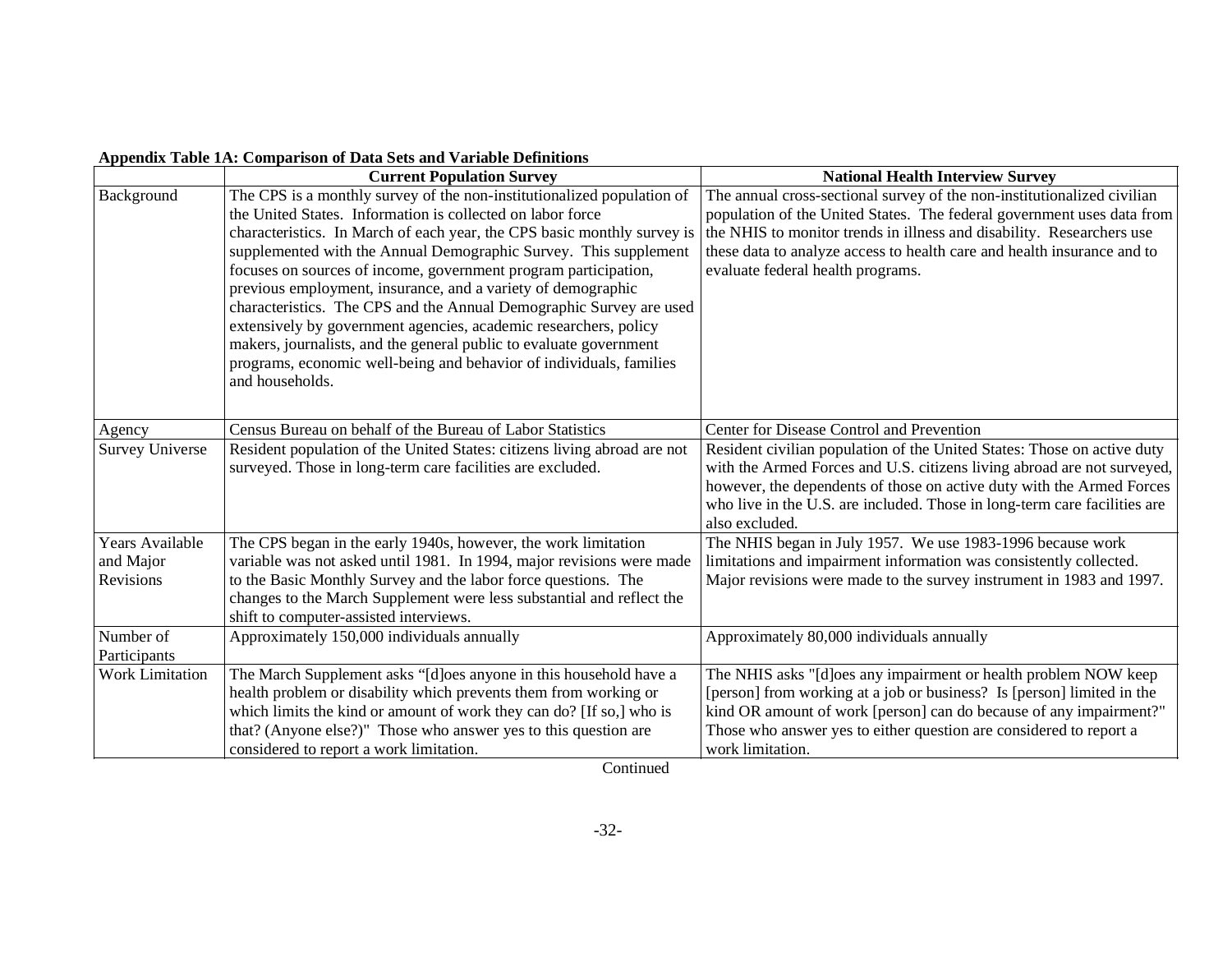|  |  |  |  | <b>Appendix Table 1A: Continued</b> |
|--|--|--|--|-------------------------------------|
|--|--|--|--|-------------------------------------|

|                       | <b>Current Population Survey</b>                                                                                                            | <b>National Health Interview Survey</b>                                                                                                                                                                                                                                                                                                                                                                                                                                                                                                                                                                                                                                                                                                                                                                                                                                                                                                                                                                                                           |
|-----------------------|---------------------------------------------------------------------------------------------------------------------------------------------|---------------------------------------------------------------------------------------------------------------------------------------------------------------------------------------------------------------------------------------------------------------------------------------------------------------------------------------------------------------------------------------------------------------------------------------------------------------------------------------------------------------------------------------------------------------------------------------------------------------------------------------------------------------------------------------------------------------------------------------------------------------------------------------------------------------------------------------------------------------------------------------------------------------------------------------------------------------------------------------------------------------------------------------------------|
| Impairment            | Not Applicable                                                                                                                              | Respondents receive one of six condition lists that ask them if they have<br>a specific condition (we focus on condition list #2). This method yields<br>a random sample because being asked about a condition is not<br>dependent on one's response to another question. This method captures<br>those with specific conditions but who may or may not report having no<br>health or functioning difficulties. Only one-sixth of the sample is<br>directly asked about a specific condition. The set of impairments used<br>in this paper are blindness in both eyes, other visual impairments,<br>deafness in both ears, other hearing impairments, stammering and<br>stuttering, other speech impairments, mental retardation, absence of<br>both arms/hands, one arm/hand, fingers, one or both legs, feet/toes,<br>kidney, breast, muscle of extremity, tips of fingers, and/or toes,<br>complete paralysis of entire body, one side of body, both legs, other<br>extremity; cerebral palsy, partial paralysis one side of body, legs, other |
|                       |                                                                                                                                             | extremity, other complete or partial paralysis, curvature or other<br>deformity of back or spine, orthopedic impairment of the back, spina<br>bifida, deformity/orthopedic impairment of hand, fingers, shoulder(s),<br>other upper extremity, flatfeet, clubfoot, or other deformity/orthopedic                                                                                                                                                                                                                                                                                                                                                                                                                                                                                                                                                                                                                                                                                                                                                  |
| Employment<br>Measure | People are employed if they work 52 hours or more and have<br>positive earnings in the previous year.                                       | impairment, and cleft palate.<br>People are employed if they had a job in the previous two weeks, which<br>includes those on layoff. This definition is based on the following<br>questions: "[during the previous two weeks], did [person] work at any<br>time at a job or business not counting work around the house? (Include<br>unpaid work in the family farm/business.) Even though [person] did<br>not work during those 2 weeks, did [person] have a job or business?"<br>"Earlier you said that [person] has a job or business but didn't work last<br>week or the week before. Was [person]  on layoff from a job?"                                                                                                                                                                                                                                                                                                                                                                                                                    |
|                       | Sources: Derived from documentation of the National Health Interview Survey (NHIS) 1983-1996 and the Current Population Survey (1981-2000). |                                                                                                                                                                                                                                                                                                                                                                                                                                                                                                                                                                                                                                                                                                                                                                                                                                                                                                                                                                                                                                                   |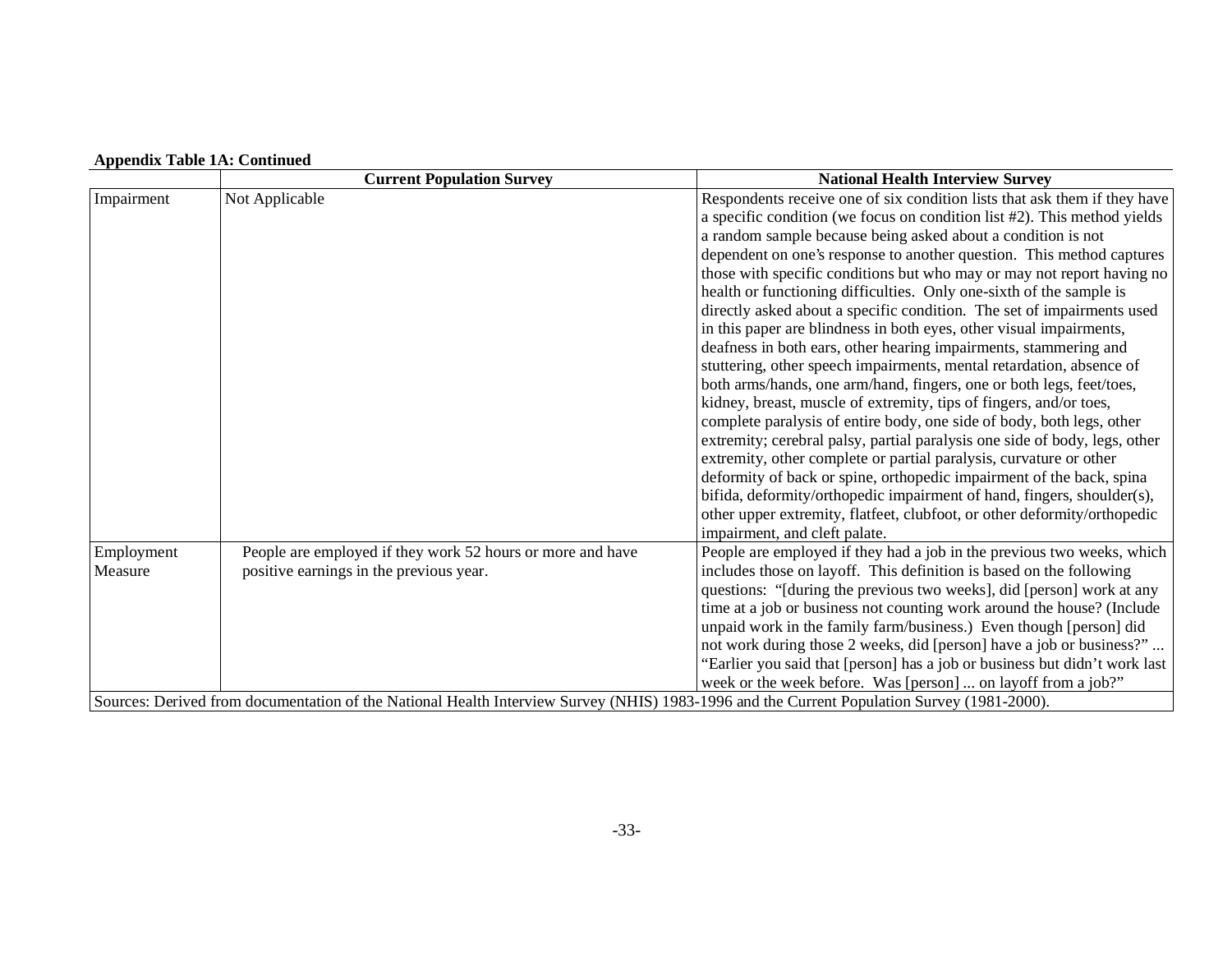|        | by Gender               |          |                       |          |                         |          |                              |          |  |  |
|--------|-------------------------|----------|-----------------------|----------|-------------------------|----------|------------------------------|----------|--|--|
|        |                         |          | Men                   |          |                         | Women    |                              |          |  |  |
|        | <b>Impairment-Based</b> |          | Work Limitation-Based |          | <b>Impairment-Based</b> |          | <b>Work Limitation-Based</b> |          |  |  |
| Survey | Prevalence              | Standard | Prevalence            | Standard | Prevalence              | Standard | Prevalence                   | Standard |  |  |
| Year   | Rate                    | Error    | Rate                  | Error    | Rate                    | Error    | Rate                         | Error    |  |  |
| 1983   | 21.9                    | 0.739    | 10.9                  | 0.211    | 16.3                    | 0.613    | 10.7                         | 0.197    |  |  |
| 1984   | 21.4                    | 0.682    | 10.2                  | 0.204    | 16.8                    | 0.659    | 10.7                         | 0.197    |  |  |
| 1985   | 23.9                    | 0.786    | 10.2                  | 0.225    | 17.2                    | 0.704    | 10.4                         | 0.213    |  |  |
| 1986   | 22.4                    | 0.901    | 10.2                  | 0.261    | 16.0                    | 0.750    | 9.9                          | 0.247    |  |  |
| 1987   | 21.5                    | 0.660    | 9.1                   | 0.179    | 16.4                    | 0.555    | 9.7                          | 0.177    |  |  |
| 1988   | 22.3                    | 0.667    | 9.7                   | 0.185    | 16.4                    | 0.555    | 9.6                          | 0.176    |  |  |
| 1989   | 20.7                    | 0.772    | 9.9                   | 0.192    | 16.9                    | 0.771    | 10.1                         | 0.184    |  |  |
| 1990   | 22.0                    | 0.683    | 9.6                   | 0.187    | 17.0                    | 0.593    | 9.6                          | 0.177    |  |  |
| 1991   | 22.0                    | 0.672    | 9.8                   | 0.190    | 18.3                    | 0.593    | 10.0                         | 0.181    |  |  |
| 1992   | 24.0                    | 0.792    | 10.9                  | 0.196    | 18.3                    | 0.594    | 10.7                         | 0.180    |  |  |
| 1993   | 22.4                    | 0.788    | 11.4                  | 0.214    | 18.4                    | 0.690    | 11.4                         | 0.203    |  |  |
| 1994   | 22.4                    | 0.815    | 10.7                  | 0.199    | 18.2                    | 0.610    | 11.3                         | 0.193    |  |  |
| 1995   | 21.4                    | 0.845    | 10.9                  | 0.214    | 17.2                    | 0.621    | 10.9                         | 0.204    |  |  |
| 1996   | 20.4                    | 0.907    | 10.5                  | 0.266    | 17.2                    | 0.697    | 10.6                         | 0.258    |  |  |

**Appendix Table 2A. Impairment- and Work Limitation-Based Disability Prevalence in the NHIS**

Source: Authors' calculations using the NHIS, 1983-1996.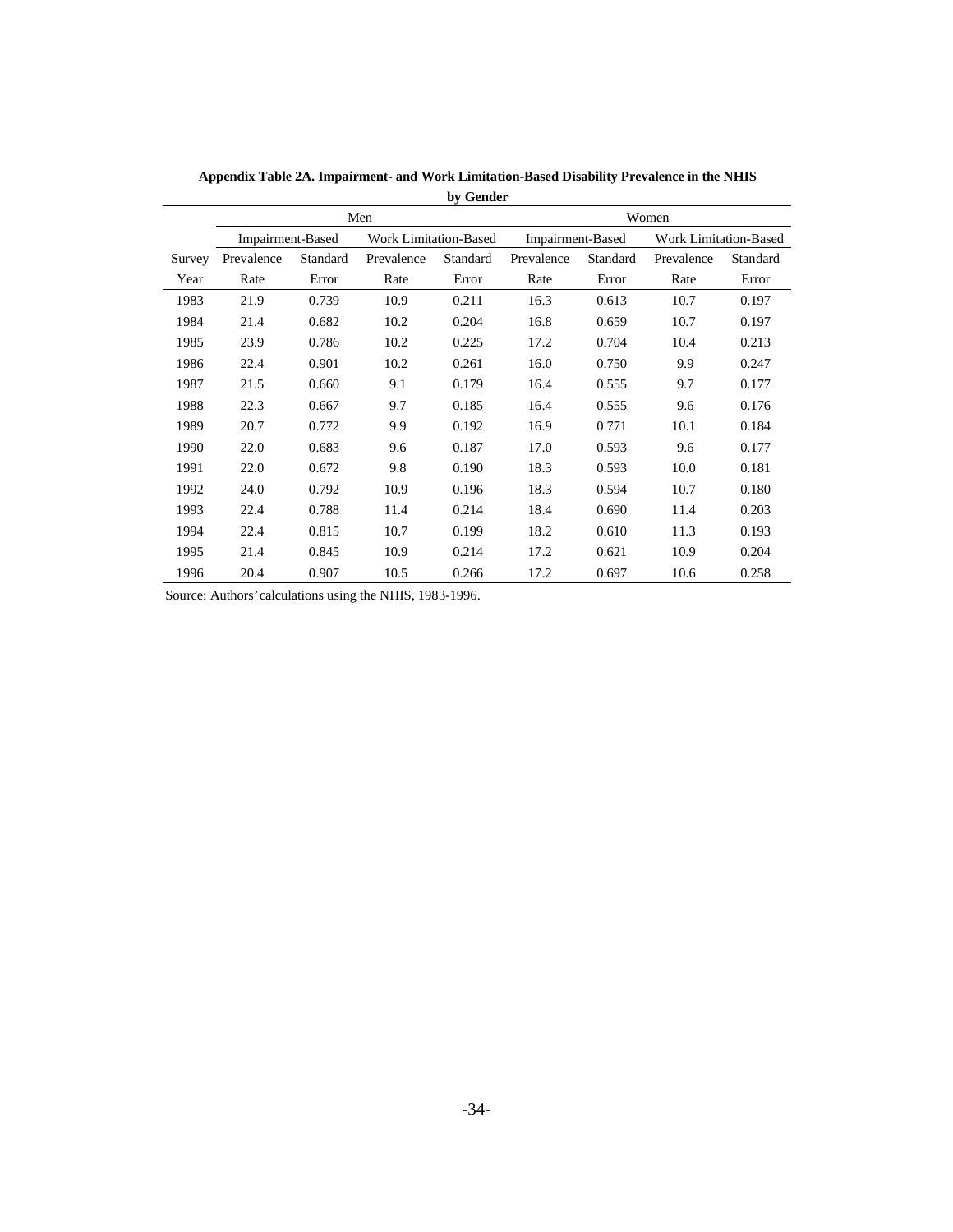|                              |                       | (Standard errors in parentheses)       |                       |            |
|------------------------------|-----------------------|----------------------------------------|-----------------------|------------|
|                              |                       | <b>Estimated Parameters</b>            |                       |            |
|                              | Prevalence (Figure 2) |                                        | Employment (Figure 3) |            |
| Variable                     | Men                   | Women                                  | Men                   | Women      |
| Intercept                    | 19.919 *              | $16.357*$                              | 79.794 *              | 54.875 *   |
|                              | (1.81)                | (1.00)                                 | (4.56)                | (3.31)     |
| Time                         | 2.380                 | 0.344                                  | 0.323                 | 1.284      |
|                              | (1.56)                | (0.87)                                 | (2.55)                | (1.87)     |
| Time2                        | $-0.713$              | $-0.167$                               | 0.096                 | $-0.008$   |
|                              | (0.40)                | (0.23)                                 | (0.39)                | (0.29)     |
| Time3                        | 0.078                 | 0.027                                  | $-0.010$              | $-0.003$   |
|                              | (0.04)                | (0.02)                                 | (0.02)                | (0.01)     |
| Time4                        | $-0.003$ *            | $-0.001$                               |                       |            |
|                              | (0.001)               | (0.001)                                |                       |            |
| <b>Work Limitation</b>       | $-8.851*$             | $-5.925$ *                             | $-31.810*$            | $-26.299*$ |
|                              | (2.05)                | (1.15)                                 | (4.89)                | (3.57)     |
| <b>Work Limitation*Time</b>  | $-2.537$              | 0.212                                  | 1.609                 | 1.337      |
|                              | (1.76)                | (0.99)                                 | (2.73)                | (2.01)     |
| Work Limitation*Time2        | 0.596                 | $-0.132$                               | $-0.378$              | $-0.182$   |
|                              | (0.46)                | (0.26)                                 | (0.42)                | (0.31)     |
| Work Limitation*Time3        | $-0.056$              | 0.013                                  | 0.019                 | 0.007      |
|                              | (0.05)                | (0.03)                                 | (0.02)                | (0.01)     |
| <b>Work Limitation*Time4</b> | 0.002                 | $-0.0003$                              |                       |            |
|                              | (0.002)               | (0.001)                                |                       |            |
|                              |                       | F-Test on the Interaction Coefficients |                       |            |
| <b>F-Statistics</b>          | 2.17                  | $3.84*$                                | 1.29                  | 0.30       |
| p-Statistics                 | 0.11                  | 0.02                                   | 0.30                  | 0.82       |

# **Appendix Table 3A. Tests for Differences in Disability Prevalence and Employment Rate Trends by Gender across Disability Definitions in the NHIS**

Source: Authors' calculations using the NHIS, 1983-1996.

Note: To adjust for the fact that the dependent variables are estimates, all regressions are

weighted by the reciprocal of their standard errors.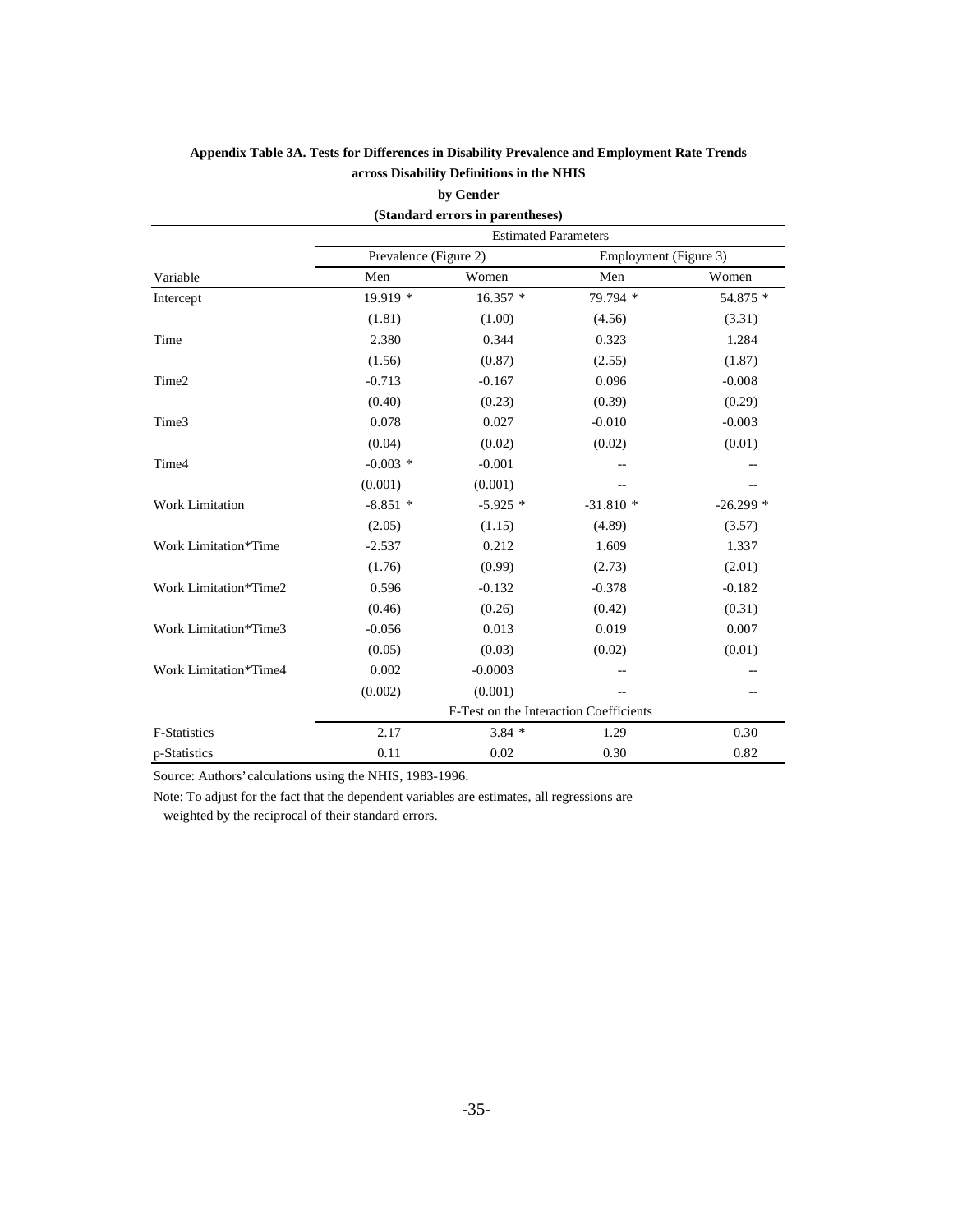|      | by Gender        |          |                                                          |                                    |                  |            |                       |       |  |  |
|------|------------------|----------|----------------------------------------------------------|------------------------------------|------------------|------------|-----------------------|-------|--|--|
|      |                  |          | Men                                                      |                                    |                  | Women      |                       |       |  |  |
|      | Impairment-Based |          | Work Limitation-Based                                    |                                    | Impairment-Based |            | Work Limitation-Based |       |  |  |
| Work | Employment       | Standard | Employment                                               | Standard<br>Standard<br>Employment |                  | Employment | Standard              |       |  |  |
| Year | Rate             | Error    | Rate                                                     | Error                              | Rate             | Error      | Rate                  | Error |  |  |
| 1983 | 80.8             | 1.348    | 48.9                                                     | 0.214                              | 57.0             | 1.959      | 31.3                  | 0.326 |  |  |
| 1984 | 80.9             | 1.407    | 52.3                                                     | 0.191                              | 56.6             | 1.802      | 33.4                  | 0.321 |  |  |
| 1985 | 81.1             | 1.496    | 50.5                                                     | 0.196                              | 58.2             | 2.195      | 33.6                  | 0.345 |  |  |
| 1986 | 78.2             | 1.543    | 52.9                                                     | 0.238                              | 60.9             | 2.619      | 37.3                  | 0.402 |  |  |
| 1987 | 83.7             | 1.098    | 49.8                                                     | 0.169                              | 58.5             | 1.794      | 36.5                  | 0.289 |  |  |
| 1988 | 84.2             | 1.301    | 52.1                                                     | 0.160                              | 62.4             | 1.785      | 37.5                  | 0.282 |  |  |
| 1989 | 85.5             | 1.599    | 52.1                                                     | 0.163                              | 63.7             | 2.076      | 40.5                  | 0.290 |  |  |
| 1990 | 84.2             | 1.290    | 50.3                                                     | 0.171                              | 63.0             | 1.637      | 40.7                  | 0.281 |  |  |
| 1991 | 81.7             | 1.242    | 48.7                                                     | 0.181                              | 66.6             | 1.594      | 39.2                  | 0.282 |  |  |
| 1992 | 81.5             | 1.194    | 45.6                                                     | 0.179                              | 61.2             | 1.689      | 39.0                  | 0.273 |  |  |
| 1993 | 82.9             | 1.278    | 47.7                                                     | 0.185                              | 64.9             | 1.699      | 39.2                  | 0.297 |  |  |
| 1994 | 80.7             | 1.377    | 48.4                                                     | 0.180                              | 62.4             | 1.686      | 38.5                  | 0.283 |  |  |
| 1995 | 78.5             | 1.368    | 44.9                                                     | 0.186                              | 65.1             | 1.807      | 40.1                  | 0.298 |  |  |
| 1996 | 76.7             | 2.043    | 44.1                                                     | 0.225                              | 63.8             | 2.700      | 38.4                  | 0.374 |  |  |
|      |                  |          | Source: Authors' calculations using the NHIS, 1983-1996. |                                    |                  |            |                       |       |  |  |

**Appendix Table 4A. Employment Rates of Working-Age Individuals with Impairment- and Work Limitation-Based Disabilities in the NHIS**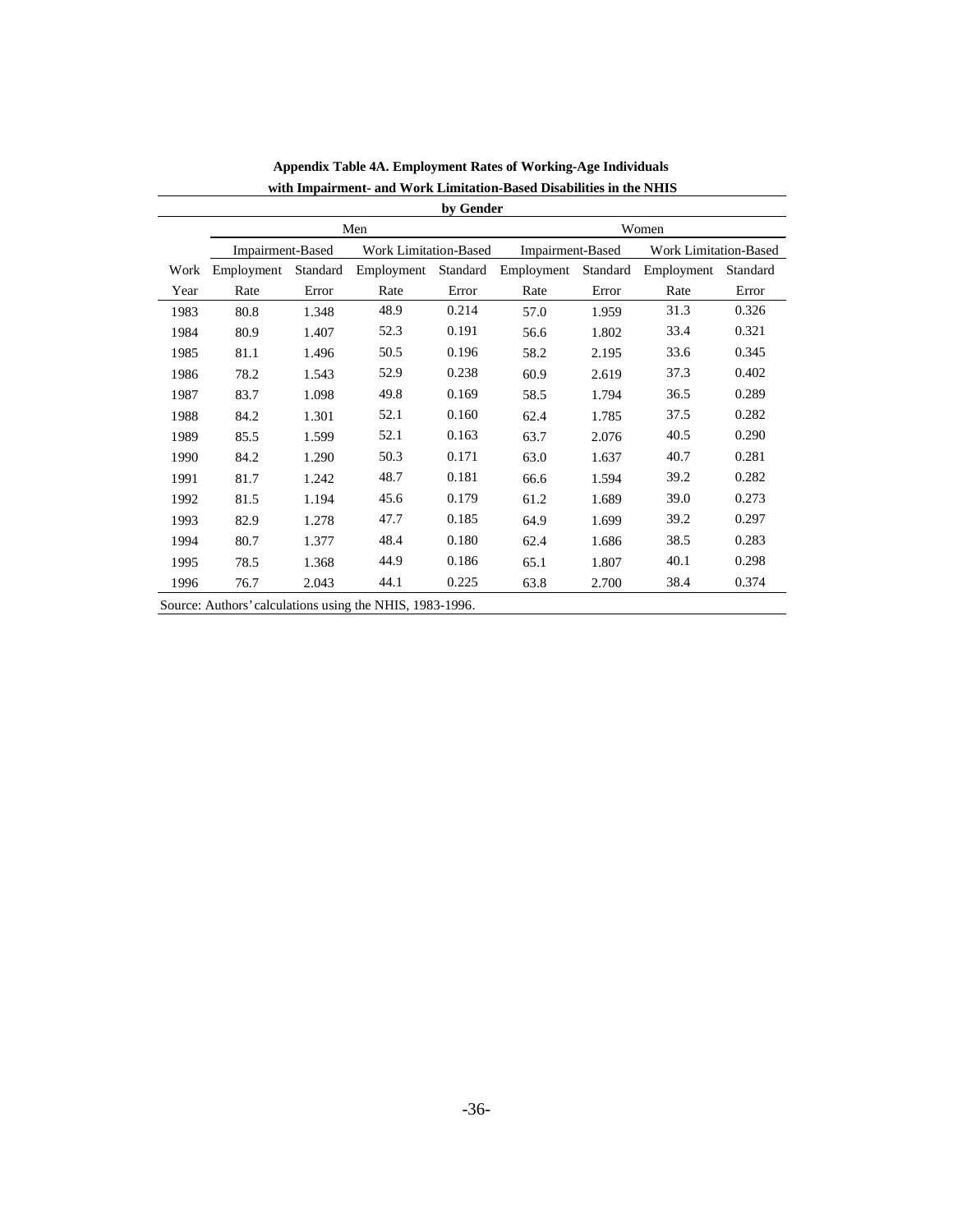|         | by Gender                 |                          |            |          |                                                                                 |                                               |                          |                                       |            |          |                                               |                                               |
|---------|---------------------------|--------------------------|------------|----------|---------------------------------------------------------------------------------|-----------------------------------------------|--------------------------|---------------------------------------|------------|----------|-----------------------------------------------|-----------------------------------------------|
|         |                           |                          | Men        |          |                                                                                 |                                               | Women                    |                                       |            |          |                                               |                                               |
| (First) | <b>NHIS</b>               |                          | <b>CPS</b> |          | Matched CPS                                                                     |                                               | <b>NHIS</b>              |                                       | <b>CPS</b> |          | Matched CPS                                   |                                               |
| Survey  | Prevalence                | Standard                 | Prevalence | Standard | Prevalence                                                                      | Standard                                      | Prevalence               | Standard                              | Prevalence | Standard | Prevalence                                    | Standard                                      |
| Year    | Rate                      | Error                    | Rate       | Error    | Rate                                                                            | Error                                         | Rate                     | Error                                 | Rate       | Error    | Rate                                          | Error                                         |
| 1981    | $\overline{\phantom{a}}$  | $-$                      | 8.2        | 0.139    | 5.0                                                                             | 0.200                                         | $\overline{\phantom{a}}$ | $\overline{\phantom{a}}$              | 7.6        | 0.129    | 4.0                                           | 0.170                                         |
| 1982    | $\qquad \qquad -$         | $\overline{\phantom{a}}$ | 8.2        | 0.147    | 5.2                                                                             | 0.202                                         | --                       | $\overline{\phantom{m}}$              | 7.6        | 0.136    | 3.9                                           | 0.167                                         |
| 1983    | 10.9                      | 0.211                    | 7.8        | 0.142    | 4.8                                                                             | 0.198                                         | 10.7                     | 0.197                                 | 7.2        | 0.131    | 3.8                                           | 0.168                                         |
| 1984    | 10.2                      | 0.204                    | 8.0        | 0.144    | 4.9                                                                             | 0.205                                         | 10.7                     | 0.197                                 | 7.2        | 0.132    | 4.0                                           | 0.174                                         |
| 1985    | 10.2                      | 0.225                    | 8.2        | 0.146    | $\mathord{\hspace{1pt}\text{--}\hspace{1pt}}$                                   | $\mathord{\hspace{1pt}\text{--}\hspace{1pt}}$ | 10.4                     | 0.213                                 | 7.5        | 0.133    | $\overline{\phantom{a}}$                      | $\mathord{\hspace{1pt}\text{--}\hspace{1pt}}$ |
| 1986    | 10.2                      | 0.261                    | 8.3        | 0.147    | 5.3                                                                             | 0.216                                         | 9.9                      | 0.247                                 | 7.2        | 0.132    | 4.2                                           | 0.181                                         |
| 1987    | 9.1                       | 0.179                    | 8.2        | 0.147    | 4.7                                                                             | 0.200                                         | 9.7                      | 0.177                                 | 7.2        | 0.132    | 3.8                                           | 0.171                                         |
| 1988    | 9.7                       | 0.185                    | 7.7        | 0.142    | 4.6                                                                             | 0.205                                         | 9.6                      | 0.176                                 | 6.7        | 0.128    | 3.3                                           | 0.168                                         |
| 1989    | 9.9                       | 0.192                    | 7.6        | 0.146    | 4.7                                                                             | 0.204                                         | 10.1                     | 0.184                                 | 6.8        | 0.133    | 3.9                                           | 0.177                                         |
| 1990    | 9.6                       | 0.187                    | 7.9        | 0.141    | 5.0                                                                             | 0.202                                         | 9.6                      | 0.177                                 | 7.0        | 0.128    | 3.5                                           | 0.161                                         |
| 1991    | 9.8                       | 0.190                    | 7.7        | 0.140    | 4.5                                                                             | 0.194                                         | 10.0                     | 0.181                                 | 7.2        | 0.130    | 4.2                                           | 0.178                                         |
| 1992    | 10.9                      | 0.196                    | 8.1        | 0.144    | 5.3                                                                             | 0.210                                         | 10.7                     | 0.180                                 | 7.2        | 0.131    | 4.1                                           | 0.177                                         |
| 1993    | 11.4                      | 0.214                    | 8.4        | 0.146    | 5.4                                                                             | 0.213                                         | 11.4                     | 0.203                                 | 7.2        | 0.131    | 4.4                                           | 0.182                                         |
| 1994    | 10.7                      | 0.199                    | 8.8        | 0.152    | 5.3                                                                             | 0.220                                         | 11.3                     | 0.193                                 | 8.0        | 0.139    | 4.5                                           | 0.192                                         |
| 1995    | 10.9                      | 0.214                    | 8.5        | 0.150    | $\overline{\phantom{a}}$                                                        | $\mathbb{Z}^{\mathbb{Z}}$                     | 10.9                     | 0.204                                 | 8.2        | 0.141    | $\mathord{\hspace{1pt}\text{--}\hspace{1pt}}$ | $\sim$ $\sim$                                 |
| 1996    | 10.5                      | 0.266                    | 8.2        | 0.158    | 5.0                                                                             | 0.215                                         | 10.6                     | 0.258                                 | 8.4        | 0.152    | 4.9                                           | 0.202                                         |
| 1997    | $\mathbb{L}^{\mathbb{L}}$ | $\mathbf{u}$             | 8.3        | 0.157    | 5.5                                                                             | 0.224                                         | $-$                      | $\overline{\phantom{m}}$              | 8.3        | 0.151    | 5.1                                           | 0.204                                         |
| 1998    |                           | $-$                      | 7.8        | 0.152    | 5.2                                                                             | 0.216                                         | --                       | $\hspace{0.05cm}$ – $\hspace{0.05cm}$ | 8.3        | 0.150    | 5.2                                           | 0.207                                         |
| 1999    |                           | $-$                      | 8.0        | 0.153    | 5.4                                                                             | 0.219                                         | --                       | $\overline{\phantom{a}}$              | 7.9        | 0.146    | 4.8                                           | 0.197                                         |
| 2000    |                           |                          | 8.0        | 0.152    | $\overline{\phantom{a}}$                                                        | $\overline{\phantom{a}}$                      | --                       | $\overline{\phantom{a}}$              | 7.9        | 0.146    | $\overline{\phantom{m}}$                      | --                                            |
|         |                           |                          |            |          | Source: Authors' calculations using the NHIS, 1983-1996 and the CPS, 1981-2000. |                                               |                          |                                       |            |          |                                               |                                               |

**Appendix Table 5A. Work Limitation-Based Disability Prevalence in the NHIS, CPS, and Matched CPS**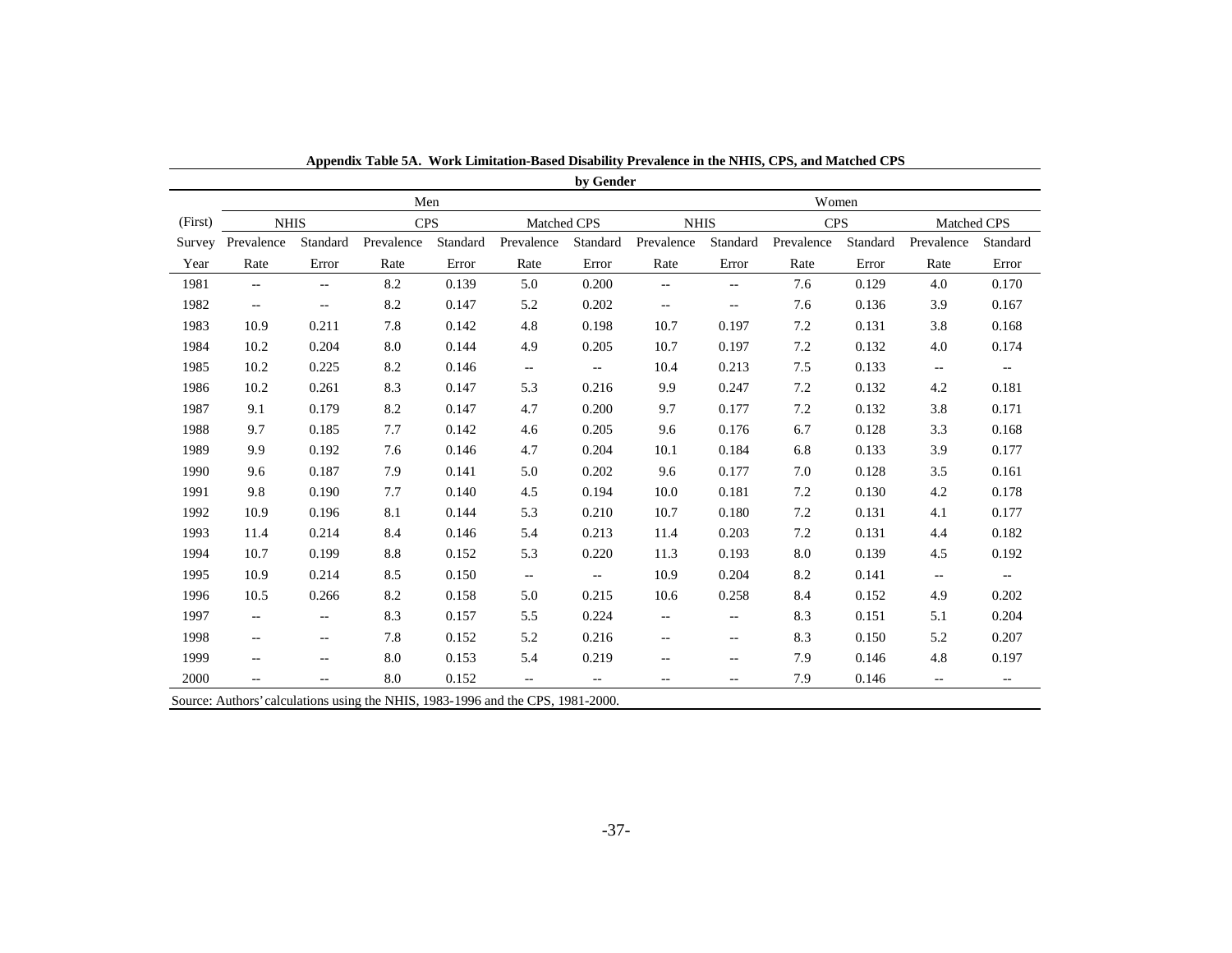|                                        |                       |                      | (Standard errors in parentheses) |                                        |                       |            |                       |          |
|----------------------------------------|-----------------------|----------------------|----------------------------------|----------------------------------------|-----------------------|------------|-----------------------|----------|
|                                        |                       |                      |                                  | <b>Estimated Parameters</b>            |                       |            |                       |          |
|                                        |                       | NHIS and Matched CPS |                                  |                                        | NHIS and CPS          |            |                       |          |
|                                        | Prevalence (Figure 4) |                      | Employment (Figure 5)            |                                        | Prevalence (Figure 4) |            | Employment (Figure 5) |          |
| Variable                               | Men                   | Women                | Men                              | Women                                  | Men                   | Women      | Men                   | Women    |
| Intercept                              | $11.148*$             | $10.340*$            | 48.084 $*$                       | $28.626*$                              | $11.068$ *            | $10.432*$  | $47.985*$             | 28.576 * |
|                                        | (0.85)                | (0.63)               | (1.88)                           | (1.40)                                 | (0.69)                | (0.53)     | (2.32)                | (1.82)   |
| Time                                   | $-0.265$              | 0.654                | 2.060                            | $2.789*$                               | $-0.156$              | 0.556      | 1.931                 | $2.622*$ |
|                                        | (0.77)                | (0.58)               | (1.04)                           | (0.79)                                 | (0.59)                | (0.45)     | (1.28)                | (1.01)   |
| Time <sup>2</sup>                      | $-0.089$              | $-0.327$ *           | $-0.312$                         | $-0.218$                               | $-0.118$              | $-0.299*$  | $-0.282$              | $-0.189$ |
|                                        | (0.20)                | (0.15)               | (0.16)                           | (0.12)                                 | (0.15)                | (0.12)     | (0.19)                | (0.15)   |
| Time <sup>3</sup>                      | 0.020                 | $0.043*$             | 0.011                            | 0.005                                  | 0.023                 | $0.040*$   | 0.009                 | 0.004    |
|                                        | (0.02)                | (0.01)               | (0.01)                           | (0.01)                                 | (0.02)                | (0.01)     | (0.01)                | (0.01)   |
| Time <sup>4</sup>                      | $-0.001$              | $-0.002$ *           |                                  | $-$                                    | $-0.001$              | $-0.002$ * |                       |          |
|                                        | (0.001)               | (0.0005)             |                                  | --                                     | (0.001)               | (0.0004)   |                       |          |
| (Matched CPS or CPS)                   | $-7.146*$             | $-7.118*$            | $-29.643*$                       | $-16.843*$                             | $-4.477*$             | $-3.746*$  | $-12.103*$            | $-3.009$ |
|                                        | (1.18)                | (0.85)               | (5.88)                           | (3.46)                                 | (0.89)                | (0.68)     | (2.94)                | (2.40)   |
| (Matched CPS or CPS)*Time              | 1.276                 | 0.150                | 0.564                            | 1.241                                  | $1.629*$              | 0.105      | 1.626                 | 0.442    |
|                                        | (1.09)                | (0.79)               | (3.35)                           | (2.00)                                 | (0.77)                | (0.58)     | (1.62)                | (1.33)   |
| (Matched CPS or CPS)*Time <sup>2</sup> | $-0.212$              | 0.083                | $-0.021$                         | $-0.311$                               | $-0.299$              | 0.095      | $-0.195$              | $-0.110$ |
|                                        | (0.28)                | (0.21)               | (0.52)                           | (0.31)                                 | (0.20)                | (0.15)     | (0.25)                | (0.20)   |
| (Matched CPS or CPS)*Time <sup>3</sup> | 0.012                 | $-0.017$             | 0.001                            | 0.015                                  | 0.020                 | $-0.019$   | 0.007                 | 0.005    |
|                                        | (0.03)                | (0.02)               | (0.02)                           | (0.01)                                 | (0.02)                | (0.01)     | (0.01)                | (0.01)   |
| (Matched CPS or CPS)*Time <sup>4</sup> | $-0.0002$             | 0.001                | $-$                              | $-$                                    | $-0.0004$             | 0.001      |                       |          |
|                                        | (0.001)               | (0.001)              |                                  |                                        | (0.001)               | (0.0005)   |                       |          |
|                                        |                       |                      |                                  | F-Test on the Interaction Coefficients |                       |            |                       |          |
| <b>F-Statistics</b>                    | 2.05                  | $3.09$ *             | 1.00                             | 2.24                                   | $3.71$ *              | $5.83*$    | 0.65                  | 1.44     |
| p-Statistics                           | 0.14                  | 0.05                 | 0.42                             | 0.12                                   | 0.02                  | 0.003      | 0.59                  | 0.26     |

**Appendix Table 6A. Tests for Differences in Work Limitation-Based Disability Prevalence and Employment Rate Trends in the NHIS, CPS, and Matched CPS**

Source: Authors' calculations using the National Health Interview Survey, 1983-1996 and the CPS, 1981-2000.

Note: To adjust for the fact that the dependent variables are estimates, all regressions are weighted by the reciprocal of their standard errors.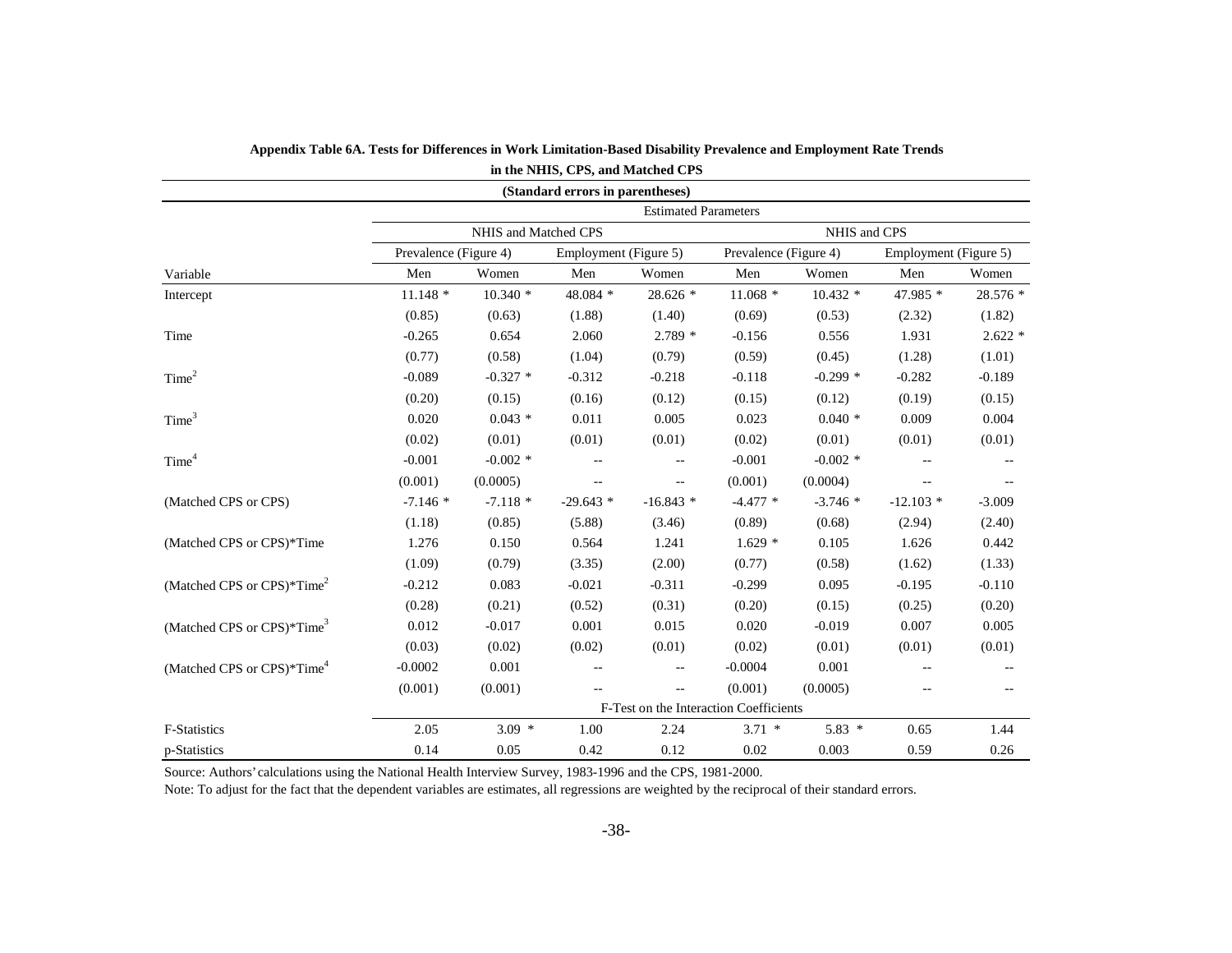| In the Final Cr $\beta$ , and matched Cr $\beta$<br>by Gender |                           |                          |                    |       |                                               |                           |                          |                          |                    |       |                           |                          |
|---------------------------------------------------------------|---------------------------|--------------------------|--------------------|-------|-----------------------------------------------|---------------------------|--------------------------|--------------------------|--------------------|-------|---------------------------|--------------------------|
|                                                               | Men                       |                          |                    |       |                                               | Women                     |                          |                          |                    |       |                           |                          |
| (First)                                                       | <b>NHIS</b>               |                          | <b>CPS</b>         |       | Matched CPS                                   |                           | <b>NHIS</b>              |                          | <b>CPS</b>         |       | <b>Matched CPS</b>        |                          |
| Work                                                          | mployment Standard        |                          | mployment Standard |       | mployment Standard                            |                           | mployment Standard       |                          | mployment Standard |       | mployment Standard        |                          |
| Year                                                          | Rate                      | Error                    | Rate               | Error | Rate                                          | Error                     | Rate                     | Error                    | Rate               | Error | Rate                      | Error                    |
| 1980                                                          | $\overline{\phantom{a}}$  | $\overline{a}$           | 42.6               | 0.094 | 27.8                                          | 1.882                     | $\mathbf{u}$             | $\overline{\phantom{a}}$ | 28.5               | 0.234 | 14.0                      | 1.511                    |
| 1981                                                          | $\mathbf{u}$              | $\mathbf{u}$             | 44.8               | 0.103 | 21.0                                          | 1.622                     | $\overline{\phantom{a}}$ | $- -$                    | 28.1               | 0.244 | 15.3                      | 1.558                    |
| 1982                                                          | $\mathbf{u}$              | $-$                      | 41.8               | 0.120 | 20.9                                          | 1.736                     | $\overline{\phantom{m}}$ | --                       | 29.3               | 0.244 | 14.0                      | 1.555                    |
| 1983                                                          | 48.9                      | 0.214                    | 39.7               | 0.125 | 21.8                                          | 1.815                     | 31.3                     | 0.326                    | 28.9               | 0.240 | 19.5                      | 1.790                    |
| 1984                                                          | 52.3                      | 0.191                    | 40.4               | 0.112 | $\mathord{\hspace{1pt}\text{--}\hspace{1pt}}$ | $\overline{\phantom{a}}$  | 33.4                     | 0.321                    | 30.2               | 0.234 | $\overline{\phantom{a}}$  | $\overline{\phantom{a}}$ |
| 1985                                                          | 50.5                      | 0.196                    | 42.8               | 0.112 | 25.5                                          | 1.887                     | 33.6                     | 0.345                    | 32.5               | 0.235 | 21.9                      | 1.916                    |
| 1986                                                          | 52.9                      | 0.238                    | 43.8               | 0.108 | 25.3                                          | 1.911                     | 37.3                     | 0.402                    | 32.1               | 0.231 | 21.4                      | 1.961                    |
| 1987                                                          | 49.8                      | 0.169                    | 43.0               | 0.112 | 23.6                                          | 1.963                     | 36.5                     | 0.289                    | 33.9               | 0.228 | 21.4                      | 2.122                    |
| 1988                                                          | 52.1                      | 0.160                    | 42.9               | 0.115 | 25.2                                          | 1.968                     | 37.5                     | 0.282                    | 36.2               | 0.231 | 18.3                      | 1.788                    |
| 1989                                                          | 52.1                      | 0.163                    | 44.0               | 0.106 | 23.0                                          | 1.794                     | 40.5                     | 0.290                    | 37.5               | 0.219 | 22.2                      | 1.998                    |
| 1990                                                          | 50.3                      | 0.171                    | 42.1               | 0.108 | 23.1                                          | 1.846                     | 40.7                     | 0.281                    | 34.9               | 0.217 | 16.7                      | 1.639                    |
| 1991                                                          | 48.7                      | 0.181                    | 41.5               | 0.115 | 24.9                                          | 1.798                     | 39.2                     | 0.282                    | 35.0               | 0.218 | 21.3                      | 1.848                    |
| 1992                                                          | 45.6                      | 0.179                    | 41.6               | 0.123 | 26.1                                          | 1.827                     | 39.0                     | 0.273                    | 34.3               | 0.219 | 17.8                      | 1.628                    |
| 1993                                                          | 47.7                      | 0.185                    | 37.2               | 0.128 | 20.0                                          | 1.765                     | 39.2                     | 0.297                    | 33.4               | 0.220 | 21.1                      | 1.774                    |
| 1994                                                          | 48.4                      | 0.180                    | 38.0               | 0.124 | $\overline{\phantom{a}}$                      | $\mathbb{H}^{\mathbb{H}}$ | 38.5                     | 0.283                    | 36.0               | 0.218 | $\mathbb{H}^{\mathbb{H}}$ | $- -$                    |
| 1995                                                          | 44.9                      | 0.186                    | 34.9               | 0.134 | 23.6                                          | 1.899                     | 40.1                     | 0.298                    | 33.9               | 0.231 | 18.2                      | 1.636                    |
| 1996                                                          | 44.1                      | 0.225                    | 38.2               | 0.131 | 20.1                                          | 1.717                     | 38.4                     | 0.374                    | 33.9               | 0.228 | 19.8                      | 1.639                    |
| 1997                                                          | $\mathbf{u}$              | $\mathbf{u}$             | 35.5               | 0.126 | 18.4                                          | 1.696                     | $\qquad \qquad -$        | $- -$                    | 31.9               | 0.225 | 17.2                      | 1.541                    |
| 1998                                                          | $\overline{\phantom{m}}$  | $\overline{\phantom{a}}$ | 34.4               | 0.127 | 17.1                                          | 1.651                     | $-\,-$                   | $\overline{\phantom{a}}$ | 29.5               | 0.223 | 17.3                      | 1.618                    |
| 1999                                                          | $\mathbb{L}^{\mathbb{L}}$ | $ -$                     | 34.0               | 0.125 | $\overline{\phantom{a}}$                      | $\overline{\phantom{a}}$  | $- -$                    | $- -$                    | 33.4               | 0.219 | $\sim$ $\sim$             | $\qquad \qquad -$        |

**Appendix Table 7A. Employment Rates of Working-Age Individuals with Work Limitation-Based Disabilities in the NHIS, CPS, and Matched CPS**

Source: Authors' calculations using the NHIS, 1983-1996 and the CPS, 1981-2000.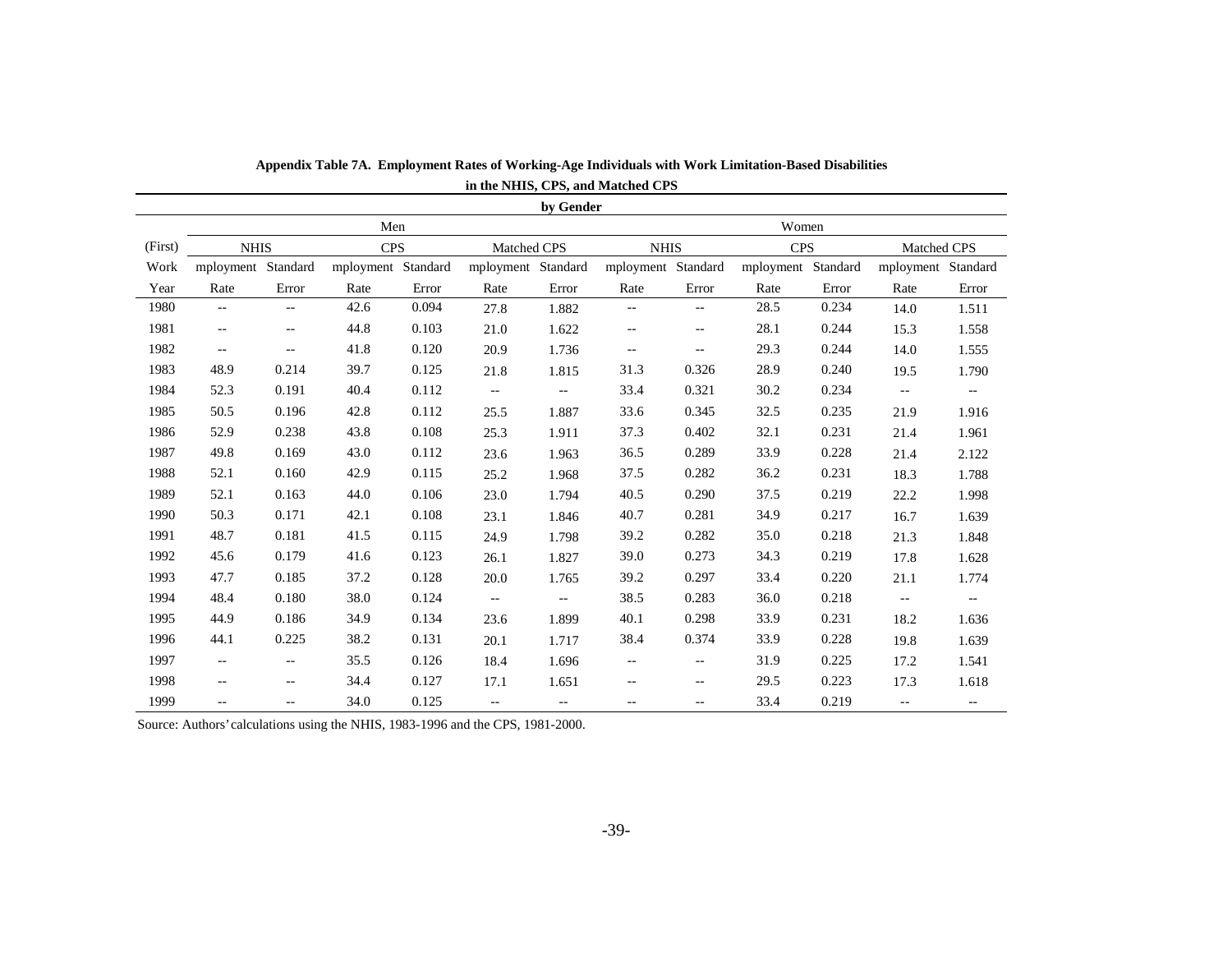| by Gender                        |                             |           |                                        |           |  |  |  |
|----------------------------------|-----------------------------|-----------|----------------------------------------|-----------|--|--|--|
| (standard errors in parentheses) |                             |           |                                        |           |  |  |  |
|                                  | <b>Estimated Parameters</b> |           |                                        |           |  |  |  |
|                                  | 1980s                       |           | 1990s                                  |           |  |  |  |
| Variable                         | Men                         | Women     | Men                                    | Women     |  |  |  |
| Intercept                        | $96.90*$                    | 68.30 *   | $96.20*$                               | $77.00*$  |  |  |  |
|                                  | (3.59)                      | (1.05)    | (3.22)                                 | (2.61)    |  |  |  |
| Time                             | $-0.54$                     | 0.59      | $-0.49$                                | 0.32      |  |  |  |
|                                  | (1.51)                      | (0.45)    | (1.35)                                 | (1.09)    |  |  |  |
| Time2                            | 0.05                        | 0.03      | 0.04                                   | 0.01      |  |  |  |
|                                  | (0.13)                      | (0.04)    | (0.12)                                 | (0.10)    |  |  |  |
| <b>Work Limitation</b>           | $-52.80*$                   | $-40.00*$ | $-52.20*$                              | $-42.00*$ |  |  |  |
|                                  | (3.78)                      | (1.19)    | (3.41)                                 | (2.90)    |  |  |  |
| Work Limitation*Time             | $-0.41$                     | $-0.69$   | $-0.97$                                | $-0.35$   |  |  |  |
|                                  | (1.59)                      | (0.50)    | (1.43)                                 | (1.21)    |  |  |  |
| <b>Work Limitation*Time2</b>     | 0.05                        | 0.07      | 0.01                                   | $-0.05$   |  |  |  |
|                                  | (0.14)                      | (0.04)    | (0.13)                                 | (0.11)    |  |  |  |
|                                  |                             |           | F-Test on the Interaction Coefficients |           |  |  |  |
| <b>F-Statistics</b>              | 0.12                        | 1.53      | 3.90                                   | 5.19      |  |  |  |
| p-Statistics                     | 0.88                        | 0.25      | 0.05                                   | 0.02      |  |  |  |

## **Appendix Table 8A. Tests for Differences in Employment Rate Trends between Working-Age Individuals with and without a Work Limitation-Based Disability**

Source: Authors' calculations using the Current Population Survey, 1981-2000.

Note: To adjust for the fact that the dependent variables are estimates, all regressions are weighted by the reciprocal of their standard errors.